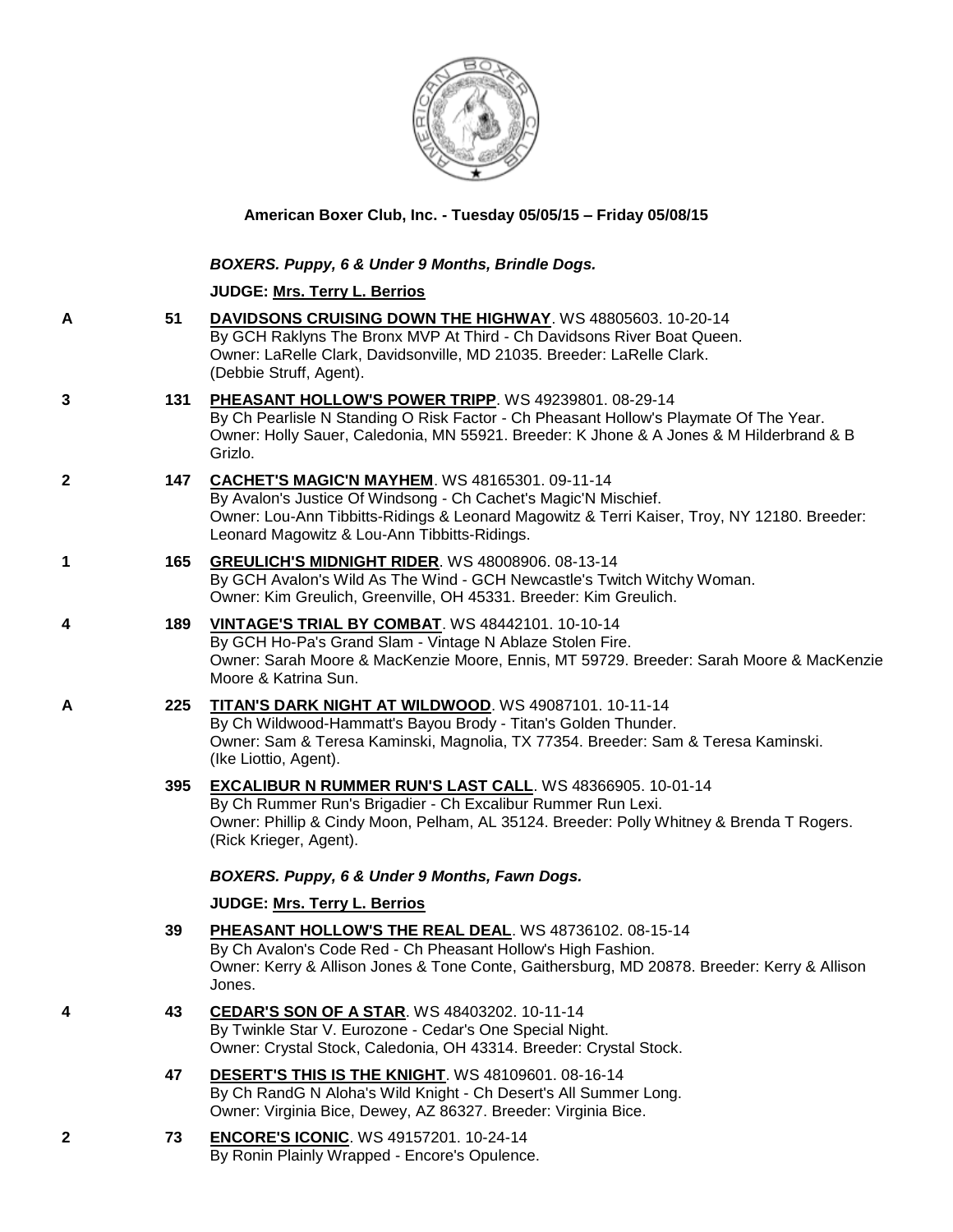Owner: Anne Lamoriello & Regina Downey DVM & Cheryl Cates, South Hampton, NH 03827. Breeder: Cheryl Cates & Jan Mumford. (Carmen N Skinner, Agent).

**75 [CZAR KAISER STARHAWK](http://www.infodog.com/files/bdogrsl1.prg;makc=WS%2048625703;mdog=Czar_Kaiser_Starhawk;wins=all)**. WS 48625703. 10-23-14 By Ch Pearlisle N Standing O Risk Factor - GCH Cachet's On Parade For Czar Kaiser's Band. Owner: Betty Kaiser, Delevan, NY 14042. Breeder: Owner. (Debbie Struff, AKC Registered Handler). **153 [CHARRON'S TALKING DIRTY TO OAKVIEW](http://www.infodog.com/files/bdogrsl1.prg;makc=WS%2048213601;mdog=Charron_s_Talking_Dirty_To_Oakview;wins=all)**. WS 48213601. 09-17-14 By Ch Panyacks Just Jacob - GCH Shaddai's Rebekah Full Of Fire. Owner: Marlene Huebner & Michelle Cramblett, Stoughton, WI 53589. Breeder: Ichelle Cramblett & Micah Watkins. **171 [R AND G'S VALIANT KNIGHT](http://www.infodog.com/files/bdogrsl1.prg;makc=WS%2048206101;mdog=R_And_G_s_Valiant_Knight;wins=all)**. WS 48206101. 09-08-14 By Ch R And G 'N Aloha's Wild Knight - Ch R And G's Nobody Does It Better. Owner: Gene Garrett & Rand Martin & Gayann Jones, Sacramento, CA 95835. Breeder: Gayann Jones. (Kimberlie Steele-Gamero, Agent). **197 [BELCO WINMERE ON THE ROAD AGAIN](http://www.infodog.com/files/bdogrsl1.prg;makc=WS%2048757401;mdog=Belco_Winmere_On_The_Road_Again;wins=all)**. WS 48757401. 09-10-14 By Scarborough One For The Road - Winmere Angelwing. Owner: Sally Palles, Florence, SC 29501. Breeder: Elizabeth Covielo-Davis. (Elizabeth Covielo-Davis, Agent). **3 217 [CINNIBON'S KNOW WHEN TO HOLD'UM](http://www.infodog.com/files/bdogrsl1.prg;makc=WS%2048295001;mdog=CinniBon_s_Know_When_To_Hold_Um;wins=all)**. WS 48295001. 09-10-14 By Ch Aplaws Double Dynamite - GCH Strawberry's Golden CinniBon. Owner: Bonnie Wagaman, Fallbrook, CA 92028. Breeder: Bonnie Wagaman. **1/R 219 [STREAMLINE N SAPPHIRE'S SONIC BOOM](http://www.infodog.com/files/bdogrsl1.prg;makc=WS%2048581702;mdog=Streamline_N_Sapphire_s_Sonic_Boom;wins=all)**. WS 48581702. 09-14-14 By Ch Yankee's Patriot At Hi-Tech - Ch Sapphire's Workin' The Strip Of Streamline. Owner: Shelly Williams & Laura Handy, DeSoto, MO 63020. Breeder: Donald Mack Young & Joleena Young. (Christa Cook, Agent). **A 223 [TITAN'S GOLDEN SUNRISE AT WILDWOOD](http://www.infodog.com/files/bdogrsl1.prg;makc=WS%2049087102;mdog=Titan_s_Golden_Sunrise_At_Wildwood;wins=all)**. WS 49087102. 10-11-14 By Ch Wildwood-Hammatt's Bayou Brody - Titan's Goldn Thunder. Owner: Sam & Teresa Kaminski, Magnolia, TX 77354. Breeder: Sam & Teresa Kaminski. (Ike Liottio, Agent). **A 233 [NASTINAN'S WISHING FOR IT ALL](http://www.infodog.com/files/bdogrsl1.prg;makc=WS--48360902;mdog=Nastinan_s_Wishing_For_It_All;wins=all)**. WS--48360902. 09-28-14 By Ch Bar-K Solaris At Bellcrest - Kenbru Flaming Star. Owner: Deborah Marshall, East Aurora, NY 14052. Breeder: Deborah Marshall & Melodee Lasky. (Ann Keil, Agent). **251 [PLAZA'S ALL THAT JAZZ](http://www.infodog.com/files/bdogrsl1.prg;makc=SW%2049445101;mdog=Plaza_s_All_That_Jazz;wins=all)**. SW 49445101. 10-29-14 By Ch Strawberry N Reo's Gold Country - Ch Hi-Tech's Southern D'Lite. Owner: Jeri Poller & Gail Alix, Boca Raton, FL 33496350. Breeder: Jeri Poller & Gail Alix & Zoila Truesdale & Kim Pastella Calvacca. (Kim Calvacca, Agent). **261 [WIT'S END TE AMO](http://www.infodog.com/files/bdogrsl1.prg;makc=WS%2048408903;mdog=Wit_s_End_Te_Amo;wins=all)**. WS 48408903. 09-22-14 By Ch Pearlisle N Standing O Risk Factor - Wit's End Total Eclipse. Owner: Constance Haywood & Christopher Haywood & Jessica Haywood, Davidsonville, MD 21035. Breeder: Constance Haywood. (Gina Currier, Agent). **285 [DUSTY ROAD'S THRILL RIDE](http://www.infodog.com/files/bdogrsl1.prg;makc=WS%2048192403;mdog=Dusty_Road_s_Thrill_Ride;wins=all)**. WS 48192403. 08-20-14 By Ch Ho-Pa's Amunra - Dusty Road's Billie Jean NA. Owner: Rachel Jackson & Judith M Pasbrig, Kansas City, MO 64151. Breeder: Judith M Pasbrig & Randall S Pasbrig. **297 [BULLOCK'S MORDECAI](http://www.infodog.com/files/bdogrsl1.prg;makc=WS%2048353404;mdog=Bullock_s_Mordecai;wins=all)**. WS 48353404. 09-20-14 By Ch Illyrian And Marburls Hail To The Chief - Bullock's Kiss Of Betrayal. Owner: Charles G Bullock, Petal, MS 39465. Breeder: Charles G Bullock PhD. (Lori McClain Ferguson, Agent).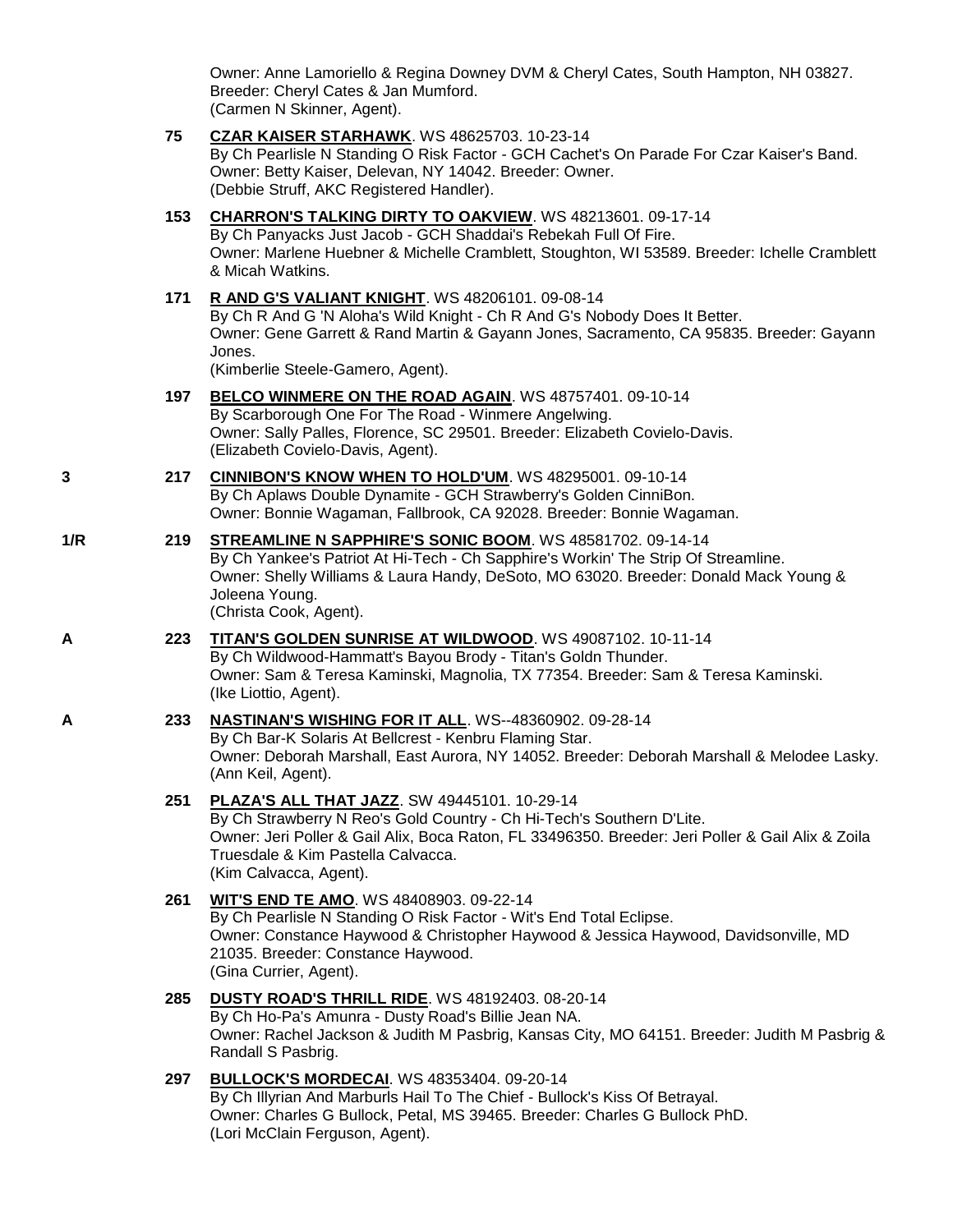- **299 [MCCOY'S HIFIVE'S NOBLE HEART](http://www.infodog.com/files/bdogrsl1.prg;makc=WS%2048087701;mdog=McCoy_s_HiFive_s_Noble_Heart;wins=all)**. WS 48087701. 08-28-14 By Ch Silverlane's Excalibur - Ch McCoy's Melt Your Heart. Owner: Larry McCoy & Bryan Briley, Hawk Point, MO 63349. Breeder: Larry McCoy.
- **301 [MCCOY'S LIONHEART](http://www.infodog.com/files/bdogrsl1.prg;makc=WS%2048087704;mdog=McCoy_s_Lionheart;wins=all)**. WS 48087704. 08-28-14 By Ch Silverlane's Excalibur - Ch McCoy's Melt Your Heart. Owner: Larry McCoy, Robinson, IL 62454. Breeder: Larry McCoy. (Karen Speck, Agent).
- **309 [WOODSIDE'S HUSTLE & FLOW](http://www.infodog.com/files/bdogrsl1.prg;makc=WS%2048427906;mdog=Woodside_s_Hustle_&_Flow;wins=all)**. WS 48427906. 09-28-14 By Avalon's Justice Of Windsong - Early Dawn Blaze. Owner: Todd & Heidi Dutoi, South Bend, IN 46614. Breeder: Tood & Heidi Dutoi.
- **311 [DUSTY ROAD'S WILD RIDE](http://www.infodog.com/files/bdogrsl1.prg;makc=WS%2048192401;mdog=Dusty_Road_s_Wild_Ride;wins=all)**. WS 48192401. 08-20-14 By Ch Ho-Pa's Amunra - Dusty Road's Billie Jean NA NAJ. Owner: Judith Pasbrig, Peyton, CO 80831. Breeder: Judith M Pasbrig & Randall S Pasbrig.
- **333 [SCHOENTAL'S AKSEL](http://www.infodog.com/files/bdogrsl1.prg;makc=WS%2048728301;mdog=Schoental_s_Aksel;wins=all)**. WS 48728301. 10-02-14 By GCH Tybrushe's Ain't No Saint - Ch Schoental's Fraulein Danika. Owner: P & G Gordon & B Compton & G Fitzgerald & B Moyer, Hanover, PA 17331. Breeder: B Compton & G Fitzgerald & P Gordon & G Gordon.
- **341 [WINDSONG'S AT LAST](http://www.infodog.com/files/bdogrsl1.prg;makc=WS%2048714901;mdog=Windsong_s_At_Last;wins=all)**. WS 48714901. 09-12-14 By Ch Windsong "N Avalon's Legacy - Windsong's Great Expectations Avalon. Owner: Linda Rakow & William, Menomonee Falls, WI 53051. Breeder: Linda & William Rakow. (Sherry Canciamille, Agent).
- **361 [GALAROC'S DON'T HAPPEN TWICE](http://www.infodog.com/files/bdogrsl1.prg;makc=WS%2048466504;mdog=Galaroc_s_Don_t_Happen_Twice;wins=all)**. WS 48466504. 09-07-14 By GCH Galaroc N Ewing's Showdown - Ch Maxl's Bombshell. Owner: Brad & Michelle Rocca & Jack & Donna Galante, San Jose, CA 951204637. Breeder: Brad & Michelle Rocca & Jack & Donna Galante.
- **A 369 [VIXAYO'S LUCK OF THE IRISH](http://www.infodog.com/files/bdogrsl1.prg;makc=WS%2048747601;mdog=Vixayo_s_Luck_Of_The_Irish;wins=all)**. WS 48747601. 08-30-14 By Ch Garnsey's Varsity Blues - Haberl's Golden Child. Owner: Jonah Wolfson & Kham Vixayo & BJ Barnhart, Dover, FL 33527. Breeder: Kham Vixayo & BJ Barnhart.

*BOXERS. Puppy, 9 & Under 12 Months, Brindle Dogs.*

## **JUDGE: [Mrs. Terry L. Berrios](http://www.infodog.com/judges/7393/juddat.htm)**

- **3 85 [CAMELIARD'S PULL'N MY OWN WEIGHT](http://www.infodog.com/files/bdogrsl1.prg;makc=WS%2047904002;mdog=Cameliard_s_Pull_n_My_Own_Weight;wins=all)**. WS 47904002. 07-26-14 By Ch Wholehearted Sippin' Smooth Bourbon - Ch Broadway Jasta Wyn Right Moves Cameliard. Owner: Angela Solinski, Essexville, MI 48732. Breeder: Virginia Johnson & Jennier Walker & Jerome Leadford.
- **2 137 [D'NICMAR STORM WARNING](http://www.infodog.com/files/bdogrsl1.prg;makc=LER21509EC;mdog=D_NicMar_Storm_Warning;wins=all)**. LER21509EC. 05-08-14 By Encore's Ultimatum - High Tides Alexis At D'NicMar. Owner: Maria Paula Restrepo, Stamford, CT 06906. Breeder: Maritza Vaca Martinez & Nicolas Peribonio G. (Terri Galle, Agent).
- **4 187 [ENCORE'S RENEGADE](http://www.infodog.com/files/bdogrsl1.prg;makc=WS%2047820904;mdog=Encore_s_Renegade;wins=all)**. WS 47820904. 06-26-14 By Ch Encore's Ferrari - Encore's Undeniable. Owner: Vickie Brannon & Cheryl Cates, Whitewright, TX 75491. Breeder: Cheryl Cates.
- **1 271 [NANTESS MR. BOJANGLES](http://www.infodog.com/files/bdogrsl1.prg;makc=WS%2048028001;mdog=Nantess_Mr._Bojangles;wins=all)**. WS 48028001. 08-01-14 By Ch Nantess Ain't Seen Nothing Yet - Desert's She The Dancer At Nantess. Owner: Nancy Savage & Tessie Savage, Table Grove, IL 61482. Breeder: Ginger Bice Nancy & Tessie Savage.
- **A 397 [RUMMER RUN'S SARGEANT MAJOR OF JERICO](http://www.infodog.com/files/bdogrsl1.prg;makc=WS%2047404101;mdog=Rummer_Run_s_Sargeant_Major_Of_Jerico;wins=all)**. WS 47404101. 05-12-14 By Ch Rummer Runs Patton Of Carillion - Ch DC's Eleanor Rigby Of Jerico. Owner: Ann & Steve Anderson, Atlanta, GA 30327. Breeder: Jeanie Corneilson & Donna Shafer. (Rick Justice, Agent).

*BOXERS. Puppy, 9 & Under 12 Months, Fawn Dogs.*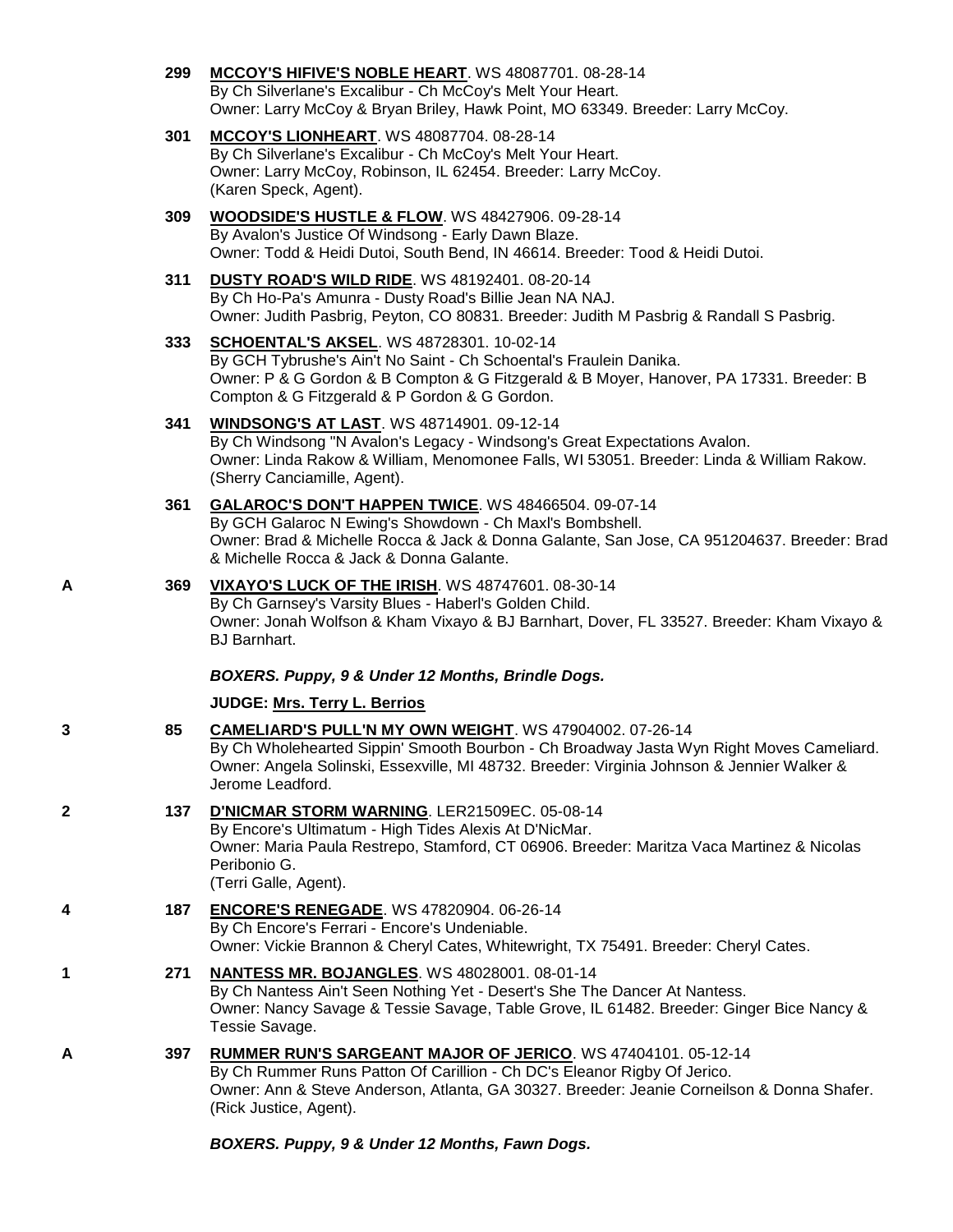**JUDGE: [Mrs. Terry L. Berrios](http://www.infodog.com/judges/7393/juddat.htm)**

|   |     | <b>JUDGE: Mrs. Terry L. Berrios</b>                                                                                                                                                                                                                                                           |
|---|-----|-----------------------------------------------------------------------------------------------------------------------------------------------------------------------------------------------------------------------------------------------------------------------------------------------|
| A | 33  | HARMSON N STANDING-O'S PRISONER OF LOVE. WS 47929802. 06-18-14<br>By GCH Standing-O' 'N' Harmson You Made Me Love You - Harmson N Standing-O's Telling<br>Secrets.                                                                                                                            |
|   |     | Owner: Kathy McCarthy & Pamela Shaw-George & Suzanne Litner, E Haddam, CT 06423.<br>Breeder: Kathy McCarthy.<br>(Debbie Struff, AKC Registered Handler).                                                                                                                                      |
|   | 95  | IRONDALE'S STEELER NATION. WS 48402301. 07-26-14<br>By Ch Murbe Chew Irondale Just Josh - Ch Irondale's What You Got.<br>Owner: Charles Vose & James Bettis & Wendy Bettis, Richmond, CA 94803. Breeder: C Vose & A<br>Jenkins & J Bettis & W Bettis.                                         |
| 3 | 111 | <b>JOVILEA'S WICKED WAYS. WS 48358601. 06-25-14</b><br>By Dizara's Wicked Game - Jovilea's Could It Be Magic.<br>Owner: Claudine Raymo, DeBary, FL 32713. Breeder: Claudine Raymo.<br>(Rick Justice, Agent).                                                                                  |
| A | 245 | LYNDELLS LUCID DREAMER@AISLING. WS 47495002. 06-25-14<br>By Howdi Partners Teddybear - Espirit Many Happy Returns To Lyndell.<br>Owner: Beverly Wilson, Saylorsburg, PA 18353. Breeder: Susan Hoover.<br>(Kimberly Calvacca, AKC Registered Handler AKC).                                     |
| 4 | 265 | SKYVIEW'S ARCADIAN JACKPOT. WS 47431401. 05-18-14<br>By GCH LL And Brush Hill's Louis Vuitton - Ch Skyview's Glitter In The Air.<br>Owner: Joan Mannion & Susan Mouttas, Cheshire, CT 06410. Breeder: Susan Mouttas & Ariana<br>Mouttas.<br>(Beth Coviello-Davis, Agent).                     |
| 1 | 325 | BLACK DYMOND'S RING OF FYRE. WS 47295402. 05-15-14<br>By GCH Naja's Mi-T Alliance - GCH South Willow-BlackDymonds Isnt She Hvnly Of Obravo CGC.<br>Owner: Kristi Kenny, Galt, CA 95632. Breeder: Kristi Kenny & Stephanie Melton.<br>(Kimberlie Steele-Gamaro, Agent).                        |
|   | 327 | <b>EMERSON BREHO MAGIC MAN. WS 47635102. 06-10-14</b><br>By Ch Illryian And Marlburl's Hail Tothe Chief - Ch Breho Emerson Voodoo Doll.<br>Owner: Jim & Karen Emerson & Brenda Stuckey & Terri Galle, Chanute, KS 66720. Breeder: Jim<br>& Karen Emerson & Brenda Stuckey & Terri Galle.      |
| 2 | 379 | <b>NANTESS A BOYLES CYPRESS. COM. WS 47384904. 05-29-14</b><br>By Ch Adellin's Twitter. Com Of Nantess - GCH Boyles Destiny Dream Girl Of Nantess.<br>Owner: Ellen Bowman & Nancy & Tessie Savage, Hutchinson, MN 55350. Breeder: Nancy &<br>Tessie Savage & Ellie Boyles.                    |
|   |     | BOXERS. 12 & Under 15 Months, Brindle Dogs.                                                                                                                                                                                                                                                   |
|   |     | JUDGE: Mrs. Terry L. Berrios                                                                                                                                                                                                                                                                  |
| 1 | 87  | <b>D.B'S CHEERS TO THAT. WS 47795501. 04-13-14</b><br>By GCH Tybrushes Aint No Saint - Jacquet's Little Miss Faith.<br>Owner: Andreas & Monica Runggscher & Donna Bodner, Monroe, NY 10950. Breeder: Donna<br>Bodner.                                                                         |
| A | 107 | MINSTREL'S MAD SKILLS. WS 46462701. 03-03-14<br>By Ch Brandiwine First Round Knockout - Brandiwine Chances Are Awfully Good.<br>Owner: Katherine Nevius & Patty Stromberg, Easton, MD 21601. Breeder: B Smith & Katherine<br>Nevius & Kti Jensen.                                             |
| 4 | 215 | BAYCLIFF N SALGRAY'S STAR FACTOR. WS 47093908. 03-17-14<br>By Ch Pearlisle N Standing O Risk Factor - Ch Salgrays Star Duster.<br>Owner: Heather Thorne & Jane Hamilburg-Guy, Carver, MA 02330. Breeder: Jane Hamilburg-Guy<br>& Heather Thorne.<br>(Marianne Conti, AKC Registered Handler). |
| 2 |     | 259 ZARACON'S PASSWORD TO DUNNFORD. WS 48189301. 03-28-14<br>By Ch Storybook Page After Page - Ch Zaracon's Word On The Street.                                                                                                                                                               |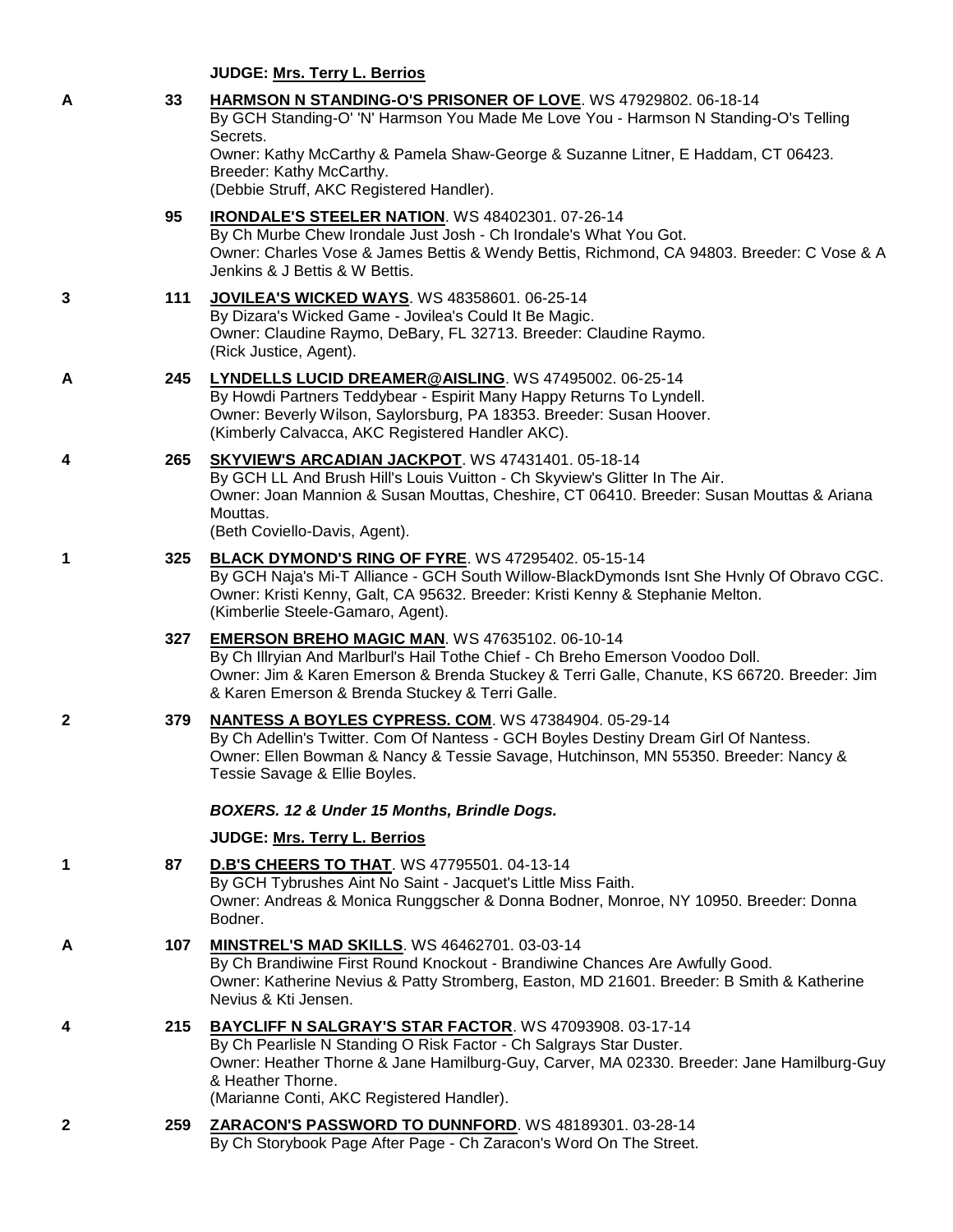Owner: Christine Shackelford, Loveland, OH 45140. Breeder: David M Gilmour & Patti L Gilmour. (Lori McClain Ferguson, Agent).

| 3                 | 367 | PHEASANT HOLLOW'S SON'S OUT GUN'S OUT. WS 47038201. 04-19-14<br>By Ch Telstar's Dixieland Band - GCH Pheasant Hollow's Flight Of Fancy.<br>Owner: Kerry Jones & Allison Jones & Linda Zazula, Wallkill, NY 12589. Breeder: Linda Zazula &<br>Kerry Jones & Allison Jones.                                                 |
|-------------------|-----|---------------------------------------------------------------------------------------------------------------------------------------------------------------------------------------------------------------------------------------------------------------------------------------------------------------------------|
|                   |     | BOXERS. 12 & Under 15 Months, Fawn Dogs.                                                                                                                                                                                                                                                                                  |
|                   |     | JUDGE: Mrs. Terry L. Berrios                                                                                                                                                                                                                                                                                              |
|                   | 9   | LISTONS HI-TECH GOLDEN ICON. WS 47922206. 04-11-14<br>By Ch Hi-Tech Johnny J Of Boxerton - Listons Lucky Charms.<br>Owner: Dr William Truesdale & Zoila A Truesdale & Lisa & Tony Spohn, Summerfield, FL 34491.<br>Breeder: Lisa Spohn.                                                                                   |
| 1/W<br>(5 Points) | 19  | LISTONS HI-TECH DAVINCI CODE. WS 47922203. 04-11-14<br>By Ch Hi-Tech Johnny J Of Boxerton - Listons Lucky Charms.<br>Owner: Dr & Mrs William Truesdale & Lisa & Anthony Spohn, Seekonk, MA 027713926. Breeder:<br>Lisa Spohn.<br>(Kimberly Calvacca, AKC Registered Handler AKC).                                         |
| Α                 | 27  | HARMSON N STANDING-O DOUBLE OR NOTHING. WS 47342401. 03-31-14<br>By Ch Standing-O Dallas At Harmson - Standing-O Georgia On My Mind.<br>Owner: Kathy McCarthy & Pamela Shaw George, Wilington, MA 01887. Breeder: Pamela Shaw<br>George.<br>(Debbie Struff, AKC Registered Handler).                                      |
| 3                 | 67  | BOCA ROYAL PALMS IT HAD TO BE GOLD. WS 48072002. 05-04-14<br>By GCH Hi-Tech The King Of Sherry Shoot JP - GCH Boca Royal Palms Smarty's Golden Girl.<br>Owner: Jack & Gloria Bower & Kay Peiser & Alan & Joanna Dorfman, Port Charlotte, FL 33952.<br>Breeder: Jack Bower & Gloria Bower & Alan Dorfman & Joanna Dorfman. |
|                   | 139 | <b>CHARRON'S RUMOR HAS IT STARTED AT DARB.</b> WS 46642812. 03-08-14<br>By Ch Panyack's Just Jacob RN - GCH Shaddai N Charron's Double Edged Sword.<br>Owner: Michelle Cramblett, Milan, IL 61264. Breeder: Michelle Cramblett & Darlene Strohbehn.                                                                       |
| A                 | 149 | <b>CACHET'S TROUBADOUR. WS 46715401. 03-02-14</b><br>By Ch Brandiwine If By Chance At Minstrel - Ch Cachet'N Justa's Unforgettable.<br>Owner: Lou-Ann Tibbitts-Ridings & Leonard Magowitz & Terri Kaiser, Troy, NY 12180. Breeder:<br>Leonard Magowitz & Lou-Ann Tibbitts-Ridings & Terri Kaiser.                         |
|                   | 183 | DARB N CHARRON'S OHOH DOMINO. WS 46642810. 03-08-14<br>By Ch Panyacks Just Jacob - GCH Shaddai N Charron's Double Edge Sword.<br>Owner: Darlene Strohbehn & Michelle Cramblett, Calamus, IA 52729. Breeder: Darlene Strohbehn<br>& Michelle Cramblett.                                                                    |
| 2                 | 211 | CINNRHEE'S BET'N ON THE RIVER. BG566138CANA. 04-18-14<br>By Ch CinnRhee's HiRiveRoler Heart Acre - Ch K Park Cinnrhee's All Bets Are On.<br>Owner: Medley Small & Denise Snyder & Danielle Regnier, Harrrow ON, CN N0R 160. Breeder:<br>Medley Small & Danielle Regnier.                                                  |
|                   | 247 | KATANDY'S LATE NIGHT LOVER. WS 47298201. 04-19-14<br>By Ch Brandiwine's If By Chance At Minstrel - Ch Katandy's Kiss In The Moonlight.<br>Owner: Lee Morris, Davidsonville, MD 21035. Breeder: Lee Morris.                                                                                                                |
|                   | 253 | PAPAGENO'S RED OCTOBER V EUROZONE. WS 47733901. 02-06-14<br>By Pavarotti Nostrum - Papageno's Golden Ratio.<br>Owner: Jeff & Sabrina Jay, Odessa, MO 64076. Breeder: Anita Hunter & Peter Hunter.                                                                                                                         |
|                   | 307 | MASON HILL'S EYE OF THE TIGER. WS 47017101. 04-04-14<br>By Ch Illyrian And Marburl's Hail To The Chief - GCH McCoy's & Cancia's Croos My Hart.<br>Owner: John DiPasquale & Sherry Caniamille, Rockford, IL 61101. Breeder: Sherry Canciamille &<br>Joanne Kaiser & Kahthrina Gatz & Larry McCoy.                          |
|                   | 349 | CACHET'S TRADEMARK AT TUSCANY. WS 46715402. 03-02-14                                                                                                                                                                                                                                                                      |

By Ch Bradiwine's If By Chance At Minstrel - Ch Cachet'N Justa's Unforgettable.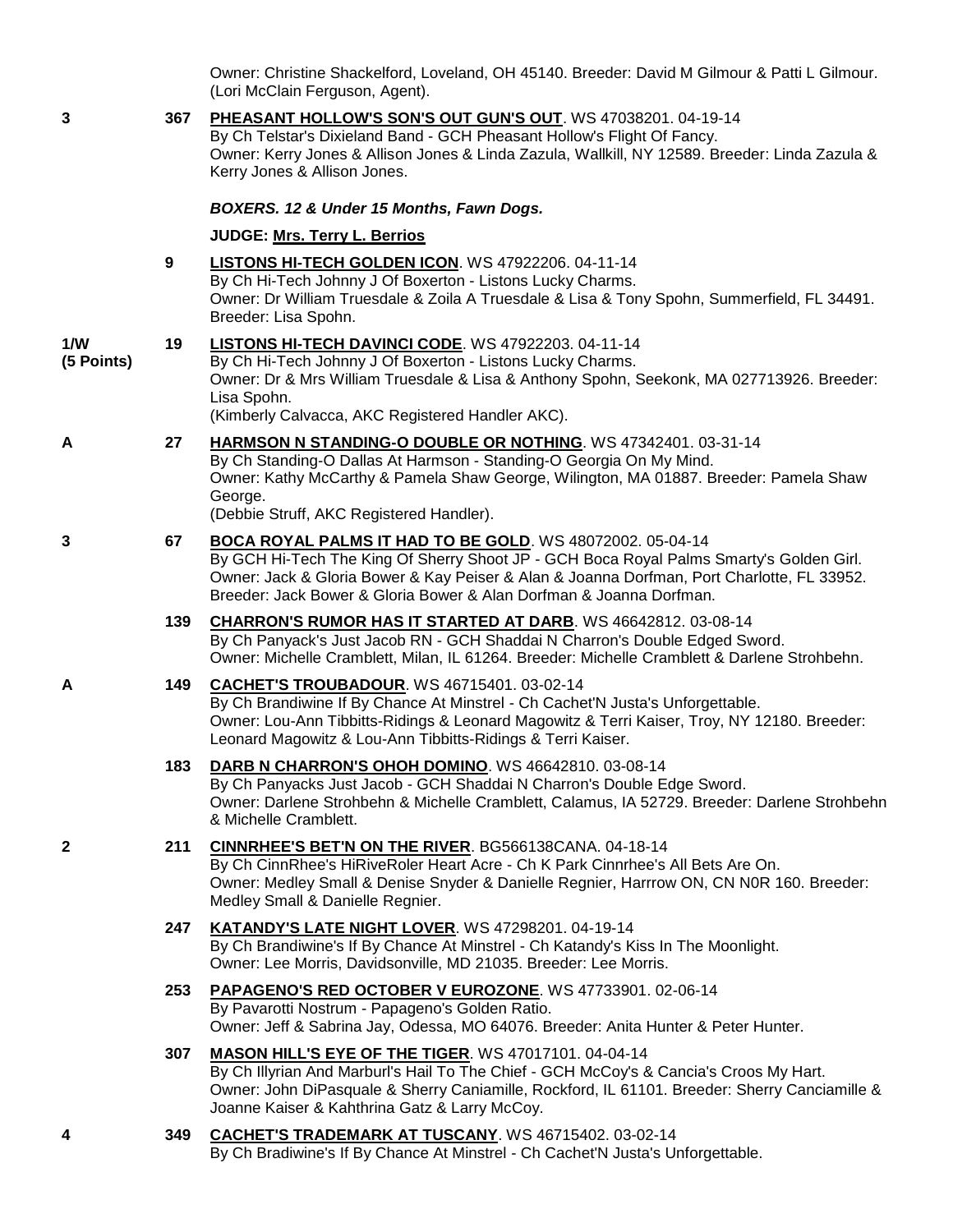Owner: Caryn Orlando & Allie Orlando, Meridian, ID 83642. Breeder: Leonard Magowitz & Lou Ann Tibbitts Ridings.

**A 387 [MINSTREL'S NOT GONNA LIE](http://www.infodog.com/files/bdogrsl1.prg;makc=WS%2046462703;mdog=Minstrel_s_Not_Gonna_Lie;wins=all)**. WS 46462703. 03-03-14 By Ch Brandiwine First Round Knockout - Brandiwine Chances Are Awfully Good. Owner: Katherine Nevius & John Geisinger & Olga Geisinger, Easton, MD 21601. Breeder: B Smith & Kti Jensen & Katherine Nevius. *BOXERS. 15 & Under 18 Months, Brindle Dogs.* **JUDGE: [Mrs. Terry L. Berrios](http://www.infodog.com/judges/7393/juddat.htm) 1 113 [SAVOY SICILIAN SPELLBINDER'S GIFT](http://www.infodog.com/files/bdogrsl1.prg;makc=WS%2046166206;mdog=Savoy_Sicilian_Spellbinder_s_Gift;wins=all)**. WS 46166206. 12-29-13 By Ch Garnsey's Savoy Sicilian Spellbinder - Stella Bella Luna. Owner: Wendy Mayhall, Dunnellon, FL 34433. Breeder: Christina Cavanaugh. **2 229 [GARNSEY'S SUMMIT ASH REBELLION](http://www.infodog.com/files/bdogrsl1.prg;makc=WS%2046286002;mdog=Garnsey_s_Summit_Ash_Rebellion;wins=all)**. WS 46286002. 01-09-14 By Ch Garnsey's Mad Max - Ch Summit Ash Looking For Trouble. Owner: Clayton G Haviland IV, Palm Beach Gardens, FL 33418. Breeder: Patricia B Boyd. *BOXERS. 15 & Under 18 Months, Fawn Dogs.* **JUDGE: [Mrs. Terry L. Berrios](http://www.infodog.com/judges/7393/juddat.htm) A 53 [CINNIBON N CASTLE'S SIR LANCELOT](http://www.infodog.com/files/bdogrsl1.prg;makc=WS%2046064903;mdog=Cinnibon_N_Castle_s_Sir_Lancelot;wins=all)**. WS 46064903. 01-10-14 By GCH Rosehill's Prime Time Crusader - Cinnibon's Amazing Grace. Owner: Bonnie Wagaman & Manny Figueroa, Fallbrook, CA 91320. Breeder: Bonnie Wagaman. **A 105 [JAMIESON'S DON QUIJOTE](http://www.infodog.com/files/bdogrsl1.prg;makc=FCMGB6587A;mdog=Jamieson_s_Don_Quijote;wins=all)**. FCMGB6587A. 01-17-14 By Darvick Hitech Regal Tribute - Jamieson's Bruna. Owner: Arturo Jamieson, Mexico 44150, . Breeder: Arturo Jamieson. **4 203 [EPITOME'S CHARMING CHARLIE](http://www.infodog.com/files/bdogrsl1.prg;makc=WS%2046671202;mdog=Epitome_s_Charming_Charlie;wins=all)**. WS 46671202. 01-16-14 By Ch TelStar's Dixieland Band - Ch Epitome's Top Grain. Owner: Jenifer Sarnosky & Susan Standley, Sherwood Park AB, CN T8G 1G3. Breeder: Susan Standley. (Lori McClain Ferguson, Agent). **207 [EPITOME'S CUT TO THE CHASE](http://www.infodog.com/files/bdogrsl1.prg;makc=WS%2046671204;mdog=Epitome_s_Cut_To_The_Chase;wins=all)**. WS 46671204. 01-16-14 By Ch Telstar's Dixieland Band - Ch Epitome's. Owner: Ken & Marilyn Boush, Northboro, IA 51647. Breeder: Susan Standley. **2 213 [K PARK'S SUMMIT BOUND CINN RHEE](http://www.infodog.com/files/bdogrsl1.prg;makc=WS%2047720701;mdog=K_Park_s_Summit_Bound_Cinn_Rhee;wins=all)**. WS 47720701. 11-18-13 By Ch Cinn Rhee K Parks Talker Of D.C. - Ch K Parks Angel Of Love. Owner: Medley Small & Donald E Craig, Harrow ON, CN N0R 160. Breeder: Dr Donald Craig. **263 [OLYMPIC'S STILL SMOKIN'](http://www.infodog.com/files/bdogrsl1.prg;makc=WS%2049108301;mdog=Olympic_s_Still_Smokin_;wins=all)**. WS 49108301. 11-26-13 By Ch Kim Kar's Hi-Tech Traveler - Olympic's Knew What?. Owner: Julie Wilmore, Toledo, OH 43615. Breeder: Julie Wilmore. (Rick Justice, Agent). **291 [BRAUN'S KING OF THE ROAD](http://www.infodog.com/files/bdogrsl1.prg;makc=WS%2046190001;mdog=Braun_s_King_Of_The_Road;wins=all)**. WS 46190001. 02-01-14 By GCH Katandy's Fast Forward - Braun's Lady Camilla. Owner: Chris & Cheryl Brown, Hanover, PA 17331. Breeder: Chris & Cheryl Brown. (Dan Buchwald, Agent). **3 313 [TEALCREST'S CIRCLE OF LIFE](http://www.infodog.com/files/bdogrsl1.prg;makc=WS%2045945501;mdog=TealCrest_s_Circle_Of_Life;wins=all)**. WS 45945501. 12-17-13 By Ch Storybook's Page After Page - GCH TealCrest's Spitfire CAA BN RN RATN. Owner: Jill Hootman, Clarksville, TN 37040. Breeder: Jill Hootman. (Lori McClain Ferguson, Agent). **1 391 [HI-TECH'S FUTURE EDITION II](http://www.infodog.com/files/bdogrsl1.prg;makc=WS%20468941;mdog=Hi-Tech_s_Future_Edition_II;wins=all)**. WS 468941. 12-26-13 By Ch Hi-Tech's Basic Edition - Ch Hi-Techs Hi Drama Of Sherry Shoot JP. Owner: Dr & Mrs William Truesdale & Kimberly Calvacca, Seekonk, MA 02771. Breeder: Owners. (Kimberly Calvacca, AKC Registered Handler AKC). *BOXERS. Amateur-Owner-Handler, Brindle Dogs.*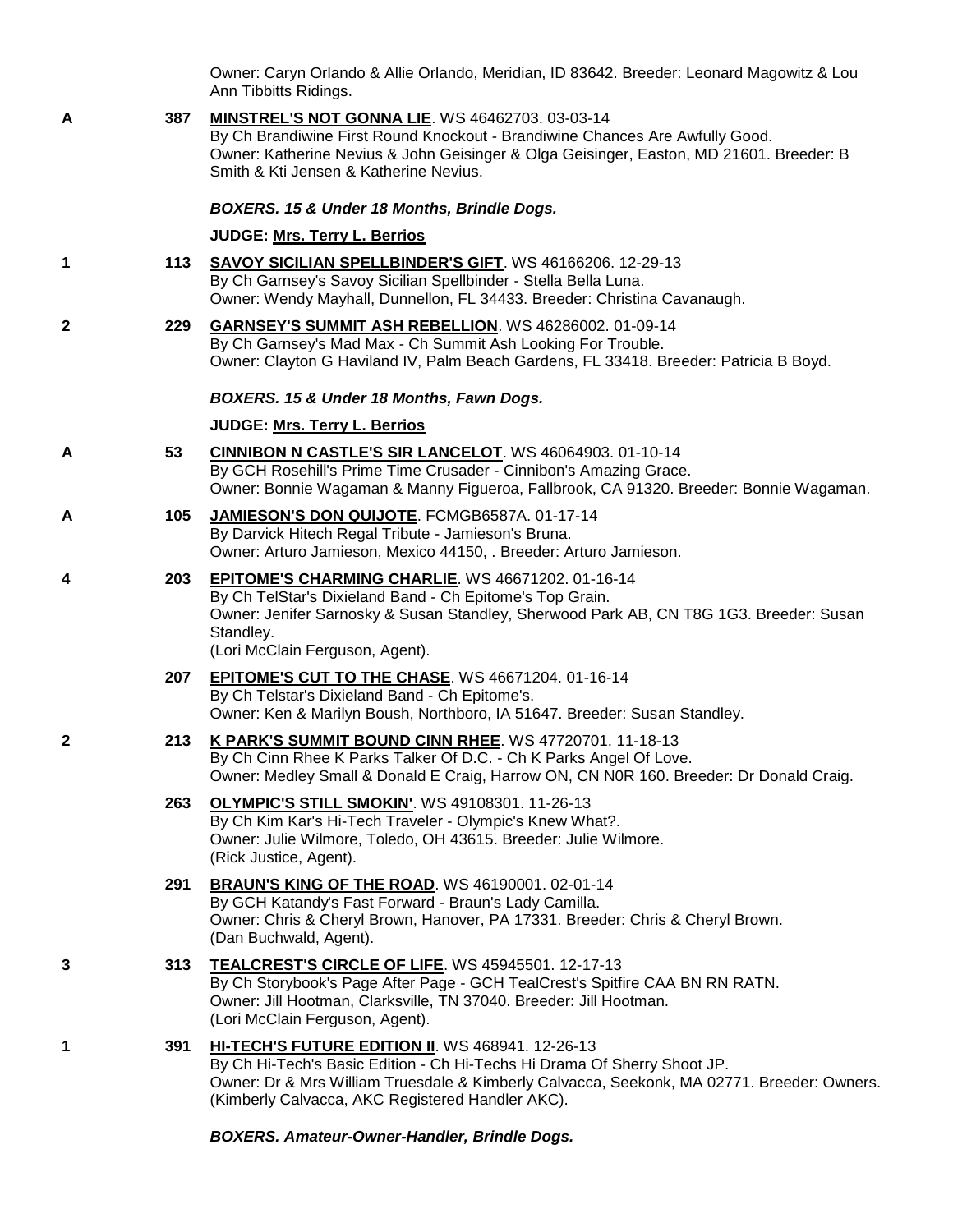## **JUDGE: [Mrs. Terry L. Berrios](http://www.infodog.com/judges/7393/juddat.htm)**

| $\mathbf{2}$ | 65  | <b>SANTORO'S RIVER OF DREAMS. WS 45816505. 11-27-13</b><br>By Ch Doo Dah's Touch Of Burlwood - Terdan's Crawfish Etouffe.<br>Owner: Susen Santoro & Anthony Santoro, Ben Wheeler, TX 75754. Breeder: Susen A Santoro.                                          |
|--------------|-----|----------------------------------------------------------------------------------------------------------------------------------------------------------------------------------------------------------------------------------------------------------------|
| $\mathbf 1$  | 239 | <b>CINNRHEE BARQUENTINE RIVERPORT. AY542093CANA. 12-25-13</b><br>By Cinnrhee Hi Riveroler Heart Acre - Cinnrhee Heart Acre Raisna Rukus.<br>Owner: Leah Quiring, Dresden ON, CN N0P 1M0. Breeder: H Medley Small & Leah Quiring.                               |
|              |     | BOXERS. Amateur-Owner-Handler, Fawn Dogs.                                                                                                                                                                                                                      |
|              |     | JUDGE: Mrs. Terry L. Berrios                                                                                                                                                                                                                                   |
| $\mathbf 1$  | 49  | <b>ENCORE'S CREDENCE.</b> WS 43718203. 11-18-12<br>By Ch Encore's Crimson Tide - Ch Encore's Heirloom.<br>Owner: Jessica L Norman, Greenfield, MA 01301. Breeder: Cheryl A Cates.                                                                              |
|              |     | <b>BOXERS. Bred by Exhibitor, Brindle Dogs.</b>                                                                                                                                                                                                                |
|              |     | JUDGE: Mrs. Terry L. Berrios                                                                                                                                                                                                                                   |
| $\mathbf{2}$ | 173 | VANQUISH CINNRHEE SUIT N TIE. WS 46731401. 01-01-14<br>By Ch Lyndell's General Manager - Cinnrhee Heartacre Raisin Kane.<br>Owner: Melissa Mathers & Mark Mathers, Goderich ON, CN N7A 3X8. Breeder: Melissa Mathers &<br>Mark Mathers & Medley Small.         |
| $\mathbf 1$  | 177 | RAVENCREST ORACLE OF CINNRHEE. WS 42173101. 01-30-12<br>By Cinnrhee Hiriveroler Heartacre - Ch Heart Acre Cinnrhee One Hot Day.<br>Owner: M Small & D Kirsopp & R Postoff, Campbellville ON, CN L0P 1B0. Breeder: D Kirsopp & A<br>Collins & R Postoff.        |
| 3            | 317 | LOGAN ELM'S YOU KNOW SPIES. WS 43353502. 01-20-13<br>By Ch Silverlane's Excalibur - Logan Elm Enisgn's Vanity Fair.<br>Owner: Kari Hammer-Phillips & Jeff Phillips, Stoutsville, OH 43154. Breeder: Jeff Phillips & Kari<br>Hammer-Phillips.                   |
|              |     | <b>BOXERS. Bred by Exhibitor, Fawn Dogs.</b>                                                                                                                                                                                                                   |
|              |     | JUDGE: Mrs. Terry L. Berrios                                                                                                                                                                                                                                   |
| 1            | 175 | RAVENCREST'S POWER UP CINNRHEE. WS 43877101. 10-04-12<br>By CinnRhee HiRiveRoler Heart Acre - Ch Heart Acre CinnRhee One Hot Day.<br>Owner: H Medley Small & D Kirsopp & R Postoff, Harrow ON, CN N0R 1G0. Breeder: H Medley<br>Small & D Kirsopp & R Postoff. |
| 3            | 209 | JUST-A-WYN'S CUSTOM CHROME. WS 47123802. 03-30-14<br>By Ch Just-A-Wyn's Trouble Shooter - Ch Just-A-Wyn's Mustang Sallie.<br>Owner: Mary Lynn & Ashley Wynieski & Tammy Zook, Elyria, OH 44035. Breeder: Mary Lynn &<br>Ashley Wynieski & Tammy Zook.          |
| $\mathbf{2}$ | 279 | JOKAR N' HAPPY TAILS HIGH AMBITIONS. WS 46354103. 01-26-14<br>By Ch Happy Tail's Dart Impact - GCH Jokar's Tail's Dart Impact.<br>Owner: Bob & Lorraine O'Keefe & Amy C Bieri, Oakbrook, IL 60523. Breeder: Carrie Cole & Amy<br>C Bieri.                      |
|              |     | <b>BOXERS. American-Bred, Brindle Dogs.</b>                                                                                                                                                                                                                    |
|              |     | JUDGE: Mrs. Terry L. Berrios                                                                                                                                                                                                                                   |
| $\mathbf{2}$ | 343 | <b>WINDSONG'S DREAMS.</b> WS 46064501. 11-03-13<br>By Avalon's Justice Of Windsong - Windsong's Great Expectations Of Avalon.<br>Owner: Linda & William Rakow, Menomonee Falls, WI 53051. Breeder: Linda & William Rakow.<br>(Sherry Canciamille, Agent).      |
| 1            | 345 | MEL-O-D'S BAD MOON RISING. WS 44910904. 07-19-13<br>By Ch Mel-O-D's Living By The World - Faerdorn Love On The Rocks.<br>Owner: Carly Rooks & Melody Clementz, Oglesby, IL 61348. Breeder: Melody Clementz.                                                    |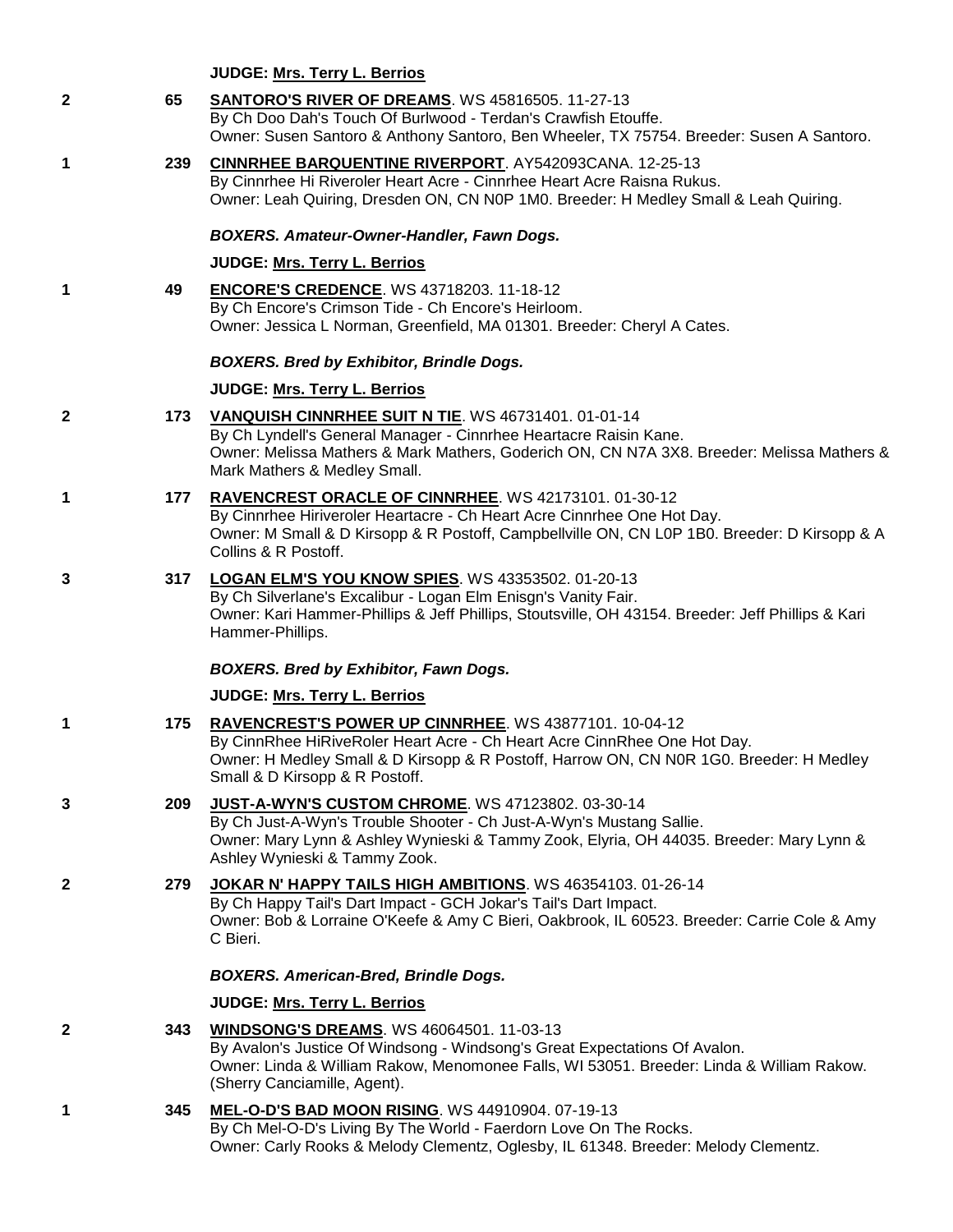| 3 | 375 | OAK KNOLL'S BLACK TUX & TAILS. WS 44786305. 07-13-13<br>By Ch Oak Knoll's Simply A Black Tie Affair - Hi-Five's Best Kept Secret Of Oak Knoll.<br>Owner: Bradley Wells, Franklin, IN 46131. Breeder: Bryan Briley & Teresa Guetersloh & Darrel<br>Mueller.<br>(Neal Wells, Agent).                                        |
|---|-----|---------------------------------------------------------------------------------------------------------------------------------------------------------------------------------------------------------------------------------------------------------------------------------------------------------------------------|
|   |     | <b>BOXERS. American-Bred, Fawn Dogs.</b>                                                                                                                                                                                                                                                                                  |
|   |     | JUDGE: Mrs. Terry L. Berrios                                                                                                                                                                                                                                                                                              |
| Α | 21  | HI-TECH TOMAR'S SWASHBUCKLER. WS 45602702. 10-24-13<br>By Ch Hi-Tech Back To The Future - Hi-Tech N Tara's Irish Eyes R Smiling.<br>Owner: Ronald V Bona & Tony Louwerse & Zoila Truesdale, Manorville, NY 11949. Breeder: Tony<br>& Mary Louwerse & Zoila Truesdale.<br>(Kimberly Calvacca, AKC Registered Handler AKC). |
| 3 | 45  | <b>CINNIBON'N ZINGARA'S COUNT ON ME. WS 44845401. 08-19-13</b><br>By GCH Irondale's Look At Me Now - Cinnibons O Mighty Isis.<br>Owner: Tami Mishler & Bonnie Wagaman, Fairview, TN 37062. Breeder: William Hopkins &<br>Bonnie Wagaman.                                                                                  |
| 1 | 57  | ROSEHILL'S OVERLOERD. WS 44079606. 05-25-13<br>By Ch Brady's He Soo Telstar - Rosehill's Sweet Abbigale.<br>Owner: Sarah & Ian Olson & Lori & David Rose, Murrieta, CA 92563. Breeder: Lori & David Rose.                                                                                                                 |
| 4 | 161 | <b>SAFRONA'S LONE STAR. WS 45675103. 10-26-13</b><br>By Ch Avalon's Code Red - Ch Liberti's Bangin' The Bell.<br>Owner: Nancy Teubner, East Amherst, NY 14051. Breeder: Nancy Teubner & Katharina Gatz.<br>(Daniel Buchwald, Agent).                                                                                      |
| 2 | 221 | HI-TECH TOMAR'S THAT'S AMORE. WS 45602701. 10-24-13<br>By Ch Hi-Tech's Back To The Future - Hi-Tech N Tara's Irish Eyes R Smiling.<br>Owner: Gail & Tim Alix & Tony & Mary Louwerse & Dr Wm & Zoila Truesdale, Moodus, CT 06469.<br>Breeder: Tony & Mary Louwerse & Zoila Truesdale.<br>(Kim Pastella-Calvacca, Agent).   |
|   | 353 | UPSTREAMS ROCKY MOUNTAIN WAY. WS 45589802. 10-16-13<br>By Ch Rockett's Red Glare - Ch Upstreams Once Upon A Time CA NA NAJ.<br>Owner: Jean Salmon, Lexington, OK 73051. Breeder: Jean Salmon.<br>(Sharon Michelle Kang, Agent).                                                                                           |
|   |     | <b>BOXERS. Open, Brindle Dogs.</b>                                                                                                                                                                                                                                                                                        |
|   |     | <b>JUDGE: Mrs. Terry L. Berrios</b>                                                                                                                                                                                                                                                                                       |
|   | 41  | PHEASANT HOLLOW'S SLICK BLACK CADILLAC. WS 41655101. 07-19-12<br>By GCH Pheasant Hollow's Kryptonite - Pheasant Hollows Cinderella.<br>Owner: Kerry Jones & Allison Jones, Wallkill, NY 12589. Breeder: K & A Jones & K Cammer.                                                                                           |
| 1 | 99  | <b>VANDYK (AGUILAR).</b> GB5614. 05-04-13<br>By Jrs Agni Kai (Perez) - Maya (Sanchez).<br>Owner: Javier Aguilar, Mexico 44100, . Breeder: Javier Aguilar.<br>(Alejandro Hernandez, Agent).                                                                                                                                |
| 3 | 141 | SCARBOROUGH BELCO LIFE IN THE FAST LANE. WS 44475002. 06-27-13<br>By Ch Belco Champagne Keep On Truck'n - Scarborough Petrie Nonpareil.<br>Owner: Virginia Zurflieh & David & Karen Murphy & Beth Coviello-Davis, Plant City, FL 33565.<br>Breeder: Virginia Zurflieh & Claudia M Tremblay & Jane M Edenfield.            |
| Α | 227 | <b>WOODS END I'M ROYALTY TOO. WS 43706003. 02-18-13</b><br>By GCH Hi-Tech The King Of Sherry Shoot JP - GCH Winfall Brookwood Styled Dream.<br>Owner: Deborah Caywood & David Caywood, Staunton, VA 24401. Breeder: Jack Billhardt &<br>Sergio Tenebaum.<br>(Dan Buchwald, Agent).                                        |
|   | 237 | HABERL'S LOVE OVER GOLD BN GN CDX RE CA. WS 31868202. 09-19-09<br>By Ch Guapo Soto - Ch Haberl's Forever Young CD RE.                                                                                                                                                                                                     |
|   |     |                                                                                                                                                                                                                                                                                                                           |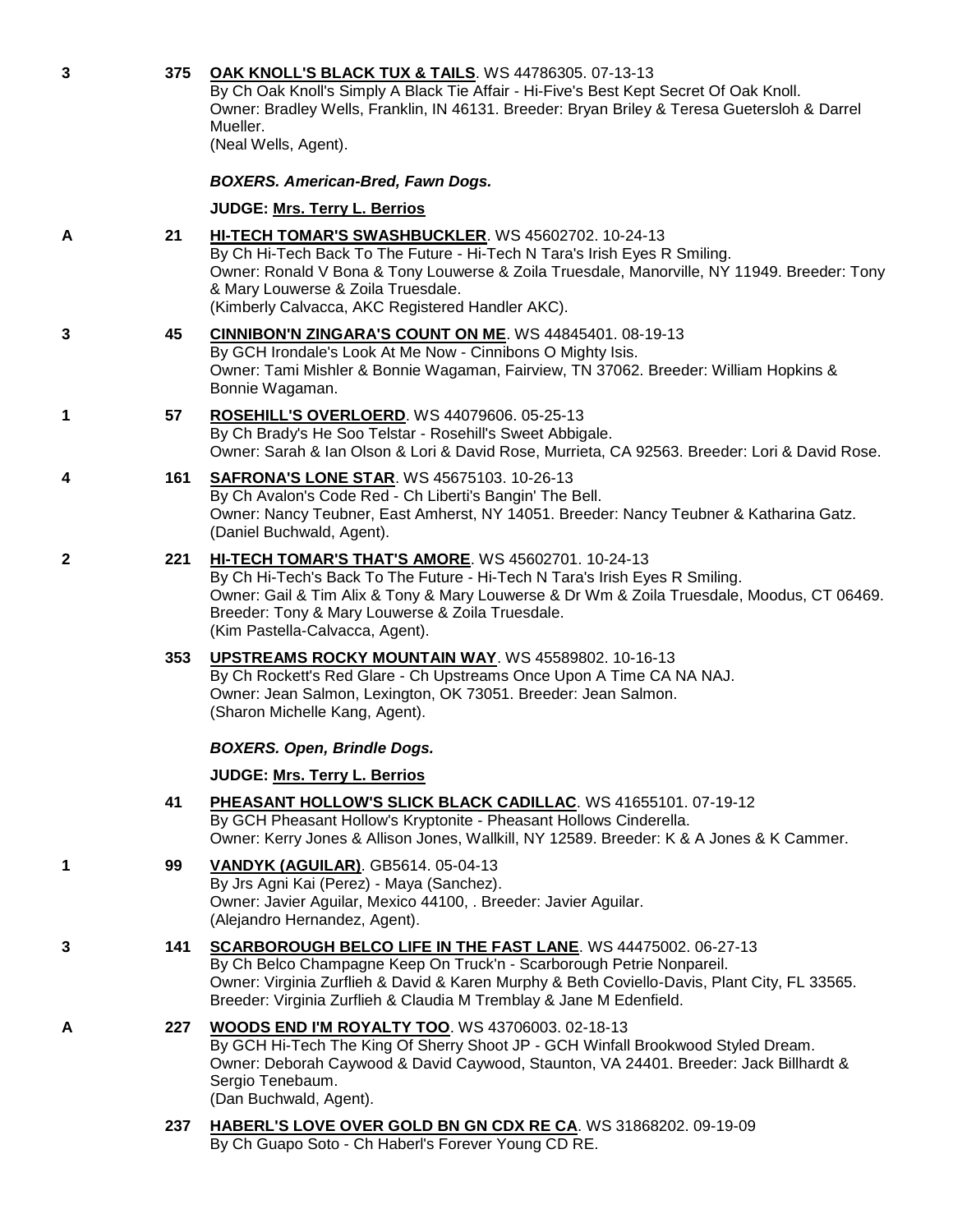Owner: Maryjane Alencewicz & BJ Barnhart, Montverde, FL 34756. Breeder: Maryjane Alencewicz & BJ Barnhart & Don Garrett & J Haberl.

**2 273 [C-ERA'S STEPPIN-N-STYLE](http://www.infodog.com/files/bdogrsl1.prg;makc=WS%2037076302;mdog=C-Era_s_Steppin-N-Style;wins=all)**. WS 37076302. 04-05-11 By Ch Summer's Blackjack Of Shadigee - C-Era's Soul Serenade. Owner: Carolyn R S Pressley, Verona, PA 151473047. Breeder: Carolyn R S Pressley. (Tess Savage, Agent). **4 295 [DRACO N KG DANCING IN THE SKY](http://www.infodog.com/files/bdogrsl1.prg;makc=WS%2047653101;mdog=Draco_N_KG_Dancing_In_The_Sky;wins=all)**. WS 47653101. 10-06-13 By GCH KG Halycon Fire King - Draco's DKNY. Owner: Kristi Wagg, Oakwood ON, CN K0M 2M0. Breeder: Lee Stanton. (Debbie Struff, Agent). **A 359 [WINDSONG 'N AVALON'S VOODOO CHILD](http://www.infodog.com/files/bdogrsl1.prg;makc=WS%2046065004;mdog=Windsong__N_Avalon_s_Voodoo_Child;wins=all)**. WS 46065004. 11-03-13 By Avalon's Justice Of Windsong - Ch Windsong's Greatest Gift Of Avalon. Owner: Norra L Hansen & Linda Rakow & Tony & Donna Ciccone, Lafayette, NJ 07848. Breeder: Linda & William Rakow. (Sherry Canciamille, Agent). *BOXERS. Open, Fawn Dogs.* **JUDGE: [Mrs. Terry L. Berrios](http://www.infodog.com/judges/7393/juddat.htm) A 103 [BRISBANE'S MAN OF LAMANCHA AT RUMMER RUN](http://www.infodog.com/files/bdogrsl1.prg;makc=WS%2042427301;mdog=Brisbane_s_Man_Of_Lamancha_At_Rummer_Run;wins=all)**. WS 42427301. 11-23-12 By Ch Carillon's Number One Draft Pick - Ch She Shines Like Black Diamonds. Owner: Misty McKamey & Elizabeth McKamey, Ooltewah, TN 37363. Breeder: Misty McKamey. (Kimberly Calvacca, Agent). **A 157 [ENCORE'S COUNTDOWN](http://www.infodog.com/files/bdogrsl1.prg;makc=WS%2043718202;mdog=Encore_s_Countdown;wins=all)**. WS 43718202. 11-18-12 By Ch Encore's Crimson Tide - Ch Encore's Heirloom. Owner: June Sutherlin & Cheryl Cates, Baton Rouge, LA 70810. Breeder: Cheryl Cates. **1 163 [MCCOY'S LEGEND OF THE HEART AT STONY CREST](http://www.infodog.com/files/bdogrsl1.prg;makc=WS%2045457904;mdog=McCoy_s_Legend_Of_The_Heart_At_Stony_Crest;wins=all)**. WS 45457904. 08-01-13 By Ch Silverlane's Excalibur - Ch McCoy's Melt Your Heart. Owner: Karen Speck & Larry McCoy, Glen Gardner, NJ 08826. Breeder: Larry McCoy. **3 335 [MEL-O-D'S I LOVE TO TELL THE STORY](http://www.infodog.com/files/bdogrsl1.prg;makc=WS%2038840604;mdog=Mel-O-D_s_I_Love_To_Tell_The_Story;wins=all)**. WS 38840604. 09-10-11 By Ch Bentbrooks Texas Trooper - Ch Mel-O-D's Right As Rain. Owner: Bessie O Houck, Seaford, DE 19973. Breeder: Melody Clementz. **2 355 [UPSTREAMS SEVEN BRIDGES ROAD](http://www.infodog.com/files/bdogrsl1.prg;makc=WS%2045589801;mdog=Upstreams_Seven_Bridges_Road;wins=all)**. WS 45589801. 10-16-13 By Ch Rockett's Red Glare - Ch Upstreams Once Upon A Time CA NA NAJ. Owner: Theresa Myers & Jean Salmon, Lexington, OK 73051. Breeder: Jean Salmon. (Sharon Michelle Kang, Agent). **A 393 [HI-TECH'S LIGHTENING BOLT](http://www.infodog.com/files/bdogrsl1.prg;makc=WS%2044688701;mdog=Hi-Tech_s_Lightening_Bolt;wins=all)**. WS 44688701. 02-08-13 By Ch Hi-Tech's Johnny J Of Boxerton - GCH Hi-Tech Hi-Drama Of Sherry Shoot JP. Owner: Dr & Mrs William Truesdale & Kimberly Calvacca, Seekonk, MA 02771. Breeder: Owners. (Kimberly Calvacca, AKC Registered Handler AKC). *BOXERS. Puppy, 6 & Under 9 Months, Brindle Bitches.* **JUDGE: [Mr. Hal T. Biermann](http://www.infodog.com/judges/3643/juddat.htm) 2 36 [PHEASANT HOLLOW'S SAY "YES" TO THE DRESS](http://www.infodog.com/files/bdogrsl1.prg;makc=WS%2048604801;mdog=Pheasant_Hollow_s_Say__Yes__To_The_Dress;wins=all)**. WS 48604801. 08-29-14 By Ch Pheasant Hollow's Kryptonite - Ch Pheasant Hollow's Damsel In A Dress. Owner: Kerry & Allison Jones, Wallkill, NY 12589. Breeder: Kerry & Allison Jones. **1 38 [PHEASANT HOLLOW'S DEVIL IN A NEW DRESS](http://www.infodog.com/files/bdogrsl1.prg;makc=WS%2048604802;mdog=Pheasant_Hollow_s_Devil_In_A_New_Dress;wins=all)**. WS 48604802. 08-29-14 By Ch Pheasant Hollow's Kryptonite - Ch Pheasant Hollow's Damsel In A Dress. Owner: Kerry & Allison Jones, Wallkill, NY 12589. Breeder: Kerry & Allison Jones. **120 [FIREFLY'S STIRRIN' THINGS UP](http://www.infodog.com/files/bdogrsl1.prg;makc=WS%2048948202;mdog=Firefly_s_Stirrin__Things_Up;wins=all)**. WS 48948202. 10-06-14 By Ch Rikars Renegade Law Man - Ch South Willow N Firefly's Made You Look!. Owner: Allison Hadaway, McLean SK, CN S0G 3E0. Breeder: Allison Hadaway. **168 [BEEVEE'S CAST'N A SPELL ON CACHET](http://www.infodog.com/files/bdogrsl1.prg;makc=WS%2048165302;mdog=BeeVee_s_Cast_N_A_Spell_On_Cachet;wins=all)**. WS 48165302. 09-11-14 By Avalon's Justice Of Windsong - Ch Cachet's Magic N' Mischief.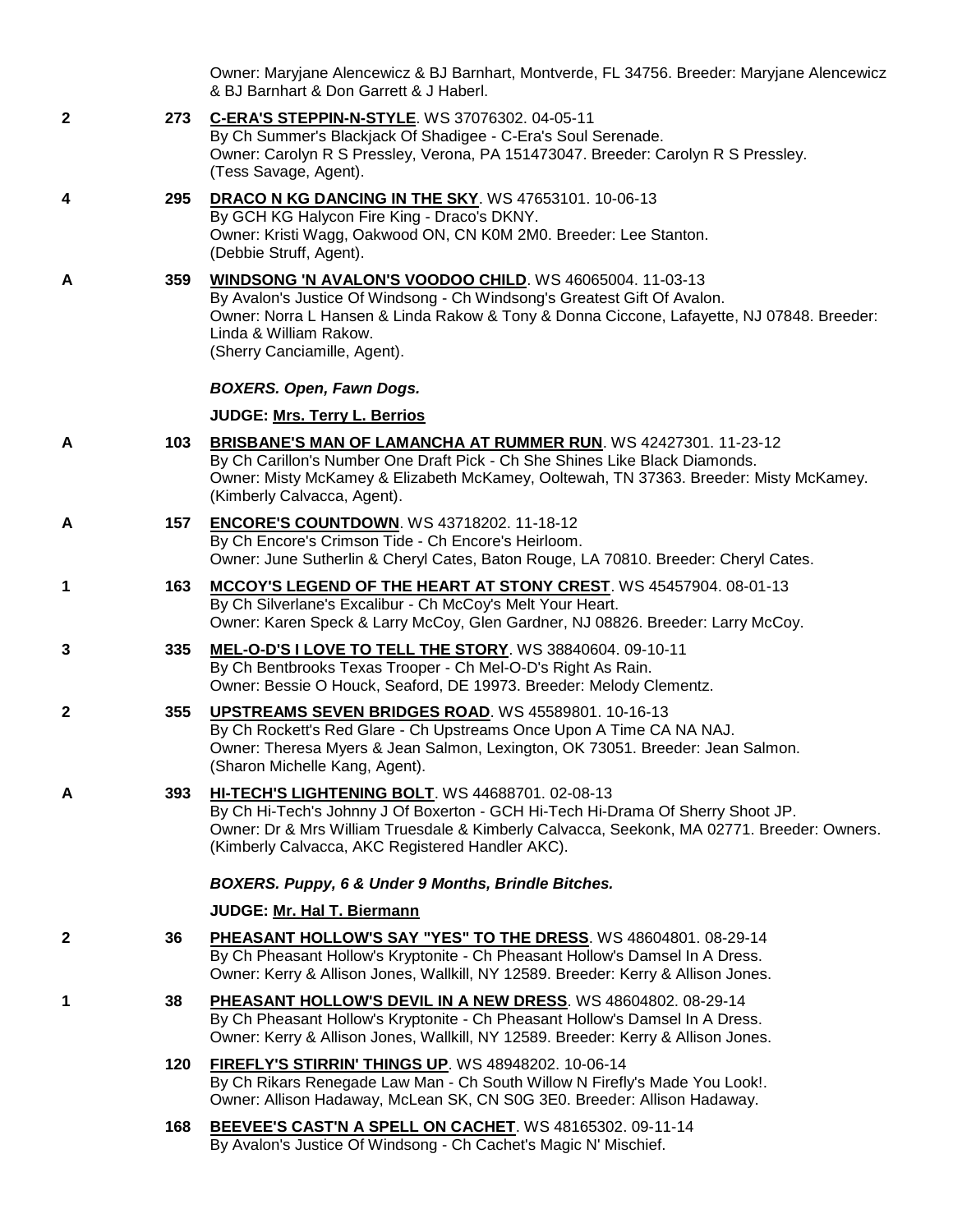Owner: William A & Vicki C East, Greensboro, NC 27406. Breeder: Leonard Magowitz & Lou Abb Tibbits-Riding.

- **178 [CACHET'S DO'U BELIEVE'N MAGIC](http://www.infodog.com/files/bdogrsl1.prg;makc=WS%2048165303;mdog=Cachet_s_Do_U_Believe_N_Magic;wins=all)**. WS 48165303. 09-11-14 By Avalon's Justice Of Windsong - Ch Cachet's Magic'N Mischief. Owner: Lou-Ann Tibbitts-Ridings & Leonard Magowitz & Terri Kaiser, Troy, NY 12180. Breeder: Leonard Magowitz & Lou-Ann Tibbitts-Ridings.
- **198 [DAVIDSONS SPITFIRE ROBERG](http://www.infodog.com/files/bdogrsl1.prg;makc=WS%2048805604;mdog=Davidsons_Spitfire_Roberg;wins=all)**. WS 48805604. 10-20-14 By GCH Raklyns The Bronx MVP At Third - Ch Davidsons River Boat Queen. Owner: Gail & Robert Maki & Larelle Clark, Bradenton, FL 34210. Breeder: Larelle Clark.
- **208 [GREULICH'S LOVE POTION NO 9](http://www.infodog.com/files/bdogrsl1.prg;makc=WS%2048008905;mdog=Greulich_s_Love_Potion_No_9;wins=all)**. WS 48008905. 08-13-14 By GCH Avalon's Wild As The Wind - GCH Newcastle's Twitchy Witchy Woman. Owner: Kim Greulich, Greenville, OH 45331. Breeder: Kim Greulich.
- **224 [VINTAGE N SOLEIL'S WATER DANCER](http://www.infodog.com/files/bdogrsl1.prg;makc=WS%2048442102;mdog=Vintage_N_Soleil_s_Water_Dancer;wins=all)**. WS 48442102. 10-10-14 By GCH Ho-Pa's Grand Slam - Vintage N Ablaze Stolen Fire. Owner: Sarah Moore & MacKenzie Moore, Ennis, MT 59729. Breeder: Sarah Moore & MacKenzie Moore & Katrina Sun.
- **282 [WIT'S END JET'AIME](http://www.infodog.com/files/bdogrsl1.prg;makc=WS%2048408901;mdog=Wit_s_End_JeT_aime;wins=all)**. WS 48408901. 09-22-14 By Ch Pearlisle N Standing O Risk Factor - Wit's End Total Eclipse. Owner: Constance Haywood, Davidsonville, MD 21035. Breeder: Constance Haywood. (Gina Currier, Agent).

## **4 288 [CPUNCH N REGAL'S MOON PIE](http://www.infodog.com/files/bdogrsl1.prg;makc=WS%2049203801;mdog=Cpunch_N_Regal_s_Moon_Pie;wins=all)**. WS 49203801. 08-31-14 By Ronin Plainly Wrapped - Ch Counterpunch's Lucid Dream. Owner: Korinne Vanderpool & Darlene Vickers, Cross Roads, TX 76227. Breeder: Bev Pope & Mike Miles & Darlene Vickers. (Terri Galle, Agent).

- **292 [HIGHOVER DYNAMIC IMAGE](http://www.infodog.com/files/bdogrsl1.prg;makc=WS%2048152801;mdog=Highover_Dynamic_Image;wins=all)**. WS 48152801. 08-24-14 By Ch Sig's Fire And Ice - Highover Demitasse. Owner: Katharine M Booth, Eliot, ME 03903. Breeder: Katharine M Booth.
- **3 314 [CPUNCH DARVICK HOWLIN AT MOON](http://www.infodog.com/files/bdogrsl1.prg;makc=WS%2049203803;mdog=CPunch_Darvick_Howlin_At_Moon;wins=all)**. WS 49203803. 08-31-14 By Ronin Plianly Wrapped - Ch Counterpunch's Lucid Dream. Owner: Darlene Vickers & Bev Pope & K Vanderpool & J Sutherlin, Jena, LA 71342. Breeder: Beverly Pope & Mike Miles & Darlene Vickers. (Terri Galle, Agent).

## **402 [FIREFLY N' KP'S TURN'N HEADS](http://www.infodog.com/files/bdogrsl1.prg;makc=WS%2048948205;mdog=Firefly_N__KP_s_Turn_n_Heads;wins=all)**. WS 48948205. 10-06-14

By Ch Rikar's Renegade Law Man - Ch South Willow N Firefly's Made You Look!. Owner: Keri Paulson & Allison L Hadaway, Fairfax, SD 57335. Breeder: Allison Hadaway & Stephanie Melton.

- **412 [GALAROC'S GONNA GETCHA GOOD](http://www.infodog.com/files/bdogrsl1.prg;makc=WS%2048466501;mdog=Galaroc_s_Gonna_Getcha_Good;wins=all)**. WS 48466501. 09-07-14 By GCH Galaroc N Ewing's Showdown - Ch Maxl's Bombshell. Owner: Brad & Michelle Rocca & Jack & Donna Galante, San Jose, CA 951204637. Breeder: Brad & Michelle Rocca & Jack & Donna Galante.
- **414 [GALAROC'S LITTLE MISS HONKY TONK](http://www.infodog.com/files/bdogrsl1.prg;makc=WS%2048466502;mdog=Galaroc_s_Little_Miss_Honky_Tonk;wins=all)**. WS 48466502. 09-07-14 By GCH Galaroc N Ewing's Showdown - Ch Maxl's Bombshell. Owner: Brad & Michelle Rocca & Jack & Donna Galante, San Jose, CA 951204637. Breeder: Brad & Michelle Rocca & Jack & Donna Galante.

## *BOXERS. Puppy, 6 & Under 9 Months, Fawn Bitches.*

## **JUDGE: [Mr. Hal T. Biermann](http://www.infodog.com/judges/3643/juddat.htm)**

- **30 [HI-TECH'S SNOW QUEEN OF SPELLBOUND](http://www.infodog.com/files/bdogrsl1.prg;makc=WS%2049529101;mdog=Hi-Tech_s_Snow_Queen_Of_Spellbound;wins=all)**. WS 49529101. 09-25-14 By Ch Hi-Tech's Back To The Future - Ch Hi-Tech Hi-Drama Of Sherry Shoot JP. Owner: Bethany & Scott Russell & Dr William & Zoila Truesdale & Kim Calvacca, Seekonk, MA 02771. Breeder: Dr William & Zoila Truesdale & Kimberly Calvacca.
- **32 [HI-TECH'S MOONLIGHT ODESSEY](http://www.infodog.com/files/bdogrsl1.prg;makc=WS%2049529102;mdog=Hi-Tech_s_Moonlight_Odessey;wins=all)**. WS 49529102. 09-25-14 By Ch H-Tech's Back To The Future - Ch Hi-Tech Hi-Drama Of Sherry Shoot JP.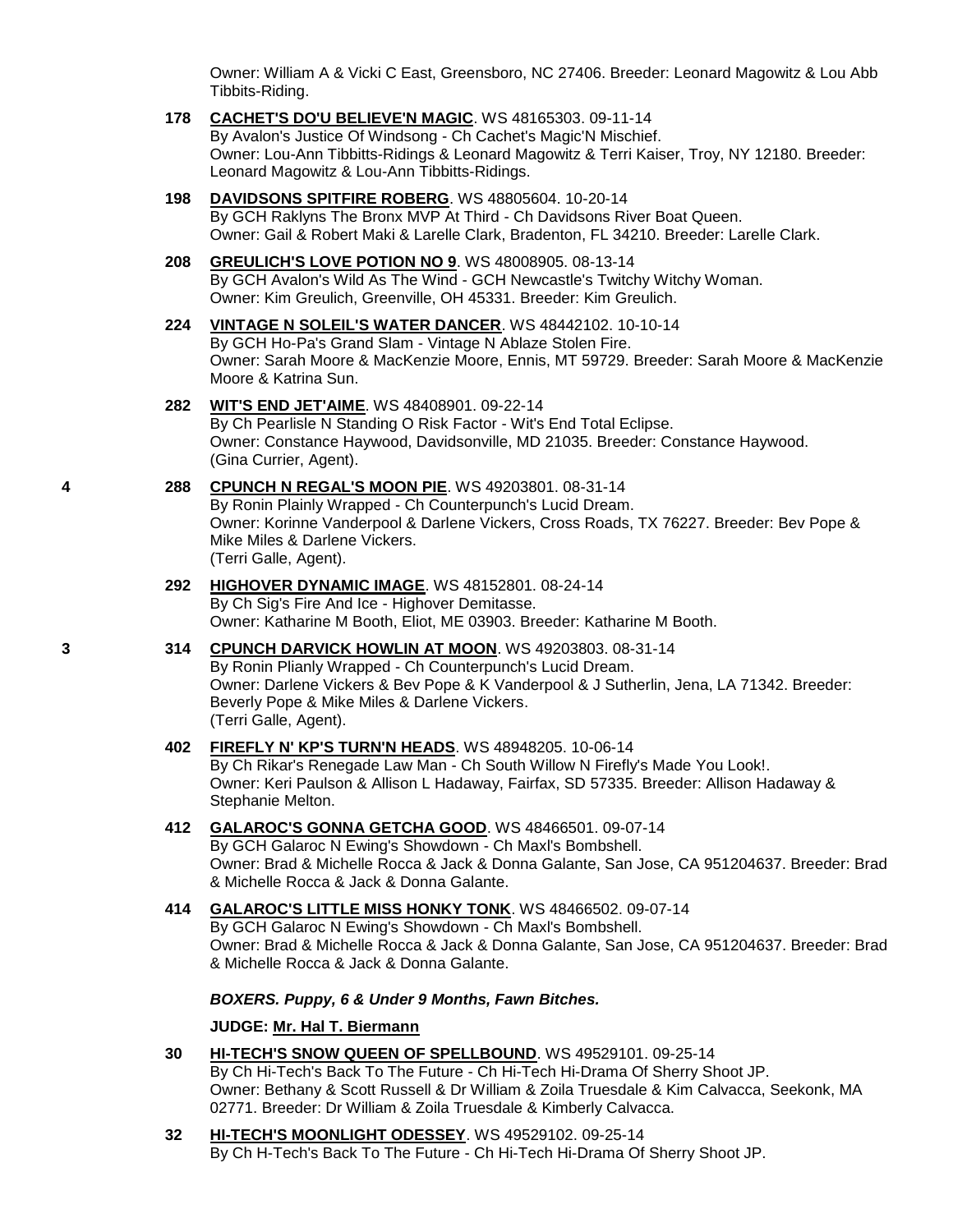Owner: Susan Stogner & Dr William & Zoila Truesdale & Kimberly Calvacca, Seekonk, MA 02771. Breeder: Dr William & Zoila Truesdale & Kimberly Calvacca.

- **A 34 [HI-TECH'S MOONLIGHT SONATA](http://www.infodog.com/files/bdogrsl1.prg;makc=WS%2049529103;mdog=Hi-Tech_s_Moonlight_Sonata;wins=all)**. WS 49529103. 09-25-14 By Ch Hi-Tech's Back To The Future - Ch Hi-Tech Hi-Drama Of Sherry Shoot JP. Owner: Dr William & Zoila Truesdale & Kimberly Calvacca, Seekonk, MA 02771. Breeder: Dr William & Zoila Truesdale & Kimberly Calvacca. **50 [CEDAR'S STAR KISSED](http://www.infodog.com/files/bdogrsl1.prg;makc=WS%2048403201;mdog=Cedar_s_Star_Kissed;wins=all)**. WS 48403201. 10-11-14
	- By Twinkle Star V.Eurozone Cedar's One Special Night. Owner: Crystal Stock, Caledonia, OH 43314. Breeder: Crystal Stock.
	- **56 [DAVIDSONS LITTLE GTO](http://www.infodog.com/files/bdogrsl1.prg;makc=WS%2048805602;mdog=Davidsons_Little_GTO;wins=all)**. WS 48805602. 10-20-14 By GCH Raklyns The Bronx MVP At Third - Ch Davidsons River Boat Queen. Owner: LaRelle Clark, Davidsonville, MD 21035. Breeder: LaRelle Clark.
- **1/R 124 [VIXAYO'S ALL THAT'S LEFT FOR GARNSEY](http://www.infodog.com/files/bdogrsl1.prg;makc=WS%2048747603;mdog=Vixayo_s_All_That_s_Left_For_Garnsey;wins=all)**. WS 48747603. 08-30-14 By Ch Garnsey's Varsity Blues - Haberl's Golden Child. Owner: Clayton Haviland & Kham Vixayo, Palm Beach Gardens, FL 33418. Breeder: Kham Vixayo & BJ Barnhart.
	- **126 [MCCOY'S WINSTAR'S ANGELIC HEART](http://www.infodog.com/files/bdogrsl1.prg;makc=WS%2048087702;mdog=McCoy_s_Winstar_s_Angelic_Heart;wins=all)**. WS 48087702. 08-28-14 By Ch Silverlane's Excalibur - Ch McCoy's Melt Your Heart. Owner: Larry McCoy & Teri Underhill, Kenosha, WI 53142. Breeder: Larry McCoy.
	- **156 [WIT'S END LOVE IS IN THE AIR](http://www.infodog.com/files/bdogrsl1.prg;makc=WS%2048408902;mdog=Wit_s_End_Love_Is_In_The_Air;wins=all)**. WS 48408902. 09-22-14 By Ch Pearlisle N Standing O Risk Factor - Wit's End Total Eclipse. Owner: Robert Erickson & Claire Fallon, Alexandria, VA 22302. Breeder: Connie Haywood. (Kimberly Calvacca, AKC Registered Handler AKC).
	- **160 [CINNIBON'S AND EVERYTHING NICE](http://www.infodog.com/files/bdogrsl1.prg;makc=WS%2048295002;mdog=CinniBon_s_And_Everything_Nice;wins=all)**. WS 48295002. 09-10-14 By Ch Aplaws Double Dynamite - GCH Strawberry's Golden Cinnibon. Owner: Paula Vandervoort & Bonnie Wagaman, Porter, TX 77365. Breeder: Bonnie Wagaman. (Tina Starr, Agent).
- **3 162 [CINNIBON'S HOT N SPICY](http://www.infodog.com/files/bdogrsl1.prg;makc=WS%2048295003;mdog=Cinnibon_s_Hot_N_Spicy;wins=all)**. WS 48295003. 09-10-14 By Ch Aplaws Double Dynamite - GCH Strawberry's Golden Cinnibon. Owner: Donna Carbine & Bonnie Wagaman, Pearland, TX 77584. Breeder: Bonnie Waganam.
- **A 164 [HEART ACRES BACKED BY GOLD FROM WHITE PINE](http://www.infodog.com/files/bdogrsl1.prg;makc=WS%2048802508;mdog=Heart_Acres_Backed_By_Gold_From_White_Pine;wins=all)**. WS 48802508. 09-24-14 By Ch Josha's Linebacker - Gold Investent From White Pines. Owner: Dr James & Priscilla Kilman & Linda & Robert Gasper, Grove City, OH 43123. Breeder: Dr James Kilman & Priscilla M Kilman & Linda & Robert Gasper. (Tessie Savage, Agent).
- **A 246 [NASTINAN'S WISH COME TRUE](http://www.infodog.com/files/bdogrsl1.prg;makc=WS%2048360902;mdog=Nastinan_s_Wish_Come_True;wins=all)**. WS 48360902. 09-28-14 By Ch Bar-K Solaris At Bellcrest - Kenbru Flaming Star. Owner: Deborah Marshall, East Aurora, NY 14052. Breeder: Deborah Marshall & Melodee Lasky. (Ann Keil, Agent).
- **A 250 [SCHAUTZIE'S JUST FOR FUN](http://www.infodog.com/files/bdogrsl1.prg;makc=WS%2047991501;mdog=Schautzie_s_Just_For_Fun;wins=all)**. WS 47991501. 08-06-14 By Winfall Schautzie's Romance - Schautzie's Heart O'Fire "Lindsey". Owner: Lynette Roland & Ginger Killman, Katy, TX 77493. Breeder: Schautzie's Boxers. (Terri Galle, Agent).
- **2 256 [APLAWCINN'S SUGAR N SPICE](http://www.infodog.com/files/bdogrsl1.prg;makc=WS%2048295004;mdog=AplawCinn_s_Sugar_N_Spice;wins=all)**. WS 48295004. 09-10-14 By Ch Aplaws Double Dynamite - GCH Strawberry's Golden CinniBon. Owner: Bonnie Wagaman & Bonnie Keel, Fallbrook, CA 92028. Breeder: Bonnie Wagaman.
	- **276 [SOLEIL'S PRETTY LITTLE BIRD](http://www.infodog.com/files/bdogrsl1.prg;makc=WS%2048442103;mdog=Soleil_s_Pretty_Little_Bird;wins=all)**. WS 48442103. 10-10-14 By GCH Ho-Pa's Grand Slam - Vintage N Ablaze Stolen Fire. Owner: Sarah Moore & MacKenzie Moore & Katrina Sun, Ennis, MT 59729. Breeder: Sarah Moore & MacKenzie Moore & Katrina Sun.
	- **286 [CAROLINA CALL GIRL](http://www.infodog.com/files/bdogrsl1.prg;makc=WS%2048008902;mdog=Carolina_Call_Girl;wins=all)**. WS 48008902. 08-13-14 By GCH Avalon's Wild As The Wind - GCH Newcastle's Twitchy Witchy Woman. Owner: Elizabeth Bistline, Grafton, OH 44044. Breeder: Kim Greulich. (Jerome Ledford, Agent).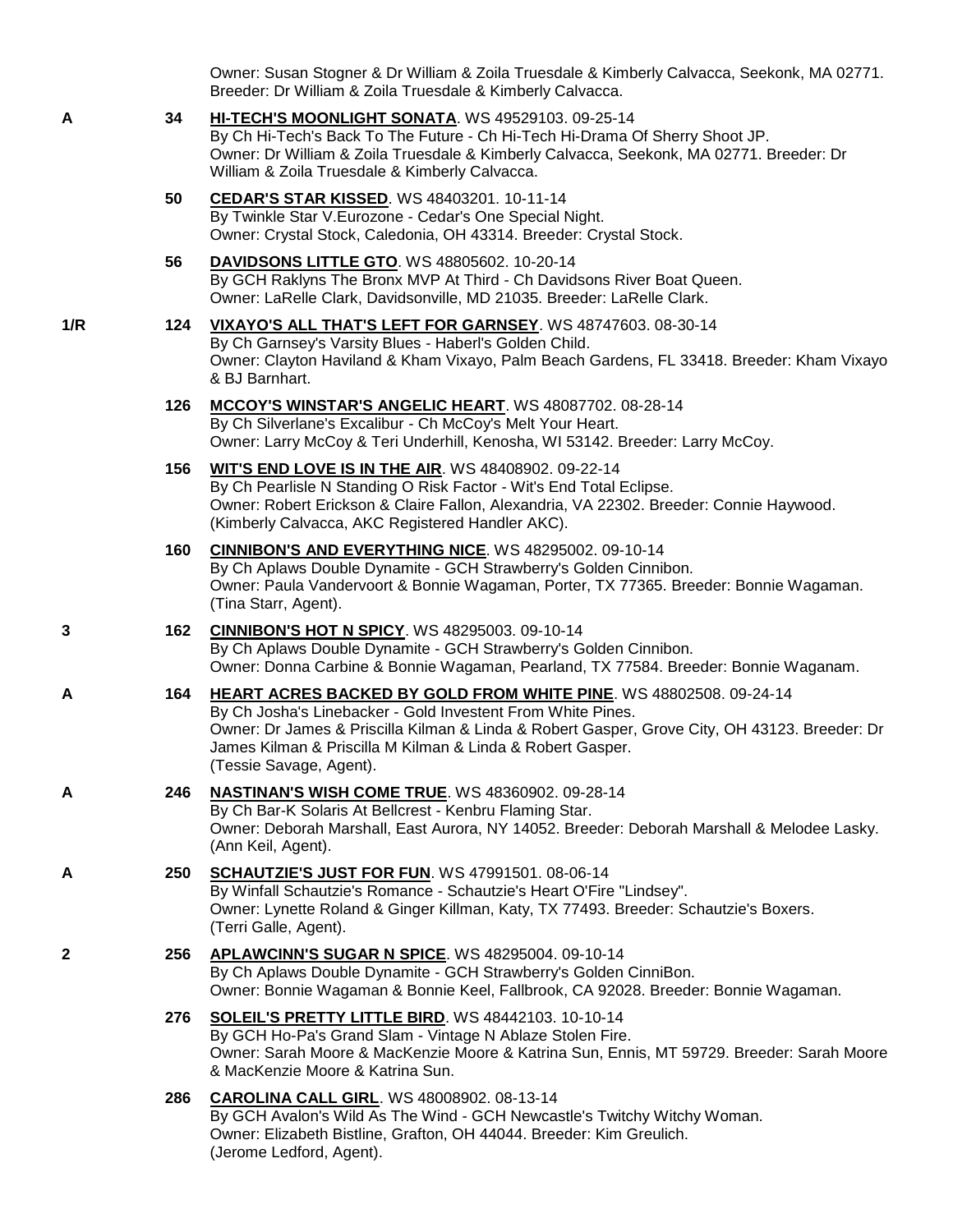- **4 308 [COUNTERPUNCH NANTESS SIMPLY U](http://www.infodog.com/files/bdogrsl1.prg;makc=WS%2049203804;mdog=Counterpunch_Nantess_Simply_U;wins=all)**. WS 49203804. 08-31-14 By Ronin Plainly Wrapped - Ch Counterpunch 's Lucid Dream. Owner: Nancy & Tessie Savage, Table Grove, IL 61482. Breeder: Bev Pope & Mike Pope & Darlene Vickers. **322 [DARVICK CRUNCH WRAPPIN AT MOON](http://www.infodog.com/files/bdogrsl1.prg;makc=WS%2049203802;mdog=Darvick_Crunch_Wrappin_At_Moon;wins=all)**. WS 49203802. 08-31-14 By Ronin Plainly Wrapped - Ch Counterpunch's Lucid Dream. Owner: Darlene Vickers & Bev Pope & Korinne Vanderpool, Jena, LA 71342. Breeder: Beverly Pope & Mike Miles & Darlene Vickers. (Terri Galle, Agent). **334 [BULLOCK'S MICHAL](http://www.infodog.com/files/bdogrsl1.prg;makc=WS%2048353401;mdog=Bullock_s_Michal;wins=all)**. WS 48353401. 09-20-14 By Ch Illyrian And Marburls Hail To The Chief - Bullock's Kiss Of Betrayal. Owner: Charles G Bullock, Petal, MS 39465. Breeder: Charles G Bullock PhD. (Lori McClain Ferguson, Agent). **338 [MCCOY'S DON'T GO BREAKIN" MY HEART](http://www.infodog.com/files/bdogrsl1.prg;makc=WS%2048087703;mdog=McCoy_s_Don_t_Go_Breakin__My_Heart;wins=all)**. WS 48087703. 08-28-14 By Ch Silverlane's Excalibur - Ch McCoy's Melt Your Heart. Owner: Larry McCoy, Robinson, IL 62454. Breeder: Larry McCoy. (Karen Speck, Agent). **350 [WOODSIDE'S HERA JUKU GIRL](http://www.infodog.com/files/bdogrsl1.prg;makc=WS%2048427901;mdog=Woodside_s_Hera_Juku_Girl;wins=all)**. WS 48427901. 09-28-14 By Avalon's Justice Of Windsong - Early Dawn Blaze. Owner: Todd & Heidi Dutoi, South Bend, IN 46614. Breeder: Todd & Heidi Dutoi. **354 [DUSTY ROAD'S ROLLER COASTER RIDE](http://www.infodog.com/files/bdogrsl1.prg;makc=WS%2048192402;mdog=Dusty_Road_s_Roller_Coaster_Ride;wins=all)**. WS 48192402. 08-20-14 By Ch Ho-Pa's Amunra - Dusty Road's Billie Jean NA NAJ. Owner: Judith Pasbrig, Peyton, CO 80831. Breeder: Judith M Pasbrig & Randall S Pasbrig. **374 [STREAMLINE'S FABULOUS FORTUNE](http://www.infodog.com/files/bdogrsl1.prg;makc=WS%2048581703;mdog=Streamline_s_Fabulous_Fortune;wins=all)**. WS 48581703. 09-14-14 By Ch Yankee's Patriot At Hi-Tech - Ch Sapphire's Workin' The Strip Of Streamline. Owner: Joleena Young & Marisa Eash, Sullivan, IL 61951. Breeder: Donald Mack & Joleena Young. (Christa Cook, Agent). **376 [STREAMLINE'S HOT NUMBER](http://www.infodog.com/files/bdogrsl1.prg;makc=WS%2048581701;mdog=Streamline_s_Hot_Number;wins=all)**. WS 48581701. 09-14-14 By Ch Yankee's Patriot At Hi-Tech - Ch Sapphire's Workin' The Strip Of Streamline. Owner: Joleena & Donald Mack Young, Sullivan, IL 61951. Breeder: Joleena & Donald Mack Young. (Christa Cook, Agent). **404 [BREMAL'S HOT FUN IN THE SUMMERTIME](http://www.infodog.com/files/bdogrsl1.prg;makc=WS%2047924904;mdog=Bremal_s_Hot_Fun_In_The_Summertime;wins=all)**. WS 47924904. 08-12-14 By Bremal's One Night Stand With Rodeo - Ch Ivylane-RuffianL Aleutian Ballad. Owner: Brenda Mallory, Austin, TX 78738. Breeder: Brenda Mallory Ike Liotto & Tina Starr. (Ike Liotto, Agent). **410 [GALAROC'S GOING OUT LIKE THAT](http://www.infodog.com/files/bdogrsl1.prg;makc=WS%2048466503;mdog=Galaroc_s_Going_Out_Like_That;wins=all)**. WS 48466503. 09-07-14 By GCH Galaroc N Ewing's Showdown - Ch Maxl's Bombshell. Owner: Brad & Michelle Rocca & Jack & Donna Galante, San Jose, CA 951204637. Breeder: Brad & Michelle Rocca & Jack & Donna Galante. **436 [GC'S N SCHMIDT'S CAN'T TAKE MY EYES OFF OF YOU](http://www.infodog.com/files/bdogrsl1.prg;makc=WS%2048673201;mdog=GC_s_N_Schmidt_s_Can_t_Take_My_Eyes_Off_Of_You;wins=all)**. WS 48673201. 09-10-14 By GCH Justawyn Ding Time At Heartacre - Schmidt's-GC Twinkle Twinkle Lil Star. Owner: Cindy Yaeger & Juli Schmidt & Glenn Yaeger, Marengo, OH 43334. Breeder: Juli Schmidt & Cindy Yaeger. **464 [ROSEHILL'S LADY IN RED](http://www.infodog.com/files/bdogrsl1.prg;makc=WS%2048400702;mdog=Rosehill_s_Lady_In_Red;wins=all)**. WS 48400702. 09-22-14 By Ch Rosehill's Charm Of Kingston - Nike Our Lady Of Victore. Owner: Lori L Rose & Madison Rose & Karen Barnhart, Temecula, CA 92592. Breeder: Karen Barnhart & Lori & Madison Rose. *BOXERS. Puppy, 9 & Under 12 Months, Brindle Bitches.* **JUDGE: [Mr. Hal T. Biermann](http://www.infodog.com/judges/3643/juddat.htm)**
	- **54 [ENCORE'S RENDEZVOUS](http://www.infodog.com/files/bdogrsl1.prg;makc=WS%2047820901;mdog=Encore_s_Rendezvous;wins=all)**. WS 47820901. 06-26-14 By Ch Encore's Ferrari - Encore's Undeniable.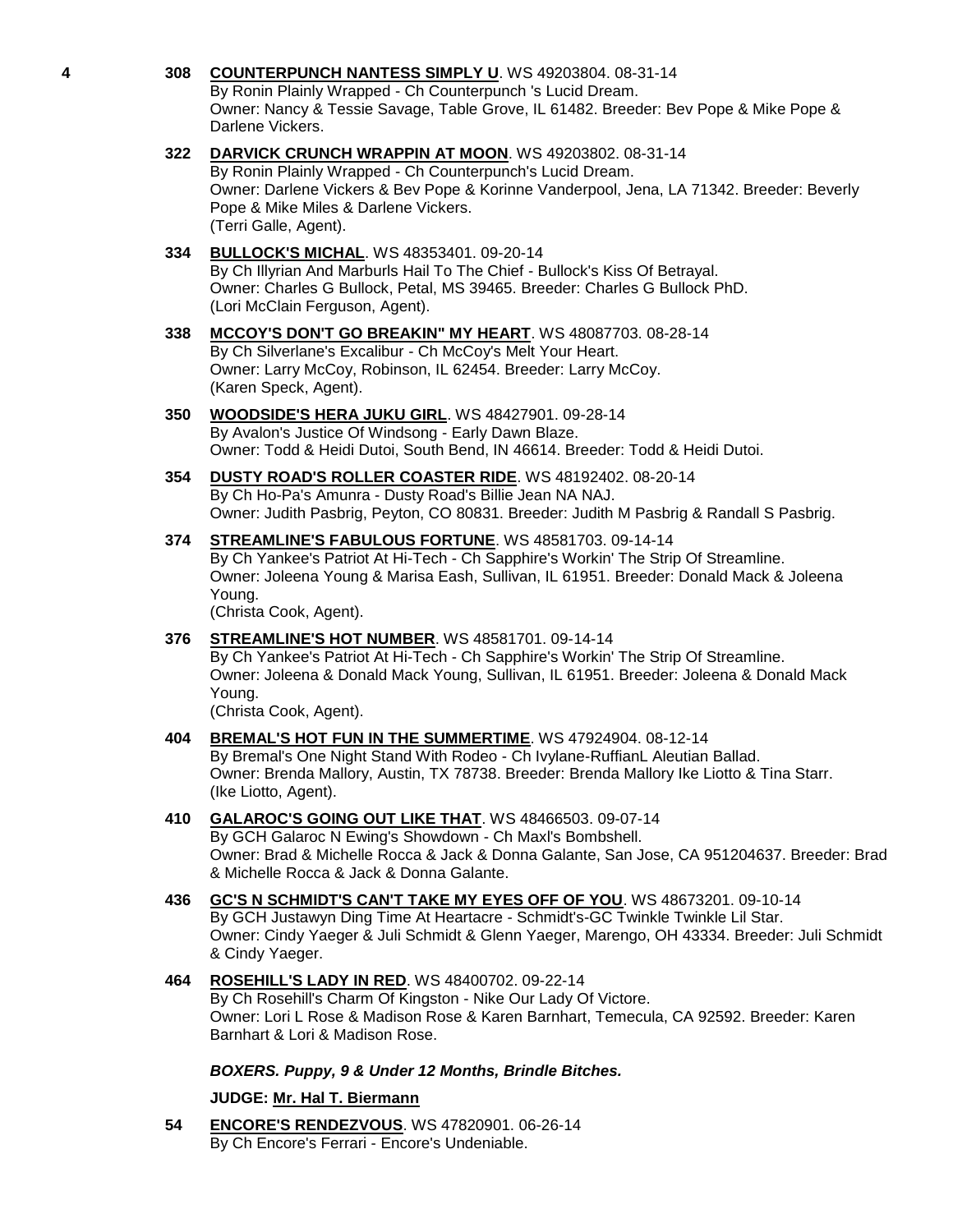Owner: Jessica Norman & Cheryl A Cates, Greenfield, MA 01301. Breeder: Cheryl A Cates.

- **4 58 [JAMIESON'S ADELE](http://www.infodog.com/files/bdogrsl1.prg;makc=J6480D%20AMEX;mdog=Jamieson_s_Adele;wins=all)**. J6480D AMEX. 05-09-14 By Ch Mex. Jamieson' Picasso - Jamieson's Baguira. Owner: Arturo Jamieson, Mexico 44150, . Breeder: Arturo Jamieson.
- **2 114 [ENCORE'S RUBICON](http://www.infodog.com/files/bdogrsl1.prg;makc=WS%2047820903;mdog=Encore_s_Rubicon;wins=all)**. WS 47820903. 06-26-14 By Ch Encore's Ferrari - Encore's Undeniable. Owner: Cathy & Bill Sylvester & Cheryl A Cates, Malabar, FL 32950. Breeder: Cheryl A Cates.
	- **138 [TARA N CHINOE'S SWEET TEXAS TEA](http://www.infodog.com/files/bdogrsl1.prg;makc=WS%2048466101;mdog=Tara_N_Chinoe_s_Sweet_Texas_Tea;wins=all)**. WS 48466101. 07-25-14 By Ch Pheasant Hollows Reckless Endangerment - Tara And Pheasant Hollows Voodoo If You Do.

Owner: Lesli Nickell & Barbara Grizlo, Southlake, TX 76092. Breeder: Barbara Grizlo & Kerry Jones & Allison Jones.

**154 [DESERT'S ALL THAT JAZZ AT ARUNDEL](http://www.infodog.com/files/bdogrsl1.prg;makc=WS%2048028005;mdog=Desert_s_All_That_Jazz_At_Arundel;wins=all)**. WS 48028005. 08-01-14

By Ch Nantess Ain't Seen Nothing Yet - Desert's She's The Dancer At Nantess. Owner: Judith Aguilar & Virginia Bice, Hertford, NC 27944. Breeder: Tessie Savage & Nancy Savage & Virginia Bice. (Tina Starr, Agent).

**170 [D NICMAR CANDLES IN THE WING](http://www.infodog.com/files/bdogrsl1.prg;makc=LER21515EC;mdog=D_NicMar_Candles_In_The_Wing;wins=all)**. LER21515EC. 05-08-14 By Encore's Ultimatum - High Tide's Alexis At D'NicMar. Owner: Maritza Vaca Martinez & Nicolas Peribonio G, Stamford, CT 06906. Breeder: Maritza Vaca

Martinez & Nicolas Peribonio G. (Terri Galle, Agent). **192 [POWERHOUSE'S ALL I CAN BE](http://www.infodog.com/files/bdogrsl1.prg;makc=WS%2047734503;mdog=PowerHouse_s_All_I_Can_Be;wins=all)**. WS 47734503. 06-15-14

- By Encore's Kalahari Of Heleva Terra Von Euro Dream. Owner: Steve Lawrence, Bettendorf, IA 52722. Breeder: Steve Lawrence.
- **236 [ABSOLUTELY A QUEEN](http://www.infodog.com/files/bdogrsl1.prg;makc=FCMJ9929C;mdog=Absolutely_A_Queen;wins=all)**. FCMJ9929C. 06-23-14 By Winuwuk Lust At First Sight - Abby Ramos. Owner: Francisco Ramos, Mexico 09820, . Breeder: Francisco Ramos. (Martin Egozcue, Agent).
- **1 266 [COPE-LAND'S RISKY DELIGHT OF SUMMER SUNSHINE](http://www.infodog.com/files/bdogrsl1.prg;makc=WS%2047458101;mdog=Cope-Land_s_Risky_Delight_Of_Summer_Sunshine;wins=all)**. WS 47458101. 06-21-14 By Ch Pearlisle N Standing O Risk Factor - Cope-Land's "Good Day Sunshine". Owner: Mary Butler & Pamela Copeland, East Aurora, NY 14052. Breeder: Pamela J Copeland. (Marianne Claflin, Agent).

## **268 [IRONDALE'S STEEL MAGNOLIA](http://www.infodog.com/files/bdogrsl1.prg;makc=WS%2048402302;mdog=Irondale_s_Steel_Magnolia;wins=all)**. WS 48402302. 07-26-14

By Ch Murbe Chew Irondale Just Josh - Ch Irondale's What You Got. Owner: Joanne Schndider & James & Wendy Bettis, Las Vegas, NV 89123. Breeder: Charles Vose & Ashley Jenkins & James & Wendy Bettis.

- **280 [CAMELIARD YOU'LL ACCOMPANY ME AT WHITE HARBOR](http://www.infodog.com/files/bdogrsl1.prg;makc=WS%2047904001;mdog=Cameliard_You_ll_Accompany_Me_At_White_Harbor;wins=all)**. WS 47904001. 07-26-14 By Ch Wholehearted Sippin' Smooth Bourbon Of Cameliard - Ch Broadway Justawyn Night Moves Cameliard. Owner: Jerome Ledford & Virginia Johnson, Twin Lake, MI 49457. Breeder: Virginia Johnson & Jennifer Walker & Jerome Ledford.
- **A 290 [FOURBEARS' RARE AS A DAY IN JUNE](http://www.infodog.com/files/bdogrsl1.prg;makc=WS%2047863701;mdog=Fourbears__Rare_As_A_Day_In_June;wins=all)**. WS 47863701. 06-13-14 By GCH Spit N' Image Of Fourbears - GCH Fourbears' Milk N' Honey. Owner: Dr Larry W Dosier & Alice D Hatch, Rhoadesville, VA 22542. Breeder: Dr Larry W Dosier.
- **3 310 [NANTESS DOUBLE SHOT ESPRESSO](http://www.infodog.com/files/bdogrsl1.prg;makc=WS%2047384901;mdog=Nantess_Double_Shot_Espresso;wins=all)**. WS 47384901. 05-29-14 By Ch Adellins Twitter. Com Of Nantess - GCH Boyles Destiny Dream Girl Of Nantess. Owner: Nancy & Tessie Savage, Table Grove, IL 61482. Breeder: Ellie Boyle & Nancy & Tessie Savage.
	- **370 [EMERSON BREHO TRICKY MISS MAGIC](http://www.infodog.com/files/bdogrsl1.prg;makc=WS%2047635105;mdog=Emerson_Breho_Tricky_Miss_Magic;wins=all)**. WS 47635105. 06-10-14 By Ch Illyrian And Marburl's Hail To The Chief - Ch Breho Emerson VooDoo Doll. Owner: Kimberly & Hal Folander, Bethlehem, PA 18017. Breeder: Karen Emerson & Brenda Stuckey & Terri Galle. (Terri Galle, Agent).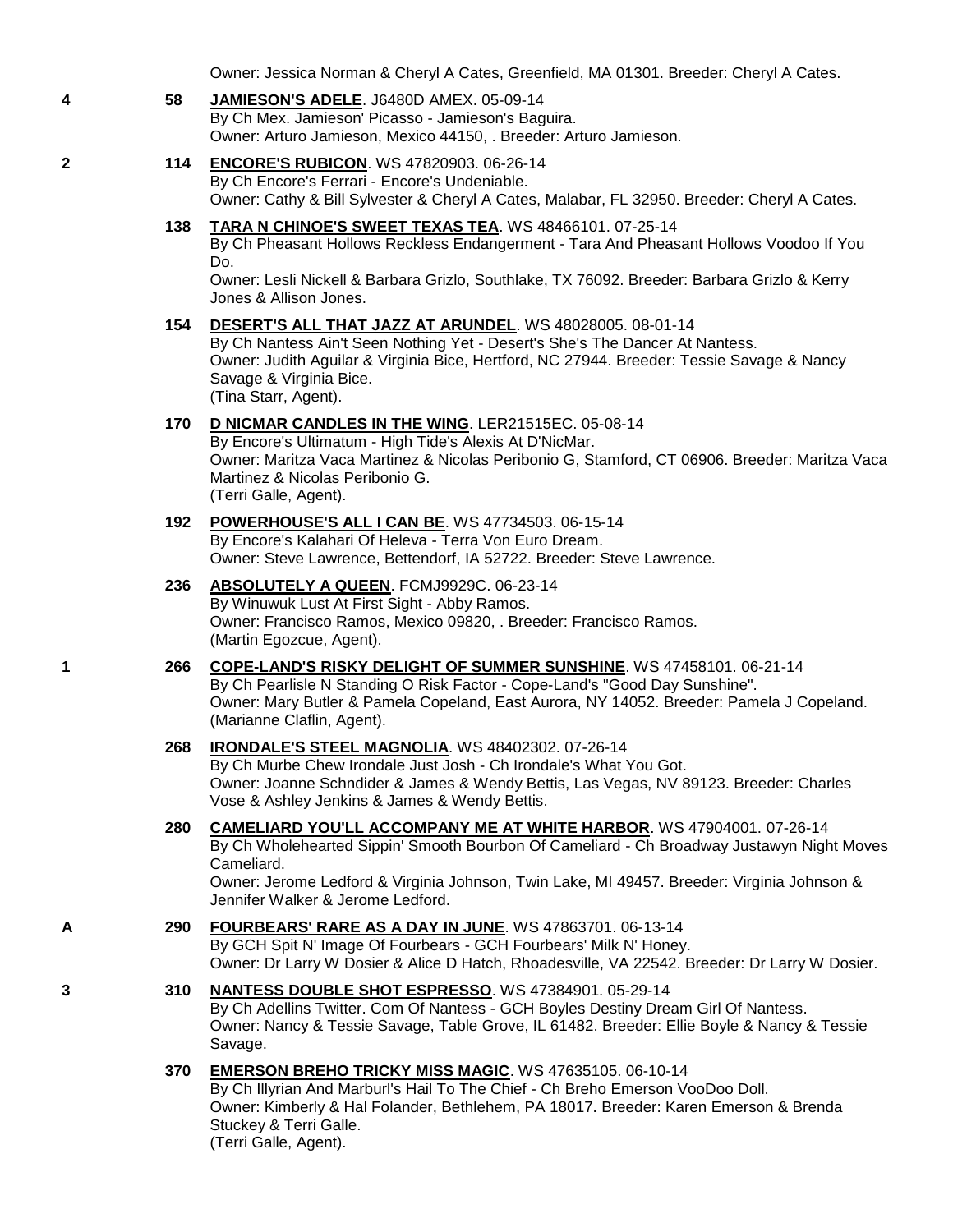## **474 [OLYMPIC'S NOTHING BUT THE TRUTH](http://www.infodog.com/files/bdogrsl1.prg;makc=WS%2047821501;mdog=Olympic_s_Nothing_But_The_Truth;wins=all)**. WS 47821501. 07-24-14

By Ch Oak Knoll's Justice For All - Ch Harmony's Point Of Impact. Owner: Julie Wilmore & Melissa Flanagan, Richmond, MI 48062. Breeder: Julie Wilmore. (Rick Justice, Agent).

## *BOXERS. Puppy, 9 & Under 12 Months, Fawn Bitches.*

**JUDGE: [Mr. Hal T. Biermann](http://www.infodog.com/judges/3643/juddat.htm)**

**40 [PHEASANT HOLLOW'S SENORITA' BONITA](http://www.infodog.com/files/bdogrsl1.prg;makc=WS%2049355802;mdog=Pheasant_Hollow_s_Senorita__Bonita;wins=all)**. WS 49355802. 07-05-14 By GCH Irondale's Look At Me Now - Ch Pheasant Hollow's Key To My Car-Ma. Owner: Kerry & Allison Jones, Wallkill, NY 12589. Breeder: Kerry & Allison Jones & M Hilderbrandt & B Grizlo.

#### **2 92 [WILKY'S PREMIER CARAMEL LITTLE LIZA JANE](http://www.infodog.com/files/bdogrsl1.prg;makc=WS%2047927704;mdog=Wilky_s_Premier_Caramel_Little_Liza_Jane;wins=all)**. WS 47927704. 07-13-14

By Anos Broncin Jon E Come Lately - Ch Wilky's Cant Touch This. Owner: Lynn St Coeur & Jessica St Coeur, Port Huron, MI 48060. Breeder: Todd Wilkerson & Loretta L Wilkerson.

(Christa Cook, Agent).

# **102 [TYBRUSHE N BREKA'S SERENDIPITY](http://www.infodog.com/files/bdogrsl1.prg;makc=WS%2048670201;mdog=Tybrushe_N_Breka_s_Serendipity;wins=all)**. WS 48670201. 06-07-14 By GCH Tybrushe's Ain't Misbehavin' - Rikar's She's So Sweet.

Owner: Sheila McAvoy & Darren Lovely, DeWinton AB, CN T0L 0X0. Breeder: Terri Pickett & Karen Deschambault.

## **132 [DASSIN MURBE MEGALICIOUS](http://www.infodog.com/files/bdogrsl1.prg;makc=WS%2047953702;mdog=Dassin_Murbe_Megalicious;wins=all)**. WS 47953702. 07-24-14

By GCH Honor The Blackhawk Of Dassin - Ch Pricketts Murbe Chews May-Ewe. Owner: Joseph Vergnetti, Medina, OH 44256. Breeder: Charles Wesch & Barbara Wesch & Guy Fisher.

## **142 [MCGEE'S SWEET ADDELINE](http://www.infodog.com/files/bdogrsl1.prg;makc=WS%2048091303;mdog=McGee_s_Sweet_Addeline;wins=all)**. WS 48091303. 06-17-14

By GCH Illyrian & Marburls Hail To The Chief - Ch McGee N Sunset Stealing Stella's Groove. Owner: Howard & Sherry McGee, Collins, MS 39428. Breeder: Erik McCans & Howard McGee. (Terry Galle, Agent).

## **144 [MCGEE'S BORN TO BOOGIE](http://www.infodog.com/files/bdogrsl1.prg;makc=WS%2048091304;mdog=McGee_s_Born_To_Boogie;wins=all)**. WS 48091304. 06-17-14 By GCH Illyrian And Marburls Hail To The Chief - Ch McGee N Sunset Stealing Stella's Groove. Owner: Howard & Sherry McGee, Collins, MS 39428. Breeder: Erik McCans & Howard McGee.

### **3 226 [SKYVIEW'S BELLA DE TOPACIO](http://www.infodog.com/files/bdogrsl1.prg;makc=WS%2027431402;mdog=Skyview_s_Bella_De_Topacio;wins=all)**. WS 27431402. 05-18-14 By GCH LL And Brush Hill's Louis Vuitton - Ch Skyview's Glitter In The Air. Owner: Sally Palles, Florence, SC 29501. Breeder: Susan Mouttas & Ariana Mouttas. (Elizabeth Covielo-Davis, Agent).

- **4 234 [TOLLGATE'S INDEPENDENT SPIRIT](http://www.infodog.com/files/bdogrsl1.prg;makc=WS%2047729602;mdog=Tollgate_s_Independent_Spirit;wins=all)**. WS 47729602. 07-07-14 By GCH Tollgate's Autumn Hunter - Adria's Sand N'Sea At Tollgate CGC. Owner: Susan Watts, Upper Black Eddy, PA 18972. Breeder: Susan Watts.
	- **336 [CR BOCA'S SASSY PANTS OF SPLASH](http://www.infodog.com/files/bdogrsl1.prg;makc=WS%2047361103;mdog=CR_Boca_s_Sassy_Pants_Of_Splash;wins=all)**. WS 47361103. 05-08-14 By Ch Murbe Chew Irondale Just Josh - GCH Boca'sRoyal Palms Splish Splash. Owner: Rick Walunas & Cindy Walunas & Joanna Dorfman & Alan Dorfman, Montague, MI 49437. Breeder: Joanna Dorfman & Alan Dorfman & Gloria Bower & Jack D Bower. (Jerry Ledford, Agent).
- **1 372 [BANGKOK'S LET DO SNOOPY DANCE](http://www.infodog.com/files/bdogrsl1.prg;makc=WS%2047974803;mdog=Bangkok_s_Let_Do_Snoopy_Dance;wins=all)**. WS 47974803. 06-29-14 By Ch Kimkar's Hitech Traveler - Ch Bangkok's Main Character. Owner: Cheung Yue Man Jacky, Riverside, CA 92505. Breeder: Apicha I Anantrechai. (Christa Cook, Agent).
	- **380 [TERINOR'S MAGICAL ICE ILLUSION](http://www.infodog.com/files/bdogrsl1.prg;makc=WS%2047660001;mdog=Terinor_s_Magical_Ice_Illusion;wins=all)**. WS 47660001. 06-20-14 By Ch Sapphires Vegas Voodoo - Ch Burlwood's Between Friends For Terinor. Owner: Terri Robinson, Milan, IL 61264. Breeder: Terri Robinson & Rhonda A Nickels. (Christa Cook, Agent).

*BOXERS. 12 & Under 15 Months, Brindle Bitches.*

**JUDGE: [Mr. Hal T. Biermann](http://www.infodog.com/judges/3643/juddat.htm)**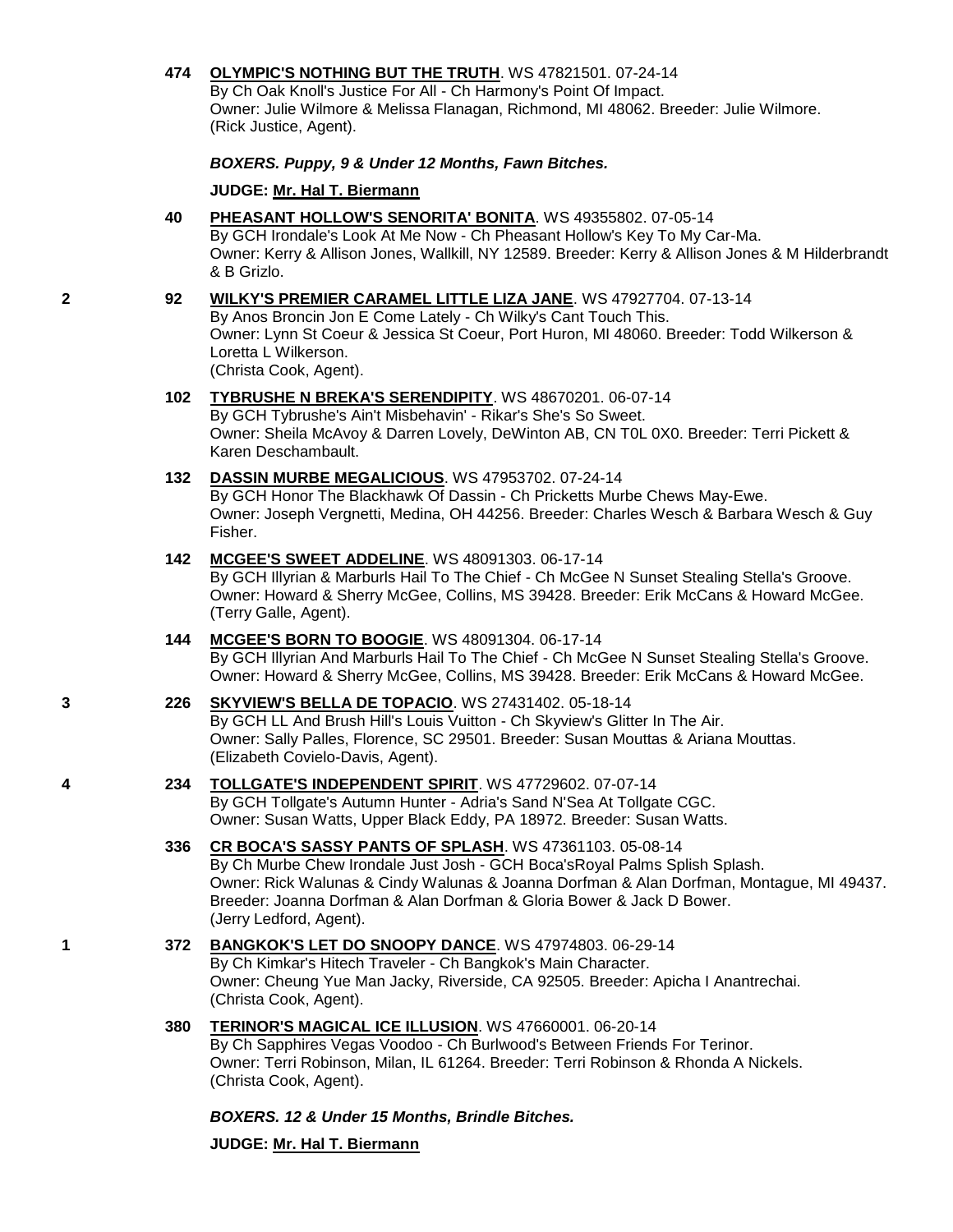| 2                    | 130 | PHEASENT HOLLOW & ISLAND LAKE'S IMAGE OF FANCY. WS 47038202. 04-19-14<br>By Ch Telstar's Dixieland Band - GCH Pheasent Hollow's Flight Of Fancy.<br>Owner: Linda Zazula & Kerry Jones, Georgetown, TX 78633. Breeder: Linda Zazula & Kerry<br>Jones.<br>(Michael Shepherd, AKC Registered Handler AKC).                                                        |
|----------------------|-----|----------------------------------------------------------------------------------------------------------------------------------------------------------------------------------------------------------------------------------------------------------------------------------------------------------------------------------------------------------------|
| 1                    |     | 182 SPECIAL K'S GIFT FROM BREA RUN. WS 46734201. 03-03-14<br>By Special K's Dream On At Brea Run - Ch Krismyth's Cowgirl At Brea Run.<br>Owner: Rhonda D Epley & Kristi Lochner, Shell Rock, IA 50670. Breeder: Kristi Lochner.<br>(Wendy Bettis, Agent).                                                                                                      |
| A                    | 254 | DRACO'S THE ULTIMATE QUEEN. WS 47077602. 02-15-14<br>By Draco's Sikander - Draco'S Golden Marguerita At Haberls.<br>Owner: Arg Jorge Pinzon, North Augusta, SC 29860. Breeder: Ivan Ibarguen.                                                                                                                                                                  |
| 3                    | 418 | <b>BRITLYN'S GAME ON. WS 46878802. 03-22-14</b><br>By GCH Tybrushe's Ain't No Sain - Britlyn's Steel Magnolia.<br>Owner: Raynetta Buchholz, Greensboro, NC 27406. Breeder: Raynetta Buchholz.                                                                                                                                                                  |
|                      |     | BOXERS. 12 & Under 15 Months, Fawn Bitches.                                                                                                                                                                                                                                                                                                                    |
|                      |     | JUDGE: Mr. Hal T. Biermann                                                                                                                                                                                                                                                                                                                                     |
|                      | 8   | LISTONS HI-TECH CAST IN BRONZE. WS 47922201. 04-11-14<br>By Ch Hi-Tech Johnny J Of Boxerton - Listons Lucky Charms.<br>Owner: Dr William Truesdale & Zoila A Truesdale & Lisa & Tony Spohn, Summerfield, FL 34491.<br>Breeder: Lisa Spohn.                                                                                                                     |
|                      | 20  | LISTONS HI-TECH BEAUTIFULLY PAINTED. WS 47922202. 04-11-14<br>By Ch Hi-Tech Johnny J Of Boxerton - Listons Lucky Charms.<br>Owner: Dr & Mrs William Truesdale & Lisa & Anthony Spohn, Seekonk, MA 027713926. Breeder:<br>Lisa Spohn.<br>(Kimberly Calvacca, AKC Registered Handler AKC).                                                                       |
|                      | 24  | LISTON'S HI-TECH ROYAL PAINTRIX. WS 47922205. 04-11-14<br>By Ch Hi-Tech Johnny J Of Boxerton - Ch Listons Lucky Charms.<br>Owner: Shani Chapler & Lisa Spohn, Chestnut Ridge, NY 10977. Breeder: Lisa Spohn.<br>(Michael Shepherd, AKC Registered Handler AKC).                                                                                                |
| 3                    | 74  | <b>CACHET'S TREND SETTER AT MINT HILL. WS 46715403. 03-02-14</b><br>By Ch Brandiwine If By Chance At Minstrel - Ch Cachet'n Justa's Unforgettable.<br>Owner: Charles Watson, Charlotte, NC 28227. Breeder: Leonard Magowitz & Lou Ann Tibbitts-<br>Ridings.                                                                                                    |
|                      | 94  | BOCA ROYAL PALMS N CLASSICS FANCY PANTS. WS 48072001. 05-04-14<br>By GCH Hi-Tech The King Of Sherry Shoot JP - GCH Boca Royal Palms Smarty's Golden Girl.<br>Owner: Jim & Sandy Rodweller & Jack & Gloria Bower & Alan & Joanna Dorfmann, N Ft Myers, FL<br>33917. Breeder: Jack Bower & Gloria Bower & Alan Dorfman & Joanna Dorfman.<br>(Kay Peiser, Agent). |
| 1/W/BW<br>(5 Points) | 128 | <b>IRONDALE'S LOOK OF LOVE. WS 46442501. 02-17-14</b><br>By GCH Irondale's Look At Me Now - Ch Symphony's Pussycat Doll.<br>Owner: Pam Holzapfel & Wendy Bettis, Neptune, NJ 07753. Breeder: Wendy Bettis & Mollie Smith<br>& Marybeth Thompson.                                                                                                               |
| A                    | 200 | <b>KATANDY'S SEALED WITH A KISS. WS 47298203. 04-19-14</b><br>By Ch Brandiwine If By Chance At Minstrel - Ch Katandy's Kiss In The Moonlight.<br>Owner: Barbara Tuskas, Hinckley, OH 44233. Breeder: Lee Morris.                                                                                                                                               |
| 2                    | 220 | DARB N CHARRON'S ETERNALLY YOURS. WS 46642809. 03-08-14<br>By Ch Panyacks Just Jacob - GCH Shaddai N Charron's Double Edge Sword.<br>Owner: Darlene Strohbehn & Michelle Cramblett, Calamus, IA 52729. Breeder: Darlene Strohbehn<br>& Michelle Cramblett.                                                                                                     |
|                      | 232 | DARB'S SLEEPING BEAUTY IN OAKVIEW. WS 46642808. 03-08-14<br>By Ch Panyacks Just Jacob - GCH Shaddai N Charron's Double Edge Word.<br>Owner: Cynthia Huebner & Michelle Ramblett, Stoughton, WI 53589. Breeder: Darlene Strohbehn                                                                                                                               |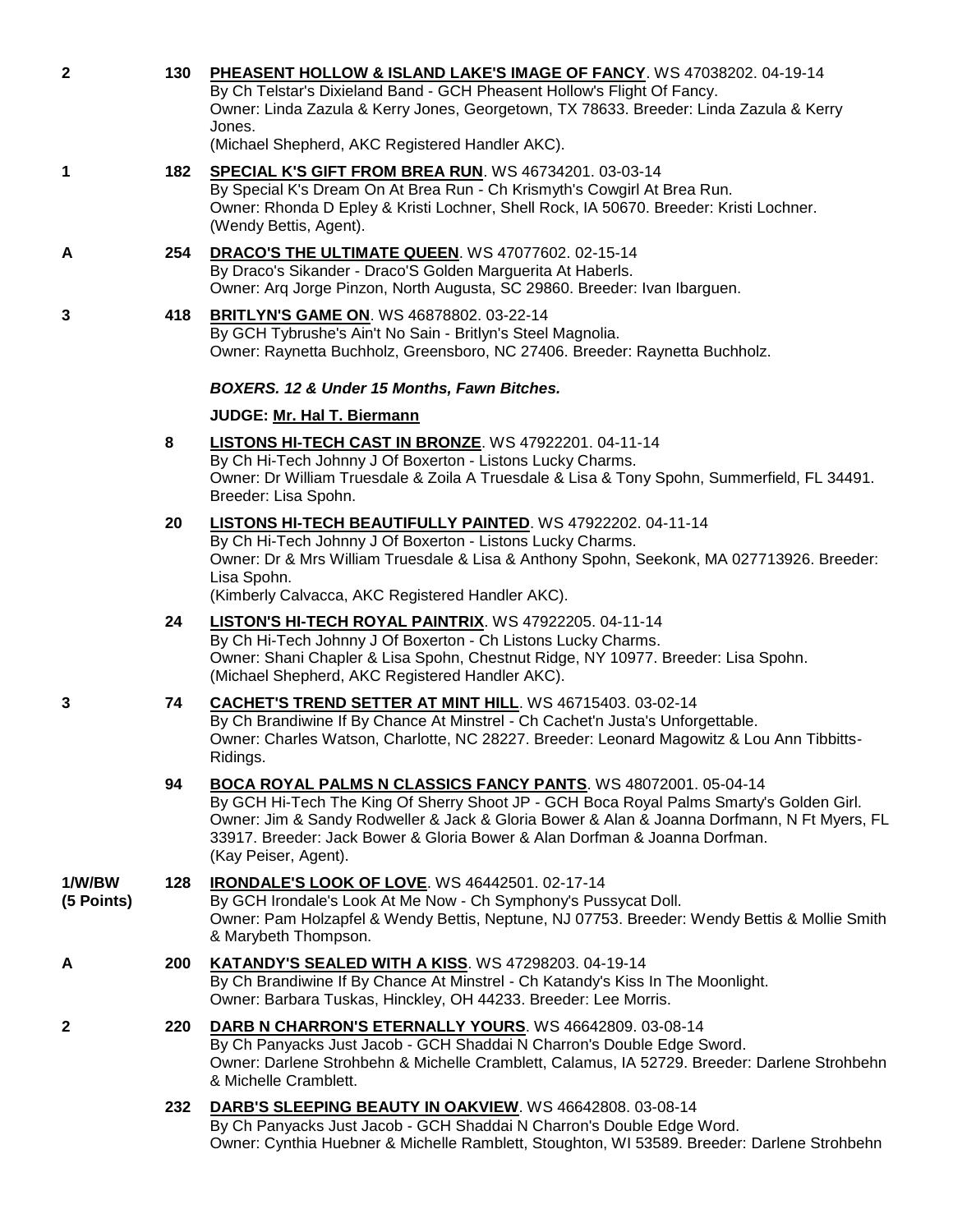& Michelle Cramblett.

**244 [HISNHER'S KEEPS YOU N STICHE'S AT DP](http://www.infodog.com/files/bdogrsl1.prg;makc=WS%2046442502;mdog=Hisnher_s_Keeps_You_N_Stiche_s_At_DP;wins=all)**. WS 46442502. 02-17-14 By GCH Irondale's Look At Me Now - Ch Symphony's Pussycat Doll. Owner: Tom Davis & Cherron Davis & Marybeth Thompson, New Church, VA 23415. Breeder: Marybeth Thompson & Wendy Bettis & Mollie Smith.

## **262 [JUST-A-WYN'S SHE RUNS HOTT](http://www.infodog.com/files/bdogrsl1.prg;makc=WS%2047123803;mdog=Just-A-Wyn_s_She_Runs_Hott;wins=all)**. WS 47123803. 03-30-14

By Ch Just-A-Wyn's Trouble Shooter - Ch Just-A-Wyn's Mustang Sallie. Owner: Mary Lynn & Ashley Wynieski & Tammy Zook, Elyria, OH 44035. Breeder: Mary Lynn & Ashley Wynieski & Tammy Zook.

## **300 [OLYMPIC'S DOUBLE AGENT W/ RUMMER RUN](http://www.infodog.com/files/bdogrsl1.prg;makc=WS%2048812601;mdog=Olympic_s_Double_Agent_W/_Rummer_Run;wins=all)**. WS 48812601. 02-06-14

By Ch Rummer Run's Patton Of Carillon - Olympic's Harbor Breeze. Owner: Julie Wilmore & Ann Anderson & Steve Anderson, Toledo, OH 43615. Breeder: Julie Wilmore & Manuel Martinez. (Rick Justice, Agent).

# **332 [KATANDY'S ICING ON THE CAKE](http://www.infodog.com/files/bdogrsl1.prg;makc=WS%2047298204;mdog=Katandy_s_Icing_On_The_Cake;wins=all)**. WS 47298204. 04-19-14 By Ch Brandiwine If By Chance At Minstrel - Ch Katandy's Kiss In The Moonlight.

Owner: Jennifer Rumping DVM & Lee Morris, Sunman, IN 47041. Breeder: Lee Morris. (Tami Mishler, Agent).

## **346 [MANSON HILL'S LITTLE BROWN EYED GIRL](http://www.infodog.com/files/bdogrsl1.prg;makc=WS%2047017102;mdog=Manson_Hill_s_Little_Brown_Eyed_Girl;wins=all)**. WS 47017102. 04-04-14

By Ch Illyrian And Marburls Hail To The Chief - GCH McCoy's & Cancia's Cross My Heart. Owner: John DiPasquale & Sherry Canciamille, Rockford, IL 61101. Breeder: Sherry Canciamille & Joanne Kaiser & Katharina Gatz & Larry McCoy.

#### **4 364 [BRISTOL'S THE ADMIRAL'S DAUGHTER](http://www.infodog.com/files/bdogrsl1.prg;makc=WS%2047234206;mdog=Bristol_s_The_Admiral_s_Daughter;wins=all)**. WS 47234206. 04-28-14 By Ch Silverlane's Excalibur - Ensign Logan Elm's Strike A Pose. Owner: Kim Woods, Hunter, OH 450059447. Breeder: Kim Woods & Kari Hammer-Phillips & Annette Clark.

## **448 [HO-PA'S TURN BACK TIME](http://www.infodog.com/files/bdogrsl1.prg;makc=WS%2046359804;mdog=Ho-Pa_s_Turn_Back_Time;wins=all)**. WS 46359804. 02-13-14

By Ho-Pa's Anubis - Ho-Pa's Precious Gem. Owner: Carol Hobbs & Marlo Parsons, Hill City, KS 67672. Breeder: Carol Hobbs & Marlo Parsons.

(Tessie Savage, Agent).

**466 [HOMEPLACE ABSOLUTELY PRADA OR NADA](http://www.infodog.com/files/bdogrsl1.prg;makc=WS%2046219903;mdog=Homeplace_Absolutely_Prada_Or_Nada;wins=all)**. WS 46219903. 02-03-14 By Ch Homeplace Absolutely Obvious - Homeplace Dash-N-Dancer's Mystical Maiden. Owner: Jacqueline Jackson & Kathleen Nygren, Grove City, OH 43123. Breeder: Kathleen Nygren.

## *BOXERS. 15 & Under 18 Months, Brindle Bitches.*

## **JUDGE: [Mr. Hal T. Biermann](http://www.infodog.com/judges/3643/juddat.htm)**

- **12 [SHFOREST'S SIROCCO](http://www.infodog.com/files/bdogrsl1.prg;makc=WS%2046357504;mdog=SHForest_s_Sirocco;wins=all)**. WS 46357504. 12-02-13 By Ch Encore's Kalahari Of Heleva TT - TKO's Hailey's Comet PT RN CGC. Owner: Sylvia Holman, Lancaster, CA 93536. Breeder: Sylvia Holman.
- **16 [STARLYN'S SECRET AGENT](http://www.infodog.com/files/bdogrsl1.prg;makc=WS%2046197401;mdog=Starlyn_s_Secret_Agent;wins=all)**. WS 46197401. 01-26-14 By GCH Ensign's Justified - Ch O'Bravo N Starlyn's Desert Sands. Owner: Lynn Carroll-Jerbis & William Jerbis, Las Vegas, NV 89121. Breeder: Lynn Carroll-Jerbis. (Kimberly Calvacca, AKC Registered Handler AKC).
- **66 [INSPIRATION'S RED CARPET ARM CANDY](http://www.infodog.com/files/bdogrsl1.prg;makc=WS%2046462902;mdog=Inspiration_s_Red_Carpet_Arm_Candy;wins=all)**. WS 46462902. 01-22-14 By Ch Firestar's Indian Outlaw - Ch Inspiration's Pop Star. Owner: Lisa Chason & Gina Freer, League City, TX 77573. Breeder: Gina Freer & Joleena Young. (Christa Cook, Agent).

## **186 [SHADDAI'S NAOMI GIFT OF GRACE](http://www.infodog.com/files/bdogrsl1.prg;makc=WS%2046282905;mdog=Shaddai_s_Naomi_Gift_Of_Grace;wins=all)**. WS 46282905. 01-04-14 By Ch Panyacks Just Jacob - Ch Charron's Gamblen Grace. Owner: Micah Watkins, Tower City, PA 17980. Breeder: Micah Watkins & Michelle Cramblett Baker.

**3 202 [DEB LYN'S PEPRHL WICKED BN CGC](http://www.infodog.com/files/bdogrsl1.prg;makc=WS%2045881505;mdog=Deb_Lyn_s_Peprhl_Wicked_BN_CGC;wins=all)**. WS 45881505. 12-02-13 By Ch Storybook's Page After Page - Ch Peprhl Life's A Dance With DebLyn VCD1 TDX RE OA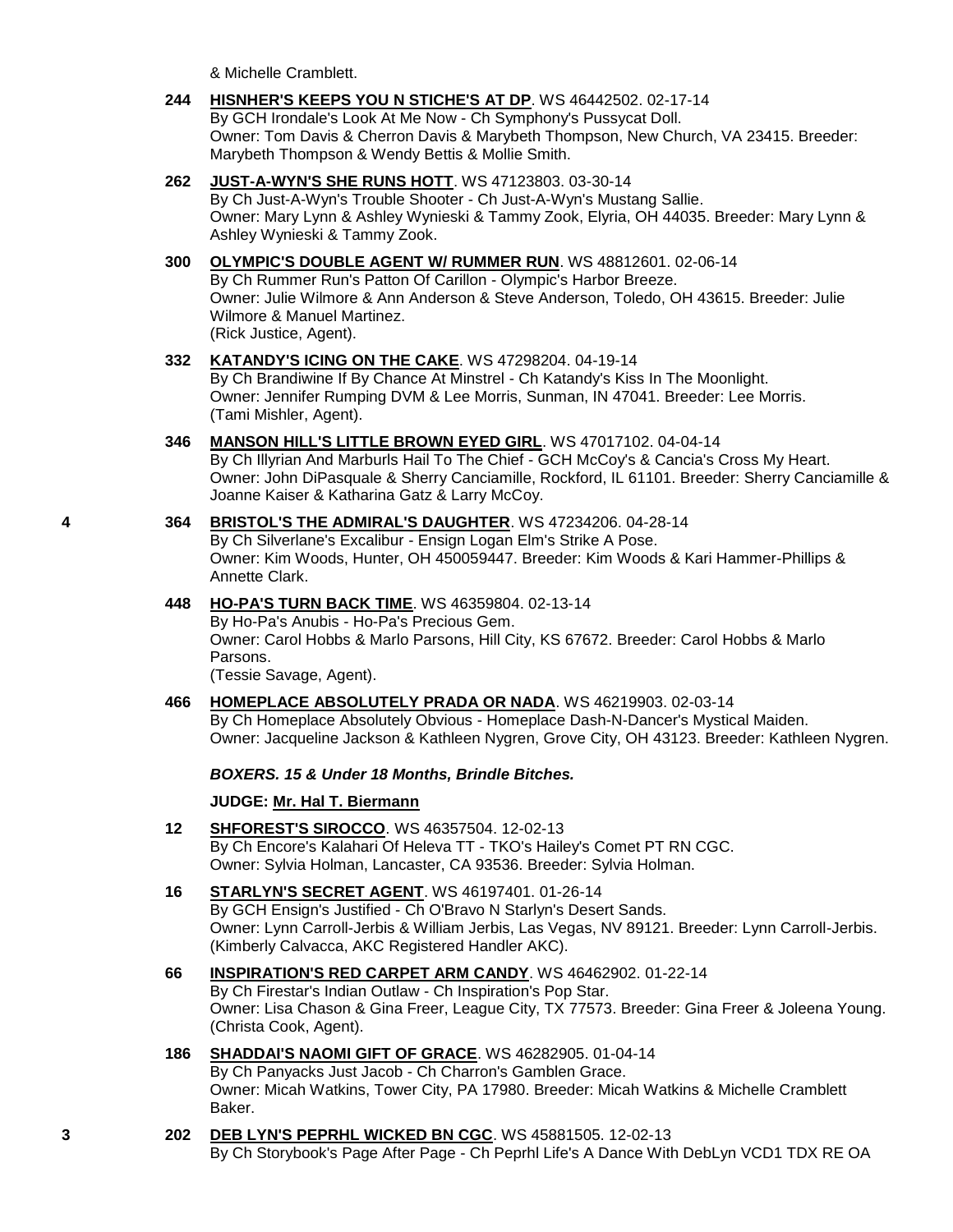OAJ.

Owner: Sue Ann Thompson, N Liberty, IA 52317. Breeder: Deb & Caitlyn Owens & Sue Ann Thompson.

(Tessie Savage, Agent).

# **222 [WANNABOX'S DARK DANCING MISTRESS OF TROUBADOUR](http://www.infodog.com/files/bdogrsl1.prg;makc=WS%2046472604;mdog=Wannabox_s_Dark_Dancing_Mistress_Of_Troubadour;wins=all)**. WS 46472604. 01-10-14

By Wannabox's Love Obsession With Lace - Savoye's Siren Song Of Lattalane. Owner: Tracie Weatherford & Megan Byers, Cleveland, TX 77327. Breeder: Pamela Savoye & Megan Byers. (Tina Starr, Agent).

## **2 396 [DORADO'S ESSENCE OF MARBURL](http://www.infodog.com/files/bdogrsl1.prg;makc=WS%2048984101;mdog=Dorado_s_Essence_Of_Marburl;wins=all)**. WS 48984101. 12-14-13

By Ch Marburl's Hidalgo - Ch Dorado's Said In Silver. Owner: Karen Knox & Mary Frances Burleson, Sachse, TX 75048. Breeder: Karen Knox & Han

Xin.

(Lori McClain Ferguson, Agent).

## **1 452 [MIRCOA N IRONDALE'S SPARKS FLY](http://www.infodog.com/files/bdogrsl1.prg;makc=WS%2046442706;mdog=Mircoa_N_Irondale_s_Sparks_Fly;wins=all)**. WS 46442706. 02-06-14

By GCH AM/Can Duba-Dae's Who's Your Daddy - Ch Mircoa's Glitters With An Attitude For Skyview.

Owner: Angie Friesen Diana Greenhow, Calgary AB, CN T2Y5B1. Breeder: Diana Greenhow Zee Goodman.

## **4 478 [RUMMER RUN'S STEVIE WONDERFUL V JOVILEA](http://www.infodog.com/files/bdogrsl1.prg;makc=WS%2047306201;mdog=Rummer_Run_s_Stevie_Wonderful_V_Jovilea;wins=all)**. WS 47306201. 01-10-14

By GCH Carolon's MVP - Ch Countrytime's Sweet Home Alabama. Owner: S & A Anderson & Claudine Raymo, Atlanta, GA 30327. Breeder: S & Anderson & Claudine Raymo.

(Rick Justice, Agent).

## *BOXERS. 15 & Under 18 Months, Fawn Bitches.*

## **JUDGE: [Mr. Hal T. Biermann](http://www.infodog.com/judges/3643/juddat.htm)**

**48 [SUMMIT ASH GARNSEY ONE RED ROSE](http://www.infodog.com/files/bdogrsl1.prg;makc=WS%2046286001;mdog=Summit_Ash_Garnsey_One_Red_Rose;wins=all)**. WS 46286001. 01-09-14 By Ch Garnsey's Mad Max - Ch Summit Ash Looking For Trouble. Owner: Patricia Boyd, Palm Beach Gardens, FL 33418. Breeder: Patricia B Boyd. (Debbie Struff, Agent).

## **4 68 [AMHERST ON FIRE](http://www.infodog.com/files/bdogrsl1.prg;makc=WS%2046087209;mdog=Amherst_On_Fire;wins=all)**. WS 46087209. 01-07-14 By Firestar's Indian Outlaw - Sapphires Vegas Showgirl At Amherst. Owner: Gina Pasqualucci & Joe Pasqualucci, St Jacob, IL 62281. Breeder: Gina & Joe Pasqualucci.

**A 76 [CINNIBON N SHARLEDARS LUNAR ECLIPSE](http://www.infodog.com/files/bdogrsl1.prg;makc=WS%2046064901;mdog=Cinnibon_N_Sharledars_Lunar_Eclipse;wins=all)**. WS 46064901. 01-10-14 By GCH Rosehills Primetime Crusader - Cinnibon's Amazing Gracie. Owner: Sharon Darby & Tami Mishler & Bonnie Wagaman, Dillsboro, IN 47018. Breeder: Bonnie Wagaman.

#### **1 118 [DAY-JO'S IRISH CELEBRATION](http://www.infodog.com/files/bdogrsl1.prg;makc=WS%2046569001;mdog=Day-Jo_s_Irish_Celebration;wins=all)**. WS 46569001. 01-26-14 By Ch Virgo's Intrigue - Cornerstone Boxer's Emerald Isle. Owner: Mitchell & Kinnetha Dunn, Longmont, CO 80504. Breeder: Mitchell & Kinnetha Dunn & Rachel Gregory. (Terri Galle, Agent).

**2 140 [ENVISION YAKETY YAK DON'T TALK BACK](http://www.infodog.com/files/bdogrsl1.prg;makc=WS%2046485804;mdog=Envision_Yakety_Yak_Don_t_Talk_Back;wins=all)**. WS 46485804. 01-17-14 By GCH Duba Dae's Who's Your Daddy - Ch Envision Talk Is Cheap. Owner: B Moyer & J Higgins & J Riggi & K Moyer, Jonestown, PA 17038. Breeder: Julie & Jeramy Higgins.

## **3 258 [CINNIBON'S DEVIL WEARS PRADA](http://www.infodog.com/files/bdogrsl1.prg;makc=WS%2046064902;mdog=CinniBon_s_Devil_Wears_Prada;wins=all)**. WS 46064902. 01-10-14 By GCH Rosehill's Prime Time Crusader - CinniBon's Amazing Gracie. Owner: Bonnie Wagaman & Cindy Hearn, Fallbrook, CA 92028. Breeder: Bonnie Wagaman & Nikolai Sinchenko.

**272 [ENVISION TALK ABOUT A CENTERFOLD](http://www.infodog.com/files/bdogrsl1.prg;makc=WS%2046485803;mdog=Envision_Talk_About_A_Centerfold;wins=all)**. WS 46485803. 01-17-14 By GCH Daba Dae's Who's Your Daddy - Ch Envision Talk Is Cheap. Owner: Holly Lowe & Kayla Lowe-Whitlow & Julie Higgins, New Castle, OK 73065. Breeder: Julie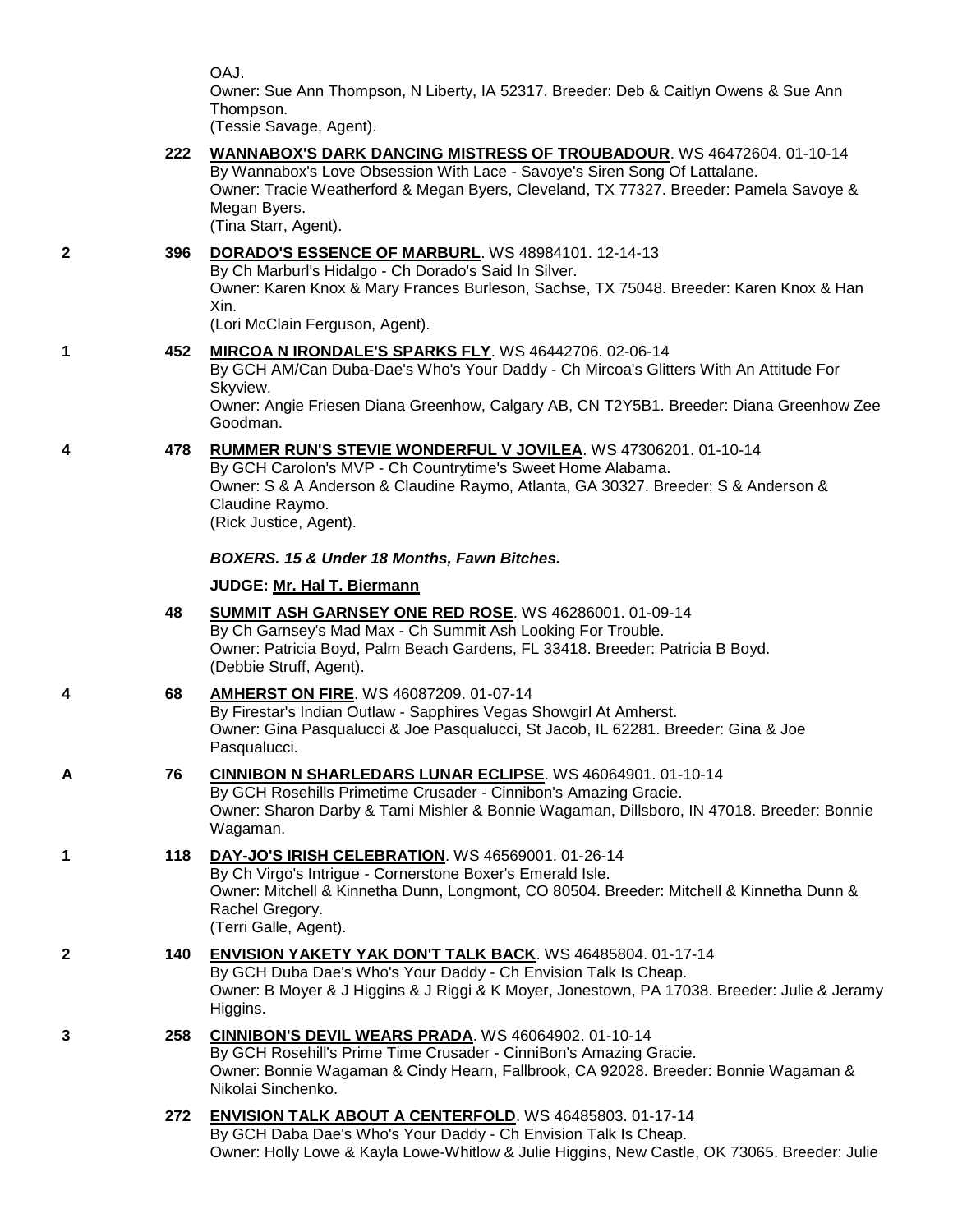Higgins & Jeremy Higgins.

## **A 296 [DEBLYN DRESSED TO THE NINES](http://www.infodog.com/files/bdogrsl1.prg;makc=WS%2045881506;mdog=DebLyn_Dressed_To_The_Nines;wins=all)**. WS 45881506. 12-02-13

By Ch Storybook Page After Page - Ch Peprhl Life's A Dance With DebLyn VCD1 BN GN RE TDX HT PT.

Owner: Debra Owens & Caitlyn Owens, Luther, IA 50152. Breeder: Debra Owens & Caitlyn Owens & Sue Ann Thompson.

## **348 [WOODSIDES TAKE A LOOK AT THIS](http://www.infodog.com/files/bdogrsl1.prg;makc=WS%2046269701;mdog=Woodsides_Take_A_Look_At_This;wins=all)**. WS 46269701. 12-18-13

By Ch McCoy's Hide Your Hearts - Early Dawn Blaze. Owner: Todd & Heidi Dutoi, South Bend, IN 46614. Breeder: Todd & Heidi Dutoi. (Sherry Canciamille, Agent).

**366 [CINNRHEE BARQUENTINE NOEL RIVR](http://www.infodog.com/files/bdogrsl1.prg;makc=AY542094CAN;mdog=CinnRhee_Barquentine_Noel_Rivr;wins=all)**. AY542094CAN. 12-25-13 By Ch CinnRhee HiRiveRoler Heart Acre - Ch CinnRhee Acre Raisna Rukus. Owner: H Medley Small & Leah Quiring, Harrow ON, CN N0R 16O. Breeder: H Medley Small & Leah Quirina.

## *BOXERS. Amateur-Owner-Handler, Brindle Bitches.*

## **JUDGE: [Mr. Hal T. Biermann](http://www.infodog.com/judges/3643/juddat.htm)**

- **1 264 [CINNRHEE BARQUENTINE LHAVERIVER](http://www.infodog.com/files/bdogrsl1.prg;makc=AY542095CANA;mdog=Cinnrhee_Barquentine_Lhaveriver;wins=all)**. AY542095CANA. 12-25-13 By Cinnrhee H Riveroler Heart Acre - Cinnrhee Heart Acre Raisna Rukus. Owner: Leah Quring, Dreson ON, CN N0P 1M0. Breeder: H Meldley Small & Lea H Quiring.
- **2 400 [ONLINE NEWS OF KELLANEY CGC](http://www.infodog.com/files/bdogrsl1.prg;makc=WS%2046437401;mdog=Online_News_Of_Kellaney_CGC;wins=all)**. WS 46437401. 04-24-13 By Boreas Di Casa Diocletiano - Eireann Pixie Of Kellaney. Owner: Lisa Gottwalt, East Moline, IL 61244. Breeder: Adriana Aulik & Zoltan Nagy.

## *BOXERS. Bred by Exhibitor, Brindle Bitches.*

## **JUDGE: [Mr. Hal T. Biermann](http://www.infodog.com/judges/3643/juddat.htm)**

- **2 14 [SHFOREST'S MONSOON](http://www.infodog.com/files/bdogrsl1.prg;makc=WS%2046357503;mdog=SHForest_s_Monsoon;wins=all)**. WS 46357503. 12-02-13 By Ch Encore's Kalahari Of Heleva TT - TKO's Hailey's Comet PT RN CGC. Owner: Sylvia Holman, Lancaster, CA 93536. Breeder: Sylvia Holman.
- **1 42 [PHEASANT HOLLOW'S BITTER EX GIRLFRIEND](http://www.infodog.com/files/bdogrsl1.prg;makc=WS%2039391601;mdog=Pheasant_Hollow_s_Bitter_Ex_Girlfriend;wins=all)**. WS 39391601. 09-25-11 By Ch Pheasant Hollow's Macho Camacho - Pheasant Hollow's About The Bling. Owner: Kerry Jones & Allison Jones, Wallkill, NY 12589. Breeder: Kerry Jones & Allison Jones.
- **3 274 [JOKAR'S N HAPPY TAIL'S BLONDES JUST WANNA HAVE FUN](http://www.infodog.com/files/bdogrsl1.prg;makc=WS%2046354105;mdog=Jokar_s_N_Happy_Tail_s_Blondes_Just_Wanna_Have_Fun;wins=all)**. WS 46354105. 01-26-14 By Ch Happy Tail's Dart Impact - GCH Jokar's Blonde Ambitions Of Happy Tails. Owner: Carrie Cole & Amy Bieri & Kate Renner, Crystal Lake, IL 60014. Breeder: Carrie Cole & Amy C Bieri.

## **320 [BREHO EMERSON DEJAVOODOO MARBURL](http://www.infodog.com/files/bdogrsl1.prg;makc=WS%2047635101;mdog=Breho_Emerson_DeJaVoodoo_Marburl;wins=all)**. WS 47635101. 06-10-14 By GCH Illyrian And Marburls Hail To The Chief - Ch Breho Emerson Voodoo Doll. Owner: Brenda Stuckey & Mary Frances Burleson & Theresa Galle & Karen Emerson, Jonesboro,

- LA 71251. Breeder: Jim & Karen Emerson & Brenda Stuckey & Theresa Galle. **A 432 [OAK KNOLL'S WORKING THE RUNWAY](http://www.infodog.com/files/bdogrsl1.prg;makc=WS%2044786301;mdog=Oak_Knoll_s_Working_The_Runway;wins=all)**. WS 44786301. 07-13-13 By Ch Oak Knoll's Simply A Black Tie Affair - Hi-Fives Best Kept Secret Of Oak Knoll. Owner: Phyllis Short & Teresa Guetersloh, Carterville, IL 62918. Breeder: Bryan Briley & Teresa Guetersloh & Darryl Mueller.
- **4 456 [PURE PRIDE KEENEN HOW CAN I REFUSE](http://www.infodog.com/files/bdogrsl1.prg;makc=WS%2044491007;mdog=Pure_Pride_Keenen_How_Can_I_Refuse;wins=all)**. WS 44491007. 03-28-13 By GCH Solidrock's Major Ensemble At Pure Pride - Pure Prides Cassiopia From Greenfield. Owner: Steve Stewart & Gina Currier, Liberty, SC 29657. Breeder: Steven Stewart & Gina Currier.

## *BOXERS. Bred by Exhibitor, Fawn Bitches.*

## **JUDGE: [Mr. Hal T. Biermann](http://www.infodog.com/judges/3643/juddat.htm)**

**2 72 [KIMS FAMILY HEIRLOOM OF WELLINGTION](http://www.infodog.com/files/bdogrsl1.prg;makc=WS%2042997702;mdog=Kims_Family_Heirloom_Of_Wellingtion;wins=all)**. WS 42997702. 10-26-12 By Ch Haberls Heart Acre Bluesman CD BN RE CA - Ch Kims Amazing Grace Custom Made. Owner: K Finlay & E Barnhart & C Woodworth & M Alencewicz, Oviedo, FL 32765. Breeder: K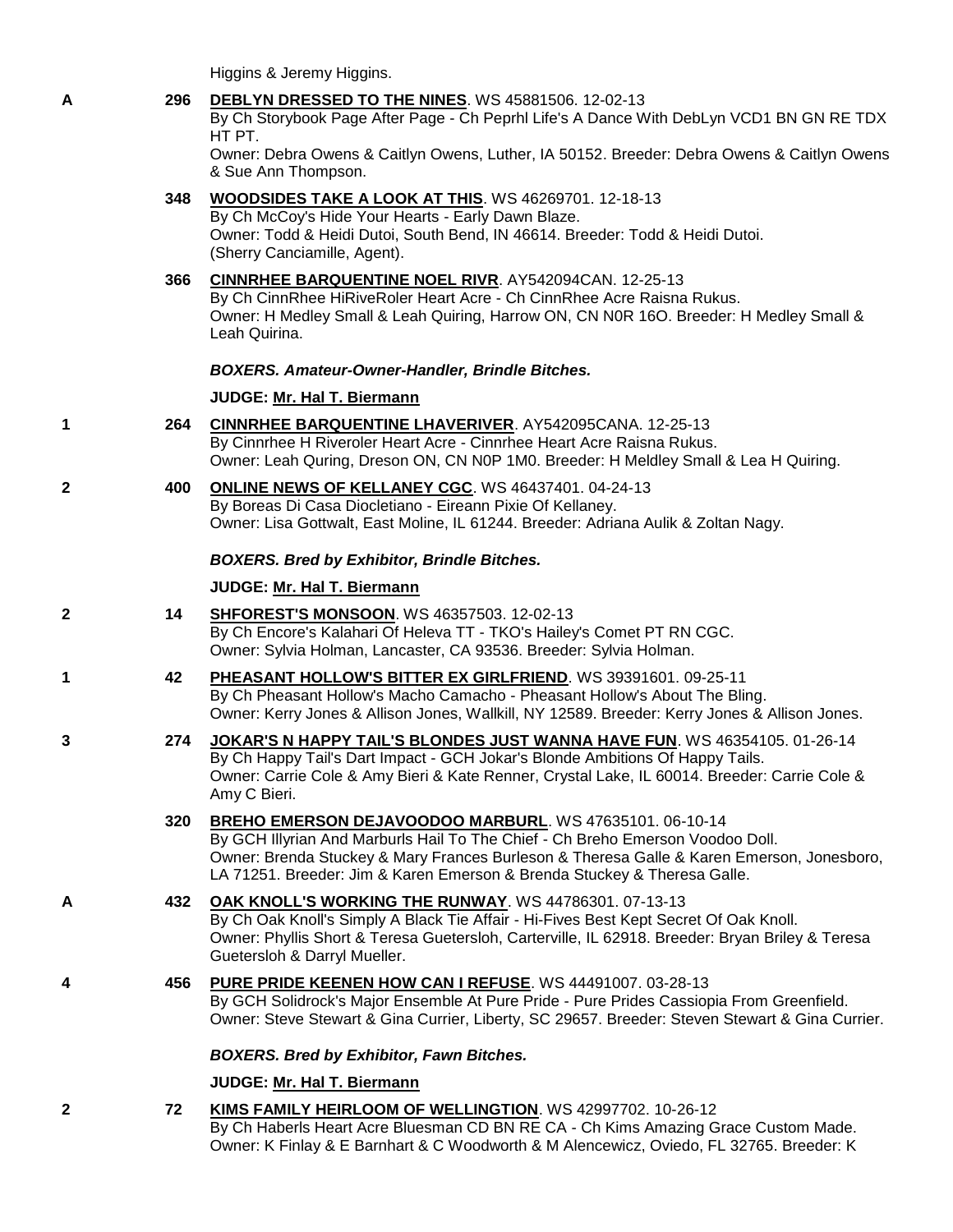Finlay & V Dorris & E Barnhart & O Lee Waters.

## **1 306 [NANTESS HOT TO TROT](http://www.infodog.com/files/bdogrsl1.prg;makc=WS%2045779501;mdog=Nantess_Hot_To_Trot;wins=all)**. WS 45779501. 11-04-13

By GCH Nantess Royal Hot Rod - Ch Sarkel's Setum Up Again At Nantess. Owner: Nancy & Tessie Savage, Table Grove, IL 61482. Breeder: Nancy Savage.

- **362 [LOGAN ELM'S SMOKIN' BLONDE](http://www.infodog.com/files/bdogrsl1.prg;makc=WS%2043353503;mdog=Logan_Elm_s_Smokin__Blonde;wins=all)**. WS 43353503. 01-20-13 By Ch Silverlane's Excalibur - Logan Elm Ensign's Vanity Fair. Owner: Kari Hammer-Phillips & Jeff Phillips, Stoutsville, OH 43154. Breeder: Jeff Phillips & Kari Hammer-Phillips.
- **3 384 [EMERSON BREHO VOODOO CHARM](http://www.infodog.com/files/bdogrsl1.prg;makc=WS%2047635103;mdog=Emerson_Breho_Voodoo_Charm;wins=all)**. WS 47635103. 06-10-14

By GCH Illyrian And Marlburls Hail To The Chief - Ch Breho Emerson Voodoo Doll. Owner: Jim & Karen Emerson & Brenda Stuckey & Theresa Galle, Chanute, KS 66720. Breeder: Jim & Karen Emerson & Brenda Stuckey & Theresa Galle.

**4 442 [SIG'S AMAZING GRACE](http://www.infodog.com/files/bdogrsl1.prg;makc=WS%2045292401;mdog=Sig_s_Amazing_Grace;wins=all)**. WS 45292401. 10-14-13

By Ch Sig's Icon - Sig's Keep The Faith. Owner: Dr Cynthia Idzik Starr & Dr Paul Starr, Sykesville, MD 21784. Breeder: Dr Cynthia Idzik Starr & Dr Paul Starr.

## *BOXERS. American-Bred, Brindle Bitches.*

## **JUDGE: [Mr. Hal T. Biermann](http://www.infodog.com/judges/3643/juddat.htm)**

**1 44 [STARLYN'S SHE'S GOT THE LOOK](http://www.infodog.com/files/bdogrsl1.prg;makc=WS%2046197402;mdog=Starlyn_s_She_s_Got_The_Look;wins=all)**. WS 46197402. 01-26-14

By GCH Ensign's Justified - Ch O'Bravo N Starlyns Desert Sands. Owner: Lisa Asuma & Lynn Carroll-Jerbis, Chardon, OH 44024. Breeder: Lynn Carroll-Jerbis. (Kimberly Calvacca, AKC Registered Handler AKC).

## **64 [INSPIRATION'S HUSH MONEY](http://www.infodog.com/files/bdogrsl1.prg;makc=WS%2045323003;mdog=Inspiration_s_Hush_Money;wins=all)**. WS 45323003. 09-09-13

By GCH Rikar's Crime Of The Century - GCH Sapphire's Violet Sky In Vegas Of Streamline. Owner: Gina Freer, Auburn, IN 46706. Breeder: Donald Mack & Joleena Young & Gina & Charles Freer.

(Christa Cook, Agent).

**150 [SAVOY SICILIAN GAME ON CA](http://www.infodog.com/files/bdogrsl1.prg;makc=WS%2042603801;mdog=Savoy_Sicilian_Game_On_CA;wins=all)**. WS 42603801. 11-05-12

By GCH Raklyns The Bronx MVP At Third - Garnsey's Savoy Shiraz Of Haberl RN CA. Owner: Wendy J Mayhall, Dunnellon, FL 34433. Breeder: Wendy Mayhall.

## **A 176 [SCARBOROUGH BELCO BEST OF MY LOVE](http://www.infodog.com/files/bdogrsl1.prg;makc=WS%2044475001;mdog=Scarborough_Belco_Best_Of_My_Love;wins=all)**. WS 44475001. 06-27-13

By Ch Belco Champagne Keep On Truck'n - Scarborough Petrie Nonpareil. Owner: Virginia Zurflieh & Elizabeth Coviello-Davis, Plant City, FL 33565. Breeder: Virginia Zurflieh & Claudia Tremblay & Jane Edenfield.

## **2 188 [IMPERIAL'S GOLD RUSH GIRL](http://www.infodog.com/files/bdogrsl1.prg;makc=WS%2044743203;mdog=Imperial_s_Gold_Rush_Girl;wins=all)**. WS 44743203. 06-09-13

By Ch Marlburl's Hidalgo - Ch Imperial's Texoma Tilley. Owner: JoAnn Reinolds & A E Reinolds & Sarah Reinolds, Royse City, TX 75189. Breeder: JoAnn Reinolds & A E Reinolds & Sarah Reinolds. (Terri Galle, Agent).

## **228 [SAYWIN'S PRECIOUS JEWEL OF SAMBRIA](http://www.infodog.com/files/bdogrsl1.prg;makc=WS%2043607705;mdog=Saywin_s_Precious_Jewel_Of_Sambria;wins=all)**. WS 43607705. 02-10-13

By Saywin's Devil In Disguise - Saywin's Classic Keepsake. Owner: Pamela Bowser-Hutchins & Cindy Hearn, Holly, MI 48442. Breeder: Pamela Bowser-Hutchins & Cindy Hearn. (Ashley Wynieski, Agent).

- **3 304 [MEL-O-D'S LINDOR LINDT DO YOU DREAM IN CHOCOLATE](http://www.infodog.com/files/bdogrsl1.prg;makc=WS%2044022001;mdog=Mel-O-D_s_Lindor_Lindt_Do_You_Dream_In_Chocolate;wins=all)**. WS 44022001. 05-01-13 By Ch Mel-O-D's Living By The Word - Ch Mel-O-D's Razzle Dazzle From Myde. Owner: Melody Clementz, Prophetstown, IL 61277. Breeder: Melody Clementz. (Tessie Savage, Agent).
- **4 356 [SASSY LANE'S CRYSTAL'S CHARM OF CAMELIARD](http://www.infodog.com/files/bdogrsl1.prg;makc=WS%2045095301;mdog=Sassy_Lane_s_Crystal_s_Charm_Of_Cameliard;wins=all)**. WS 45095301. 09-05-13 By Ch Cameliard's Cruise Control - Cameliard's Radiant Crystal Of Sassy Lane. Owner: Jeff & Susan Stevens-Schultz, Milford, MI 48380. Breeder: Susan Stevens-Schultz.
- **A 392 [WINDSONG'S PRIDE AND JOY](http://www.infodog.com/files/bdogrsl1.prg;makc=WS%2046065001;mdog=Windsong_s_Pride_And_Joy;wins=all)**. WS 46065001. 11-03-13 By Avalon's Justice Of Windsong - Ch Windsong's Greatest Gift Of Avalon.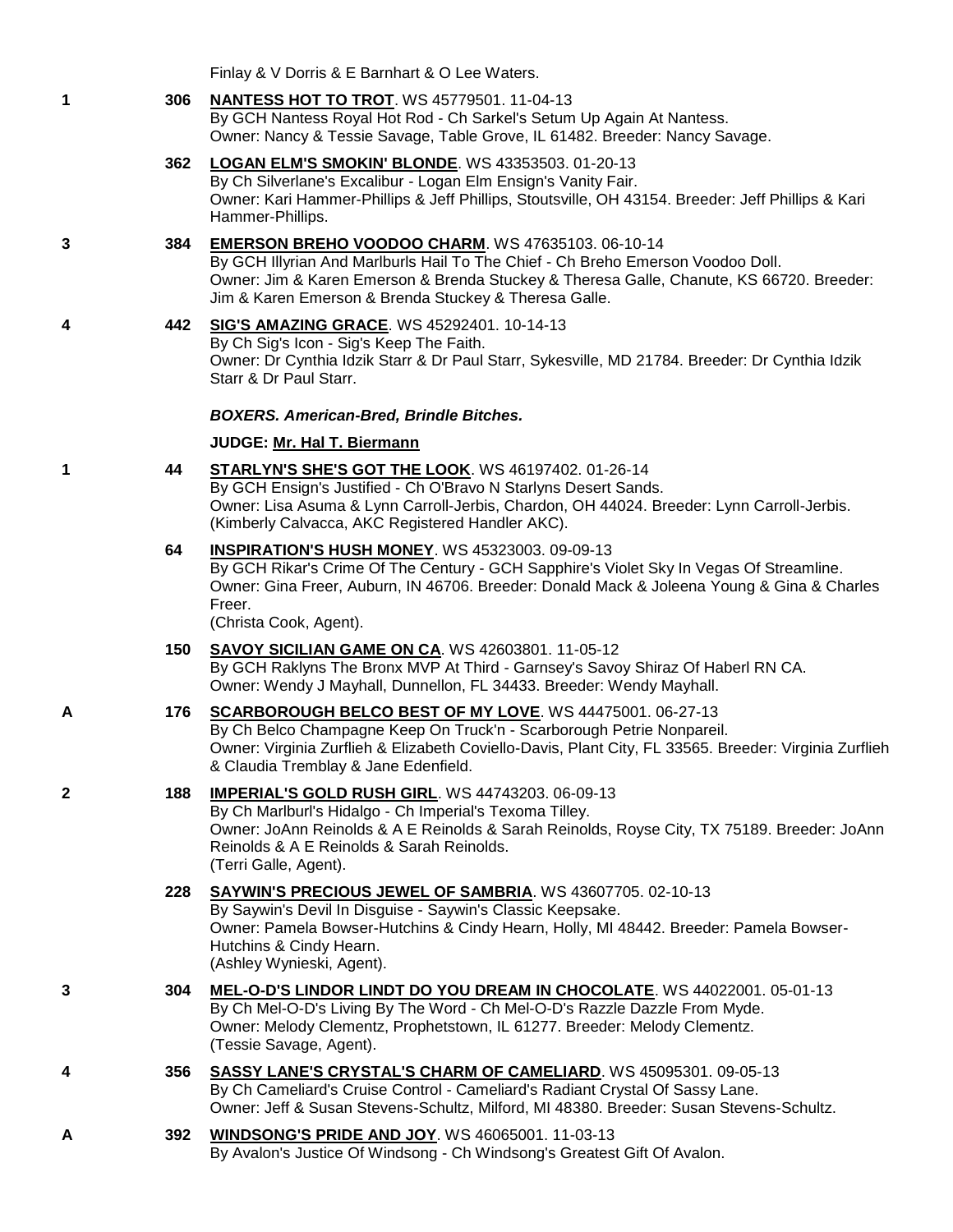Owner: Christine Bachmann & Linda Rakow, Northford, CT 06472. Breeder: Linda Rakow & William Rakow.

#### **A 398 [IMPERIAL AND MARBURL'S GOLDEN RUFFIAN](http://www.infodog.com/files/bdogrsl1.prg;makc=WS%2044743202;mdog=Imperial_And_Marburl_s_Golden_Ruffian;wins=all)**. WS 44743202. 06-09-13

By Ch Marburl's Hidalgo - Ch Imperial's Texoma Tillie. Owner: Mary Frances Burleson & Jo Ann Reinolds, Sachse, TX 75048. Breeder: Gus & JoAnn Reinolds.

(Lori McClain Ferguson, Agent).

#### **460 [PURE PRIDE'S TELL IT LIKE IT IS](http://www.infodog.com/files/bdogrsl1.prg;makc=WS%2044491006;mdog=Pure_Pride_s_Tell_It_Like_It_Is;wins=all)**. WS 44491006. 03-28-13

By GCH Solidrock's Major Ensemble At Pure Pride - Pure Pride's Cassiopia From Greenfield. Owner: Alexis Kailas & Steve Stewart & Gina Currier, Phoenix, AZ 85053. Breeder: Steve Stewart & Gina Currier.

#### *BOXERS. American-Bred, Fawn Bitches.*

#### **JUDGE: [Mr. Hal T. Biermann](http://www.infodog.com/judges/3643/juddat.htm)**

- **70 [JTM SHES'S ALL GLITZ AND GLAMOUR](http://www.infodog.com/files/bdogrsl1.prg;makc=WS%2045295501;mdog=JTM_Shes_s_All_Glitz_And_Glamour;wins=all)**. WS 45295501. 09-17-13 By Ch Desert's Knight Vision - Ch Rodon's Young N Restless. Owner: Tara Maggle & Sarah Maggle, Sturgeon Bay, WI 54235. Breeder: John & Tara Maggle. (Christa Cook, Agent).
- **4 110 [IMPACT'S CHANTILLY LACE](http://www.infodog.com/files/bdogrsl1.prg;makc=WS%2045296406;mdog=Impact_s_Chantilly_Lace;wins=all)**. WS 45296406. 10-14-13

By GCH Champagne Windkist Touch Of Sable - Ch Liberti's Knells Bells. Owner: Kimberly Calvacca & Misty McKamey & Joseph Vergnetti, Ooltewah, TN 37363. Breeder: Matthew Holmbeck & Teresa Berge. (Kimberly Calvacca, AKC Registered Handler AKC).

#### **146 [SCHMIDT ACRES SHE'S OFF TO CINNRHEE](http://www.infodog.com/files/bdogrsl1.prg;makc=WS%2041517102;mdog=Schmidt_Acres_She_s_Off_To_Cinnrhee;wins=all)**. WS 41517102. 08-13-12

By Cinnrhee Hiriveroler Heartacres - Schmidt Acres Breakfast At Tiffanies RE CD AXJ OAJ. Owner: Linda & Roy Schmidt & Steve Alfano, McHenry, IL 60051. Breeder: Linda Schmidt. (Tess Savage, Agent).

**152 [SAVOY SICILIAN THUNDER BUNNY](http://www.infodog.com/files/bdogrsl1.prg;makc=WS%2042603802;mdog=Savoy_Sicilian_Thunder_Bunny;wins=all)**. WS 42603802. 11-05-12 By GCH Raklyns The Bronx MVP At Third - Garnsey's Savoy Shiraz Of Haberl RN CA. Owner: Wendy J Mayhall, Dunnellon, FL 34433. Breeder: Wendy Mayhall.

## **158 [BAIBROOK'S GOLD 'N PEARLS](http://www.infodog.com/files/bdogrsl1.prg;makc=WS%2045167302;mdog=Baibrook_s_Gold__N_Pearls;wins=all)**. WS 45167302. 09-18-13

By Ch Pearlisle N Standing O Risk Factor - GCH Baibrook's Gold In A Penny Arcade. Owner: Karen Kaleta, Seville, OH 44273. Breeder: Karen Kaleta. (Sherry Canciamille, Agent).

## **1 240 [GLO-STAR'S MIRACLE DREAM](http://www.infodog.com/files/bdogrsl1.prg;makc=WS%2046408901;mdog=Glo-Star_s_Miracle_Dream;wins=all)**. WS 46408901. 10-12-13

By GCH Draco's Bonfire - Ch Glo-Star's Dreams Of Merriment. Owner: Anusart Intarateth & Udomsin Littichaikul, Lakeland, FL 33803. Breeder: Udomsak Rittichaikul & Jinny Rojas & Dan Galligan. (Lori McClain, Agent).

## **316 [UPSTREAMS BUSY BEING FABULOUS](http://www.infodog.com/files/bdogrsl1.prg;makc=WS%2045589807;mdog=Upstreams_Busy_Being_Fabulous;wins=all)**. WS 45589807. 10-16-13 By Ch Rockett's Red Glare - Ch Upstreams Once Upon A Time. Owner: Jean Salmon, Lexington, OK 73051. Breeder: Jean Salmon. (Sharon Kang, Agent).

### **3 318 [UPSTREAMS HOTEL CALIFORNIA](http://www.infodog.com/files/bdogrsl1.prg;makc=WS%2045589803;mdog=Upstreams_Hotel_California;wins=all)**. WS 45589803. 10-16-13 By Ch Rockett's Red Glare - Ch Upstreams Once Upon A Time CA NA NAJ. Owner: Kathy & Craig Carlisle & Jean Salmon, Bella Vista, AR 72715. Breeder: Jean Salmon. (Michael Shephard, Agent).

## **340 [MCCOY'S HEARTSTRINGS](http://www.infodog.com/files/bdogrsl1.prg;makc=WS%2045457901;mdog=McCoy_s_Heartstrings;wins=all)**. WS 45457901. 08-01-13 By Ch Silverlane's Excalibur - Ch McCoy's Melt Your Heart. Owner: Larry McCoy & Bryan Briley, Robinson, IL 62454. Breeder: Larry McCoy. (Karen Speck, Agent).

## **2 368 [KIM ON A WING AND A PRAYER](http://www.infodog.com/files/bdogrsl1.prg;makc=WS%2042997701;mdog=Kim_On_A_Wing_And_A_Prayer;wins=all)**. WS 42997701. 10-26-12 By Ch Haberl's Heart Acre Bluesman CD BN RE CA - Ch Kim's Amazing Grace Custom Made. Owner: Kay Peiser & Elizabeth Barnhart, Micanopy, FL 32667. Breeder: V Dorris & K Finlay & E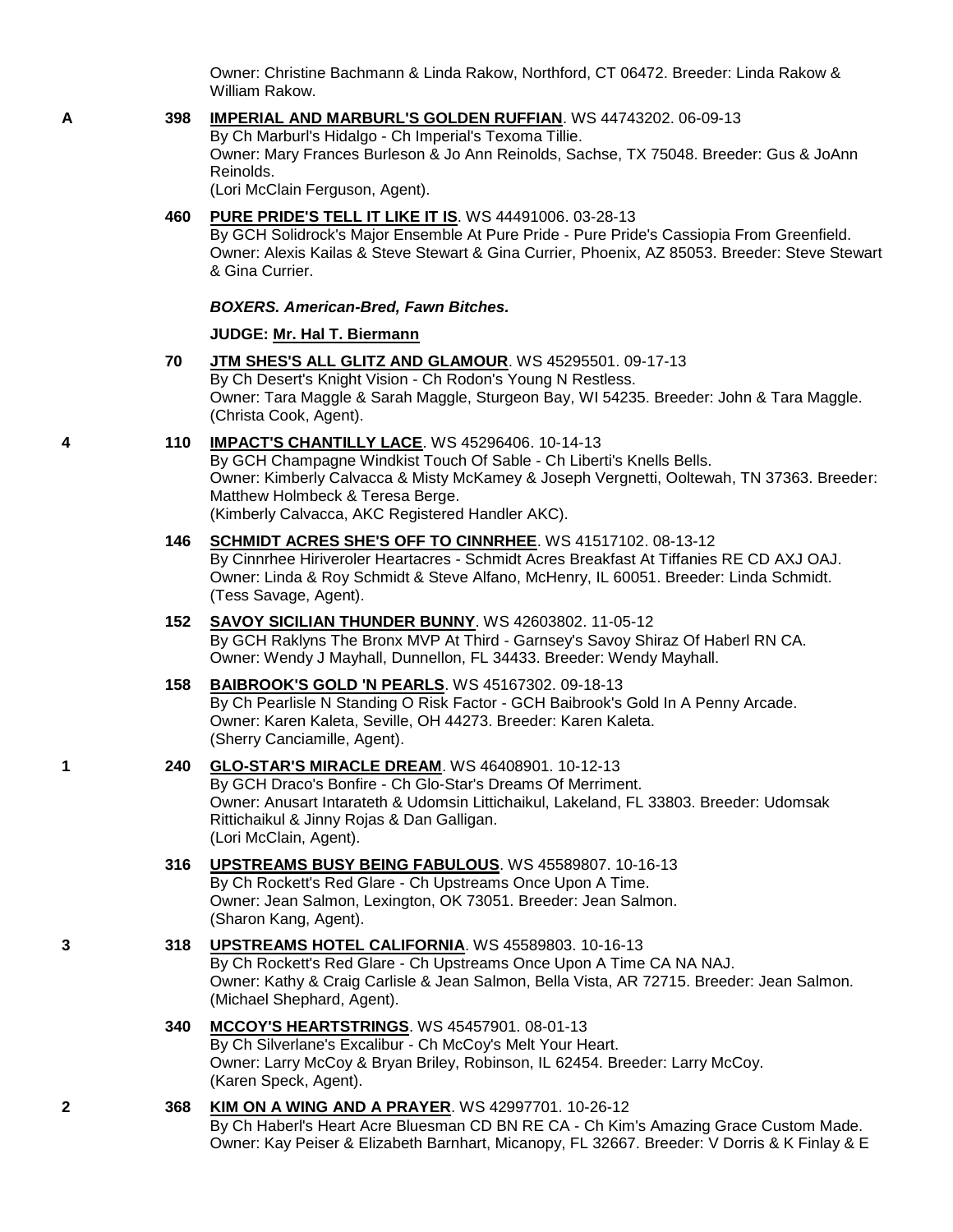Barnhart & O Lee-Waters. (BJ Barnhart, Agent).

- **468 [BOXWOODS FIRST STAR ON THE RIGHT](http://www.infodog.com/files/bdogrsl1.prg;makc=WS%2040384001;mdog=Boxwoods_First_Star_On_The_Right;wins=all)**. WS 40384001. 12-31-11 By Ch Caralon's Number One Draft Pick - Countrytime's Archangle Of Ardor. Owner: Susan C Peters & Sallie L Peters, Warrior, AL 35180. Breeder: Amber Norton. (Rick Justice, Agent).
- **470 [BOXWOOD'S DREAM TIME OF RUMMER RUN](http://www.infodog.com/files/bdogrsl1.prg;makc=WS%2042533204;mdog=Boxwood_s_Dream_Time_Of_Rummer_Run;wins=all)**. WS 42533204. 09-18-12 By GCH Ho-Pa's Grand Slam - Ch Rummer Run's Tally Ho. Owner: Sally & Susan Peters, Warrior, AL 35180. Breeder: Ann & Steve Anderson. (Rick Justice, Agent).
- **480 [TEBOW'S GINGER SNAP OF ERHABEN](http://www.infodog.com/files/bdogrsl1.prg;makc=WS%2045216301;mdog=Tebow_s_Ginger_Snap_Of_Erhaben;wins=all)**. WS 45216301. 01-02-13 By Ch Carillon's Number One Draft Pick - Erhabens Sea Siren. Owner: Ann & Steve Anderson & Camille Swartz-Stevens, Atlanta, GA 30327. Breeder: Camille Swartz-Stevens. (Rick Justice, Agent).

*BOXERS. Open, Brindle Bitches.*

## **JUDGE: [Mr. Hal T. Biermann](http://www.infodog.com/judges/3643/juddat.htm)**

- **4 18 [STARLYN'S NEVER SAY NEVER WITH EAST END](http://www.infodog.com/files/bdogrsl1.prg;makc=WS%2046197404;mdog=Starlyn_s_Never_Say_Never_With_East_End;wins=all)**. WS 46197404. 01-26-14 By GCH Ensign's Justified - Ch O'Bravo N Starlyns Desert Sands. Owner: Francesca Illuzzi, Manorville, NY 11949. Breeder: Lynn Carroll-Jerbis. (Kimberly Calvacca, AKC Registered Handler AKC).
	- **96 [CLASSIC BOXERS JAVELYN](http://www.infodog.com/files/bdogrsl1.prg;makc=WS%2043957401;mdog=Classic_Boxers_Javelyn;wins=all)**. WS 43957401. 05-18-13 By Ch BoxerPatches N 2 The Blues - BoxerPatches Unusal Behavior @ Classic Boxers. Owner: James F & Sandy L Rodweller, N Ft Myers, FL 33917. Breeder: James F & Sandy L Rodweller & Dee Singleton. (Kay Peiser, Agent).
	- **166 [PHEASANT HOLLOW'S GLAM SLAM](http://www.infodog.com/files/bdogrsl1.prg;makc=WS%2038164702;mdog=Pheasant_Hollow_s_Glam_Slam;wins=all)**. WS 38164702. 06-02-11 By Ch Pheasant Hollow's Cryptonite - Ch Pheasant Hollow's Party Like A Rock Star. Owner: Kerry Jones & Allison Jones, Wallkill, NY 12589. Breeder: Kerry Jones & Allison Jones.
- **1 214 [BRITLYN'S PUTTIN' ON THE GLITZ @ GOSS](http://www.infodog.com/files/bdogrsl1.prg;makc=WS%2045396101;mdog=Britlyn_s_Puttin__On_The_Glitz_@_Goss;wins=all)**. WS 45396101. 10-05-13 By GCH White Pines Special Escort - GCH Britlyn's Split Decision. Owner: Lisa Goss & Raynetta Buchholz, Huffman, TX 77336. Breeder: Raynetta Buchholz & Brittany Buchholz. (Michael Shepherd, AKC Registered Handler AKC).
	- **294 [RYNWARDS CALENDAR GIRL](http://www.infodog.com/files/bdogrsl1.prg;makc=WS%2042896601;mdog=Rynwards_Calendar_Girl;wins=all)**. WS 42896601. 12-20-12 By GCH Heart Acre Haberl's Commontator - Rynwards No Ordinary Love. Owner: Kathryn Edwards, Gambier, OH 43022. Breeder: Kathryn L Edwards. (Ann E Keil, Agent).
- **2 324 [WINFALL'S JUST ONE LOOK](http://www.infodog.com/files/bdogrsl1.prg;makc=WS%2044503201;mdog=Winfall_s_Just_One_Look;wins=all)**. WS 44503201. 04-19-11 By Foresthill's O Twist 'N' Tyme - Winfall's I've Got It Too. Owner: Laura King & James McLean, Binbrook ON, CN L0R 1C0. Breeder: Tina Porter. (Beth Coviello-Davis, Agent).
- **A 378 [BRILEY'S WILD AS THE WIND](http://www.infodog.com/files/bdogrsl1.prg;makc=WS%2047399101;mdog=Briley_s_Wild_As_The_Wind;wins=all)**. WS 47399101. 08-25-13 By KG N Eyespy Some Like It Hot - KG'S Grampies L'il Girl. Owner: Kim Long, GrandBayWestfield NB, CN E5K 1B9. Breeder: Kim Long. (Allison Foley, Agent).
	- **388 [ICONIC'S YOU'RE JUST JEALOUS](http://www.infodog.com/files/bdogrsl1.prg;makc=WS%2038175404;mdog=Iconic_s_You_re_Just_Jealous;wins=all)**. WS 38175404. 06-29-11 By Ch South Willow & Mystic Valley's Pillars Of Success - Iconic's Southern Diamond Fusion. Owner: Erik Mandel & Gloria Mandel, Henderson, NV 89074. Breeder: Erik Mandel & Gloria Mandel. (Dan Buchwald, Agent).
- **3 390 [SHADIGEE'S FASHIONABLY LATE](http://www.infodog.com/files/bdogrsl1.prg;makc=WS%2042774408;mdog=Shadigee_s_Fashionably_Late;wins=all)**. WS 42774408. 12-08-12 By Ch Pearlisle N Standing O Risk Factor - Ch Shadigee's Lady Luck.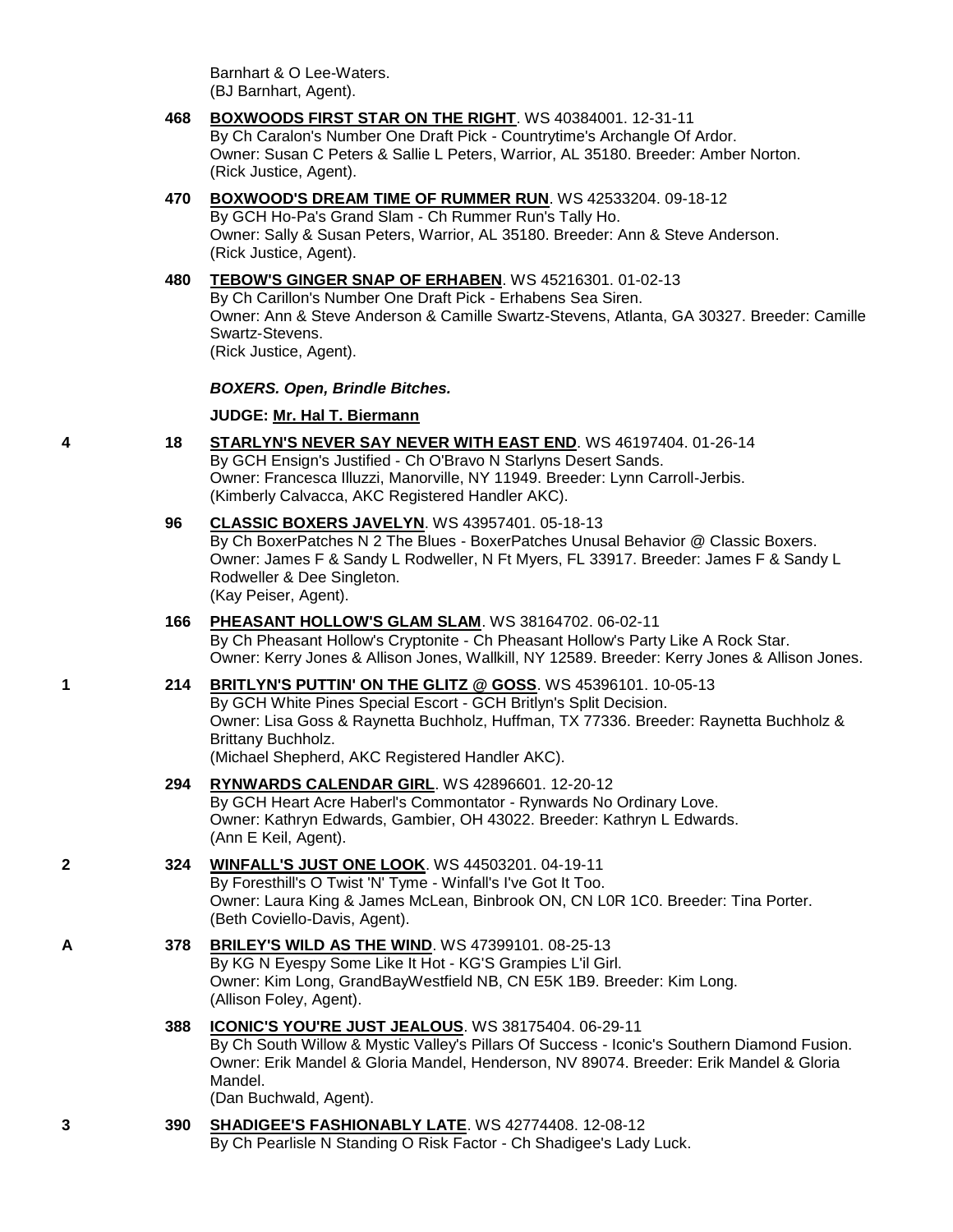Owner: Lee & Mary Jane Nowak, Alvaton, KY 421227623. Breeder: Lee & Mary Jane Nowak. (Lori McClain Ferguson, Agent).

**446 [HO-PA'S MIDNIGHT RUN](http://www.infodog.com/files/bdogrsl1.prg;makc=WS%2046357401;mdog=Ho-Pa_s_Midnight_Run;wins=all)**. WS 46357401. 11-22-13 By Ch Encore's Kalahari Of Heleva - Ch Ho-Pa's Something Unexpected. Owner: Carol Hobbs & Marlo Parsons, Hill City, KS 67672. Breeder: Carol Hobbs & Marlo Parsons. (Tessie Savage, Agent). **458 [PURE PRIDE'S IF LOOKS COULD KILL](http://www.infodog.com/files/bdogrsl1.prg;makc=WS%2044491008;mdog=Pure_Pride_s_If_Looks_Could_Kill;wins=all)**. WS 44491008. 03-28-13 By GCH Solidrock's Major Ensemble At Pure Pride - Pure Pride's Cassiopia From Greenfield. Owner: Steve Stewart & Gina Currier, Liberty, SC 29657. Breeder: Steve Stewart & Gina Currier. *BOXERS. Open, Fawn Bitches.* **JUDGE: [Mr. Hal T. Biermann](http://www.infodog.com/judges/3643/juddat.htm) 46 [BROADWAY'S RHYTHM OF LIFE](http://www.infodog.com/files/bdogrsl1.prg;makc=WS%2043899403;mdog=Broadway_s_Rhythm_Of_Life;wins=all)**. WS 43899403. 04-19-13 By Cameliards Eye Of The Storm - Broadway's & Justawyn's One Singular Sensation. Owner: Karol Cline, Bloomfield Hills, MI 48304. Breeder: Karol Cline. (Kim Greulich, Agent). **4 60 [JAMIESON'S CAJETA](http://www.infodog.com/files/bdogrsl1.prg;makc=GB6042CAMEX;mdog=Jamieson_s_Cajeta;wins=all)**. GB6042CAMEX. 09-03-13 By Ch Mex.Jamieson's El Charro - Jamieson's Nicole. Owner: Arturo Jamieson, Mexico 44150, . Breeder: Arturo Jamieson. **3 80 [MARTINIS U AIN'T DA BOSS OF ME](http://www.infodog.com/files/bdogrsl1.prg;makc=WS%2046375701;mdog=Martinis_U_Ain_t_Da_Boss_Of_Me;wins=all)**. WS 46375701. 02-14-13 By Ch JEMS Pearl Jam - Ch Desert's Well Worth The Wait. Owner: Marie McNeil & Keith & Deb Simpson, Calgary AB, CN T2Y 3G5. Breeder: Marie McNeil & Cheryl Jennings & Ginger Bice. **174 [TUSCANY'S BELLISSIMA](http://www.infodog.com/files/bdogrsl1.prg;makc=WS%2040804601;mdog=Tuscany_s_Bellissima;wins=all)**. WS 40804601. 02-21-12 By Ch Cachet N Justa's Unforgiven - Ch Padlock's Cartier At Tuscany. Owner: Allie & Caryn Orlando, Meridian, ID 83642. Breeder: Owners. **2 196 [WEE-R'S SINGULAR SENSATION OF SUMMER](http://www.infodog.com/files/bdogrsl1.prg;makc=WS%2039611101;mdog=Wee-R_s_Singular_Sensation_Of_Summer;wins=all)**. WS 39611101. 11-01-11 By Ch Naja's Enterprise Of Summer - Ch Wee-r's Show Me The Money. Owner: Lainee Rupp, Meridian, ID 83646. Breeder: Keri Paulson & Lainee Rupp. (Michael Shepherd, AKC Registered Handler AKC). **242 [ARCHANGEL'S UNEXPECTED JOURNEY](http://www.infodog.com/files/bdogrsl1.prg;makc=WS%2044065401;mdog=Archangel_s_Unexpected_Journey;wins=all)**. WS 44065401. 05-01-13 By GCH Archangel's Hear Me Roar - Country Time's Archangel Of Ardor. Owner: Amber Norton, Mary Esther, FL 32569. Breeder: Amber L Norton. (Tina Starr, Agent). **278 [JESAJAY'S RUM SWIZZLE](http://www.infodog.com/files/bdogrsl1.prg;makc=WS%2042940606;mdog=JeSaJay_s_Rum_Swizzle;wins=all)**. WS 42940606. 11-15-12 By GCH Araby High Life - JeSaJay's Bubbling Over. Owner: Jeff & Sabrina Jay, Odessa, MO 64076. Breeder: Jeff & Sabrina Jay. **A 298 [OLYMPIC'S THE CHOSEN ONE](http://www.infodog.com/files/bdogrsl1.prg;makc=WS%2044518709;mdog=Olympic_s_The_Chosen_One;wins=all)**. WS 44518709. 07-25-13 By Ch Olympic's We Knew - Olympic's Beautiful Girl. Owner: Julie Wilmore & Mary Jolley, Toledo, OH 43615. Breeder: Julie Wilmore & Mary Jolley. (Rick Justice, Agent). **342 [SHEARER MYSTICAL DIAMOND IN THE SKY](http://www.infodog.com/files/bdogrsl1.prg;makc=WS%2041805701;mdog=Shearer_Mystical_Diamond_In_The_Sky;wins=all)**. WS 41805701. 07-27-12 By GCH R And G's Mystical Dancer - Ch Cameliard's Suduce Me At Sunrise. Owner: Pamela Shearer, Ottawa, IL 61350. Breeder: Pamela Shearer. (Teri Underhill, Agent). **1 420 [MISTIBLU'S HEART OF THE SEA](http://www.infodog.com/files/bdogrsl1.prg;makc=WS%2036047702;mdog=Mistiblu_s_Heart_Of_The_Sea;wins=all)**. WS 36047702. 10-21-10 By Ch Cachet's Thief In The Night - Ch Gem's Maggie Lee. Owner: Susan Renee Blue, Ruther Glen, VA 22546. Breeder: Sharon Taylor & Mary Lou Hatfield. (Gina Currier, Agent). **476 [RUMMER RUN'S RUMOR HAS IT](http://www.infodog.com/files/bdogrsl1.prg;makc=WS%2044366005;mdog=Rummer_Run_s_Rumor_Has_It;wins=all)**. WS 44366005. 03-15-13 By Ch Capri's Woods End Spellcaster - Ch Rummer Run's Excalibur Lollipop.

Owner: Ann & Steve Anderson, Atlanta, GA 30327. Breeder: Ann Anderson & Steven Anderson. (Rick Justice, Agent).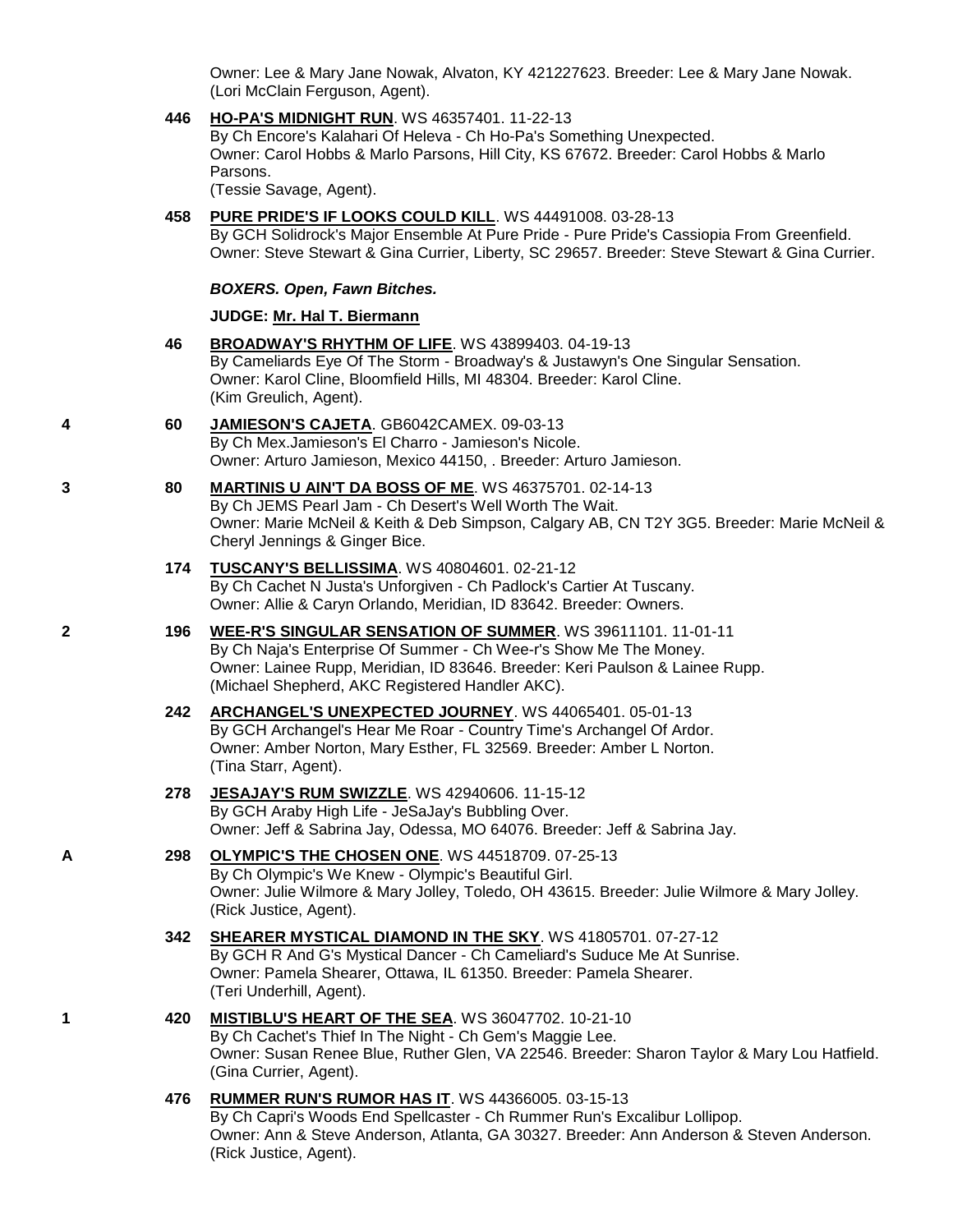*BOXERS. Veteran, 6 Years & Under 8 Years Dogs.*

**JUDGE: [Mrs. Terry L. Berrios](http://www.infodog.com/judges/7393/juddat.htm)**

|       | 31  | GCH HARMSON N STANDING-O BE GOOD TO ME. WS 27425002. 08-08-08<br>By Ch Standing-O Dallas At Harmson - Ch Standing-O Encore X Yankee.<br>Owner: Kathy McCarthy & Pamela Shaw-George, Wilmington, MA 01887. Breeder: Pamela Shaw<br>George.<br>(Debbie Struff, AKC Registered Handler).                                              |
|-------|-----|------------------------------------------------------------------------------------------------------------------------------------------------------------------------------------------------------------------------------------------------------------------------------------------------------------------------------------|
| A     | 77  | GCH HEART ACRE HABERL'S COMMONTATOR. WS 28593101. 12-05-08<br>By Ch Haberl's Heart Acre Bluesman CD RA - Haberl's Florida Edition.<br>Owner: Dr & Mrs James Kilman & J Haberl & M J Alencewicz, Grove City, OH 43123. Breeder: Jo<br>Ann Haberl & M Dominguez & B J Barnhart & M J Alencewicz.<br>(Tessie Savage, Agent).          |
| 3     | 119 | GCH MAHOGANY'S WILL O' THE WISP. WS 29114201. 11-01-08<br>By Ch Bentbrook's Image Of Highnoon - Brush Hill's Bellisimo.<br>Owner: Robert Erickson & Claire Fallon & LuAnn Gardner & Davi, Alexandria, VA 223024023.<br>Breeder: LuAnn Gardner & Ellen Bradley & David Gardner.<br>(Kimberly Calvacca, AKC Registered Handler AKC). |
|       | 123 | <b>CH WINMERE TIME TRIAL RN. WS 29627003. 03-08-09</b><br>By Ch Strawberry N Reo Gold Country - Ch Winmere Indian Paint Brush.<br>Owner: Pat Mullen & Virginia Zurflieh, Oldsmar, FL 346774507. Breeder: Theresa Garton & Lynn<br>Garton.<br>(Beth Coviello-Davis, Agent).                                                         |
| 4     | 133 | CH PHEASANT HOLLOW'S KRYPTONITE. WS 27077001. 05-19-08<br>By Ch Pheasant Hollow's A Sure Bet - Pheasant Hollow's Josette.<br>Owner: Kerry Jones, Wallkill, NY 12589. Breeder: Kerry Jones.                                                                                                                                         |
| A     | 235 | GCH SCHMIDT'S-GC MOOSE A MOOSE OA OAJ NF. WS 29070301. 12-31-08<br>By GCH Raineylane-Studio DaVinci - Schmidt's Mystic Run At Heart Acre.<br>Owner: Tammy Davison & Juli Schmidt & Cindy Yaeger, Freeland, MI 486238855. Breeder: Juli<br>Schmidt & Cindy Yaeger.                                                                  |
|       | 269 | CH ADELLIN'S TWITTER.COM OF NANTESS. WS--31642201. 04-25-09<br>By Ch Turo's Overture - Ch Draco's Y Nantess Last Dance.<br>Owner: Nancy & Tessie Savage & Linda Kulow, Table Grove, IL 61482. Breeder: Linda Kulon.                                                                                                                |
|       | 293 | CH FIRESTAR'S INDIAN WARRIOR CD BN RN. WS 23151705. 08-14-07<br>By Ch Garnsey's High Tide - Ch Firestar's Indian Summer CD RN.<br>Owner: Sandra J Johnson, Lemont, IL 604394633. Breeder: Sandra J Johnson & Diane E Boyle.<br>(Christa Cook, Agent).                                                                              |
| 1/AOM | 329 | GCH EMERSON BREHO SOUL PATROL OF WINDWOOD CD BN. WS 26916701. 07-07-08<br>By Ch Breho I Bee Shinin' - Windwood's Heart N Soul.<br>Owner: Karen Emerson & Brenda Stuckey, Chanute, KS 667205360. Breeder: Shirley Stanton.<br>(Terri Galle, Agent).                                                                                 |
| 2     | 373 | CH MACH SCHMIDT'S-GC CATCH A FALLING STAR AT LEMAC CD MX MXB MXJ MJB NF.<br>WS 25892105.04-12-08<br>By Twinkle Star V Eurozone - Schmidts Mystic Run At Heart Acre.<br>Owner: Leta McCulla & Juli Schmidt & Cindy Yaeger, Marengo, OH 433349638. Breeder: Juli<br>Schmidt & Cindy Yaeger.                                          |
|       | 385 | <b>CH RAMARCO'S WINNING TICKET. WS 26052102. 03-31-08</b><br>By Ch Raineylane-Studio DaVinci - Ch Ramarco's Come Fly With Me.<br>Owner: Connie M Burks & H Joe Kahre, Beech Grove, IN 46107. Breeder: Connie M Burks & H<br>Joe Kahre.                                                                                             |
|       | 389 | <b>GCH SOLIDROCK'S MAJOR ENSEMBLE AT PURE PRIDE. WS 27387106. 06-24-08</b><br>By Ch Turo's Overture - Ch Korvette's Porsha RN.<br>Owner: Steve Stewart & Gina Currier, Liberty, SC 296574510. Breeder: Eva Leeman & K Conrad.                                                                                                      |
|       |     | BOXERS. Veteran, 6 Years & Under 8 Years Bitches.                                                                                                                                                                                                                                                                                  |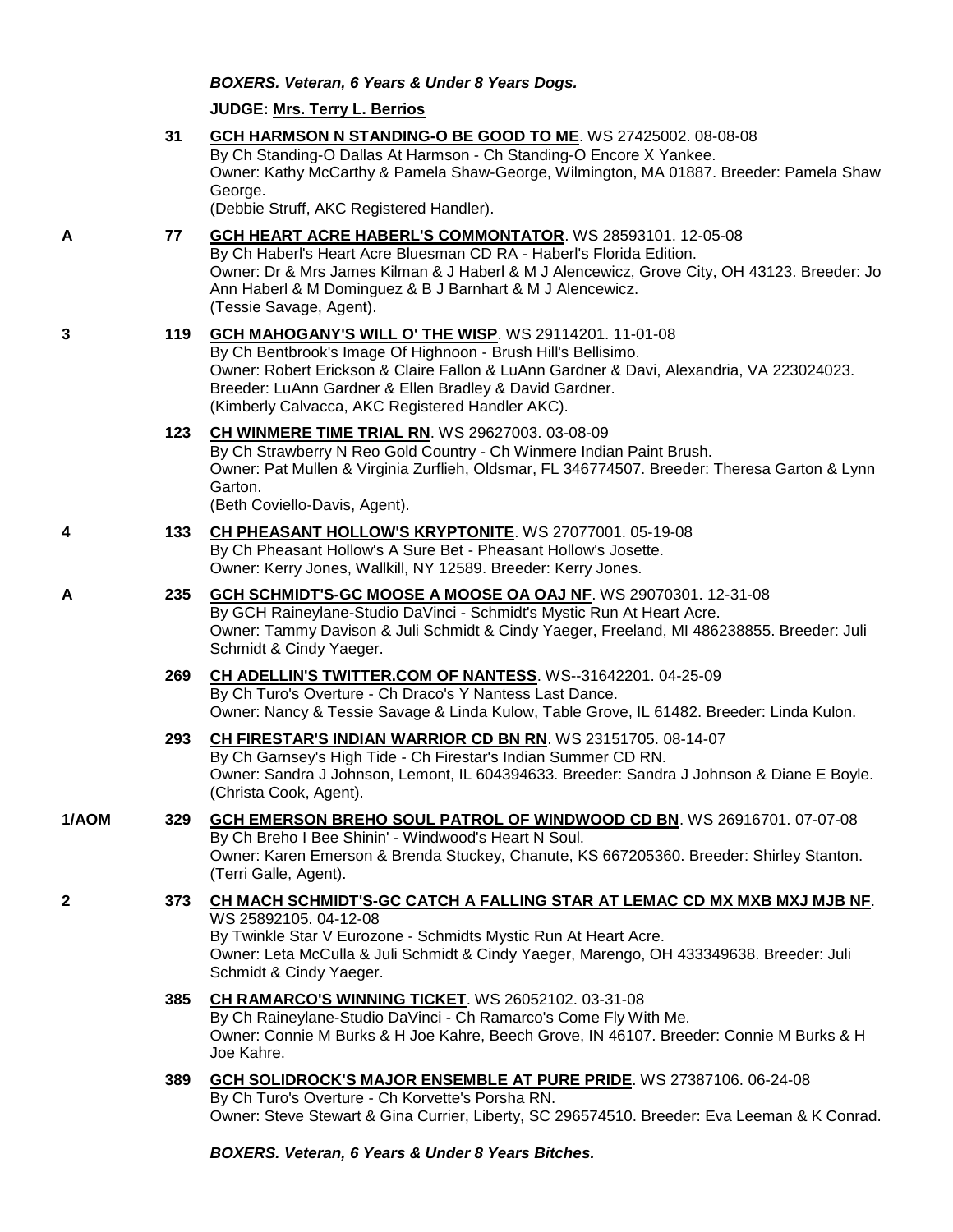|              |     | JUDGE: Mr. Hal T. Biermann                                                                                                                                                                                                                                                                         |
|--------------|-----|----------------------------------------------------------------------------------------------------------------------------------------------------------------------------------------------------------------------------------------------------------------------------------------------------|
| 4            | 90  | TERDAN'S CRAWFISH ETOUFFE. WS 24475206. 01-05-08<br>By Darvick Hitech Regal Token - Turos High Falootin Of Terdan.<br>Owner: Susen A Santoro, Ben Wheeler, TX 75754. Breeder: Danny Phillips & Terri Phillips.                                                                                     |
| 3            | 212 | GCH MCCOY'S TONIC FOR THE HEART OF RICO. WS 27731302. 08-12-08<br>By McCoy's Hide Your Hearts - McCoy's Farther Along.<br>Owner: Donna Purichia, Indianapolis, IN 462402633. Breeder: Larry McCoy.<br>(Tessie Savage, Agent).                                                                      |
| A            | 216 | <b>GCH BRISBANE "N" BLUE MONDAY'S DIAMONDS ARE DECADENT</b> . WS 39809002. 01-24-12<br>By GCH Sharledar's Simply Decadent - Ch She Shines Like Black Diamonds.<br>Owner: Misty McKamey & Elizabeth C McKamey, Ooltewah, TN 37363. Breeder: Misty Mckamey.<br>(Kimberly Calvacca, Agent).           |
|              | 434 | CH SCHMIDT'S-GC WISH UPON A STAR. WS 25892104. 04-12-08<br>By Twinkle Star V. Eurozone - Schmidt's Mystic Run At Heart Acre.<br>Owner: Cindy Yaeger & Juli Schmidt, Marengo, OH 433349638. Breeder: Juli Schmidt & Cindy<br>Yaeger.                                                                |
| $\mathbf{2}$ | 438 | SCHMIDT'S-GC TWINKLETWINKLE LIL STAR. WS 25892102. 04-12-08<br>By Twinkle Star V. Eurozone - Schmidts Mystic Run At Heart Acre.<br>Owner: Juli Schmidt & Cindy Yaeger, Marengo, OH 433349638. Breeder: Juli Schmidt & Cindy<br>Yaeger.                                                             |
| 1            | 462 | <b>SHE SHINES LIKE BLACK DIAMONDS.</b> WS 31019305. 03-28-09<br>By Blue Monday's Taking Chances - Blue Monday's All American Girl.<br>Owner: Misty McKamey, Ooltewah, TN 37363. Breeder: Lisa Dyer & Kim Hall.<br>(Kimberly Calvacca, Agent).                                                      |
|              |     | BOXERS. Veteran, 8 Years & Under 10 Years Dogs.                                                                                                                                                                                                                                                    |
|              |     | JUDGE: Mrs. Terry L. Berrios                                                                                                                                                                                                                                                                       |
| A            | 29  | CH STANDING-O DALLAS AT HARMSON. WS 18618301. 06-27-06<br>By Ch Shadow's Nairobi - Ramparts Boston At Yankee.<br>Owner: Kathy McCarthy & Pamela Shaw-George, Wilmington, MA 01887. Breeder: Kathy<br>McCarthy.<br>(Debbie Struff, AKC Registered Handler).                                         |
| 4            | 63  | PEEKABOO'S BEAU'S ON FIRE. WS 20920703. 01-23-07<br>By Emberstouch Ring O' Fire - Liston's Ace Of Spades.<br>Owner: Susen Santoro & Christina Mathews, Ben Wheeler, TX 75754. Breeder: Christina Mathews<br>& Jason Mathews.                                                                       |
| A            | 135 | GCH RAKLYNS THE BRONX MVP AT THIRD. WS 18268303. 06-12-06<br>By Ch KG Halcyon Fire King - Ch Raklyns Showin' Off.<br>Owner: Debbie & Erin Struff & Karen & Pat Quagliana, Oakland, NJ 07436. Breeder: Debbie &<br>Erin Struff & Karen & Pat Quagliana.<br>(Debbie Struff, AKC Registered Handler). |
|              | 151 | CH PANYACKS JUST JACOB. WS 20197704. 01-06-07<br>By Ch Adellins Wild Spirit Of Nantess - Rugby The Country Girl.<br>Owner: Marlene Huebner & Nancy Palmer, Stoghton, WI 53589. Breeder: Erica Enders.                                                                                              |
| 1            | 179 | CH RUMMER RUN'S BOX'N BLITZ AT PEJA'S. WS 195250006. 09-15-06<br>By Rummer Run's Tug Of War - Rummer Run's Excalibur Cheers.<br>Owner: Peggy D Jackson, Brentwood, TN 37027. Breeder: Ann B Anderson & Steven G<br>Anderson.<br>(Mandy Justice, Agent).                                            |
| A            | 249 | CH KATANDY'S FAST FORWARD. WS 19792801. 11-04-06<br>By Ch Raklyn's Stealin The Show - Ch Katandys Magic Pixie Dust.<br>Owner: Lee Morris & Mark Young, Davidsonville, MD 210352013. Breeder: Lee Morris.                                                                                           |
| 3            | 281 | <b>DARVICK'S XCALIBUR.</b> WS 16482201. 02-01-06<br>By Ch Turo's Overture - Ch Darvick's Extravagant Dream.                                                                                                                                                                                        |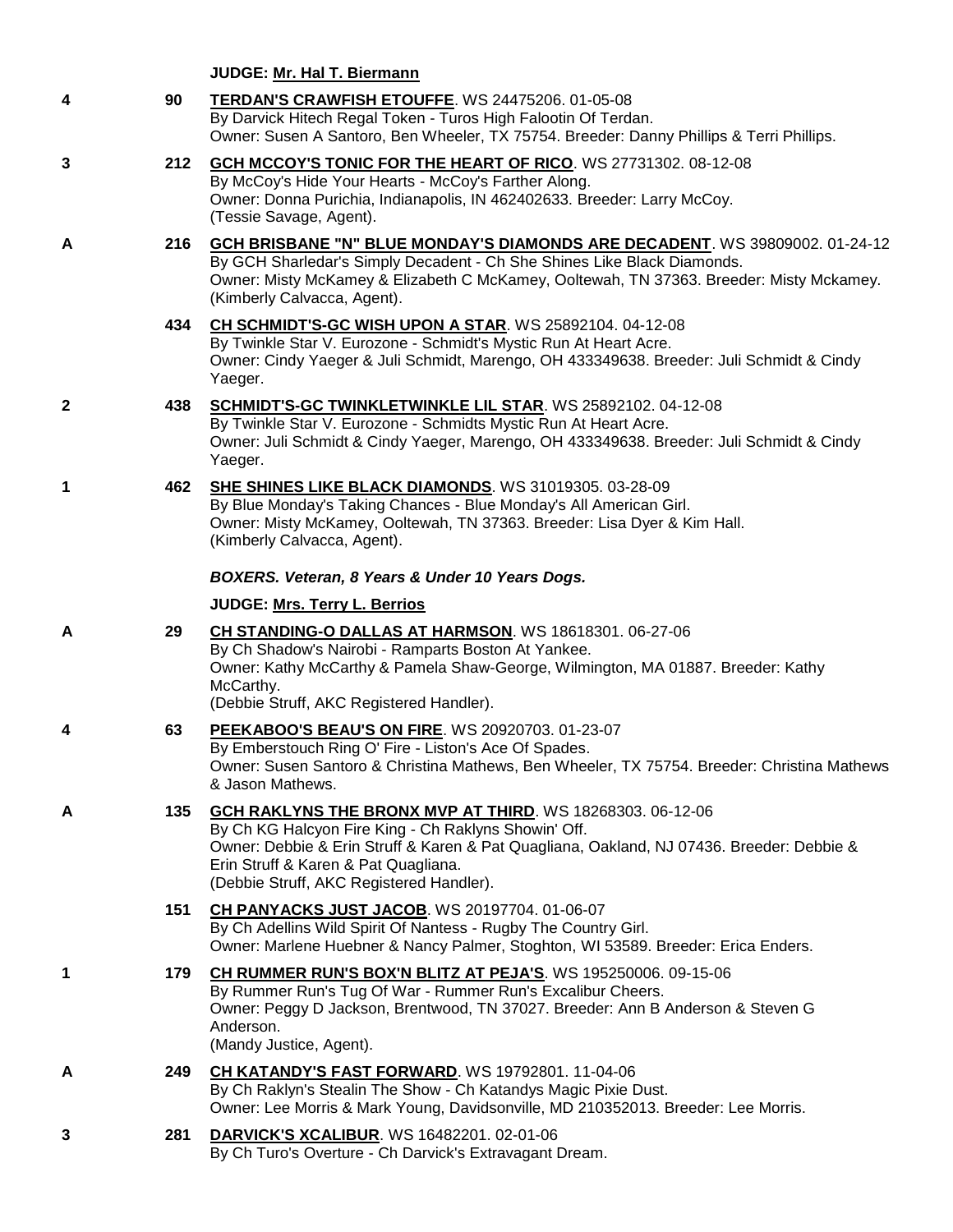Owner: Darlene Vickers & Terri Galle & R Chaffin & D Vickers, Jena, LA 713420542. Breeder: D Vickers & D Vickers & R Chaffin & T Galle.

**2 351 [CH WINMERE ST BENEDICT](http://www.infodog.com/files/bdogrsl1.prg;makc=WS%2021423001;mdog=Ch_Winmere_St_Benedict;wins=all)**. WS 21423001. 02-27-07 By Ch Hawk's American Dream - Winmere Black Eyed Susan RN OA OAJ AXP AJP OFP. Owner: Theresa Garton, Oklahoma City, OK 731131068. Breeder: Theresa Garton & Lynn Garton.

*BOXERS. Veteran, 8 Years & Under 10 Years Bitches.*

## **JUDGE: [Mr. Hal T. Biermann](http://www.infodog.com/judges/3643/juddat.htm)**

- **4 28 [CH YANKEE'S TRINA OF HARMSON](http://www.infodog.com/files/bdogrsl1.prg;makc=WS%2014420906;mdog=Ch_Yankee_s_Trina_Of_Harmson;wins=all)**. WS 14420906. 08-02-05 By Ch Yankee's Patriot At Hi-Tech - Ramparts Boston At Yankee. Owner: Kathy McCarthy, Wilmington, MA 018872564. Breeder: Kathy McCarthy. (Debbie Struff, AKC Registered Handler).
- **1 52 [CH DESERT'S SHE'S EVERYTHING](http://www.infodog.com/files/bdogrsl1.prg;makc=WS%2021780501;mdog=Ch_Desert_s_She_s_Everything;wins=all)**. WS 21780501. 05-04-07 By Ch Moon Valley's No Foolin' - Ch RandG's Night Song. Owner: Virginia Bice, Dewey, AZ 863275746. Breeder: Virginia Bice.
- **2 328 [CH STORYBOOK BOUND IN GOLD](http://www.infodog.com/files/bdogrsl1.prg;makc=WS%2017539103;mdog=Ch_Storybook_Bound_In_Gold;wins=all)**. WS 17539103. 04-16-06 By Ch Maxl's Golden Boy - Rochils Black Magic Woman. Owner: Skip Abel & Linda Abel, Elk River, MN 553308960. Breeder: Skip & Linda Abel. (Michael Shepherd, Agent).
- **3 330 [CH FIRESTAR'S INDIAN RHAPSODY CD BN RN](http://www.infodog.com/files/bdogrsl1.prg;makc=WS%2016031303;mdog=Ch_Firestar_s_Indian_Rhapsody_CD_BN_RN;wins=all)**. WS 16031303. 11-26-05

By Ch Turo's Overture - Ch Firestar's Indian Summer CD RN. Owner: Sandra J Johnson, Lemont, IL 604394633. Breeder: Sandra J Johnson & Diane E Boyle. (Christa Cook, Agent).

#### *BOXERS. Veteran, 10 Years & Over Dogs.*

#### **JUDGE: [Mrs. Terry L. Berrios](http://www.infodog.com/judges/7393/juddat.htm)**

- **1 97 [GCH RAINEYLANE-STUDIO DAVINCI](http://www.infodog.com/files/bdogrsl1.prg;makc=WS%2012684401;mdog=GCH_Raineylane-Studio_DaVinci;wins=all)**. WS 12684401. 03-13-05 By Ch Raineylane's Marshall Dillon - Telstar's Majestic Glory. Owner: Jack & Bridget Brown, Bessemer, AL 350225504. Breeder: Mike & Trina Ahlers.
- **2 121 [SKYLINE PT CRUISER @ BRENTWOOD RN CGC](http://www.infodog.com/files/bdogrsl1.prg;makc=WS%2007728602;mdog=Skyline_PT_Cruiser_@_Brentwood_RN_CGC;wins=all)**. WS 07728602. 12-18-03 By Ch Scarborough Hotel California - Arriba's Timeless Treasure. Owner: Pat Mullen & Virginia Zurflieh, Oldsmar, FL 34677. Breeder: Pam Andrews. (Beth Coviello-Davis, Agent).

## *BOXERS. Veteran, 10 Years & Over Bitches.*

## **JUDGE: [Mr. Hal T. Biermann](http://www.infodog.com/judges/3643/juddat.htm)**

- **2 326 [CH HI-TECH'S GENESIS OF JEAMAR](http://www.infodog.com/files/bdogrsl1.prg;makc=WS%2009952403;mdog=Ch_Hi-Tech_s_Genesis_Of_Jeamar;wins=all)**. WS 09952403. 06-13-04 By Ch Hi-Tech's Basic Edition - Tara's Sparkling Diamond. Owner: Mary Lou Carroll & Jean Mattheiss, Ellicott City, MD 21042. Breeder: Zoila Truesdale & Barbara Grizlo & Anthony Calvacca. (Kimberly Calvacca, Agent).
- **3 406 [CH WINMERE INDIAN PAINTBRUSH RE OA AXJ AXP AJP OFP](http://www.infodog.com/files/bdogrsl1.prg;makc=WS%2003645203;mdog=Ch_Winmere_Indian_Paintbrush_RE_OA_AXJ_AXP_AJP_OFP;wins=all)**. WS 03645203. 03-23-03 By Ch School's Fireworks Powerplay - Winmere Tess D'Urbervilles RN. Owner: Theresa Garton & Lynn Garton, Oklahoma City, OK 731131068. Breeder: Owners.
- **1 408 [WINMERE BLACK EYED SUSAN RN OA OAJ AXP AJP XFP](http://www.infodog.com/files/bdogrsl1.prg;makc=WS%2003645202;mdog=Winmere_Black_Eyed_Susan_RN_OA_OAJ_AXP_AJP_XFP;wins=all)**. WS 03645202. 03-23-03 By Ch School's Fireworks Powerplay - Winmere Tess D'Urbervilles RN. Owner: Theresa Garton & Lynn Garton, Oklahoma City, OK 731131068. Breeder: Owners.
- **4 426 [CH KANABEC'S HEART-N-SOUL](http://www.infodog.com/files/bdogrsl1.prg;makc=WS%2007767902;mdog=Ch_Kanabec_s_Heart-N-Soul;wins=all)**. WS 07767902. 02-24-04 By Ch Heart Acres Back To Basics - Xena The Princess Warrior IV. Owner: Kimberly M Dye & Brenden Dye & Lucie Lecomte, Pilesgrove, NJ 08098. Breeder: Kimberly J Talotta.

## *BOXERS. Best of Breed Competition.*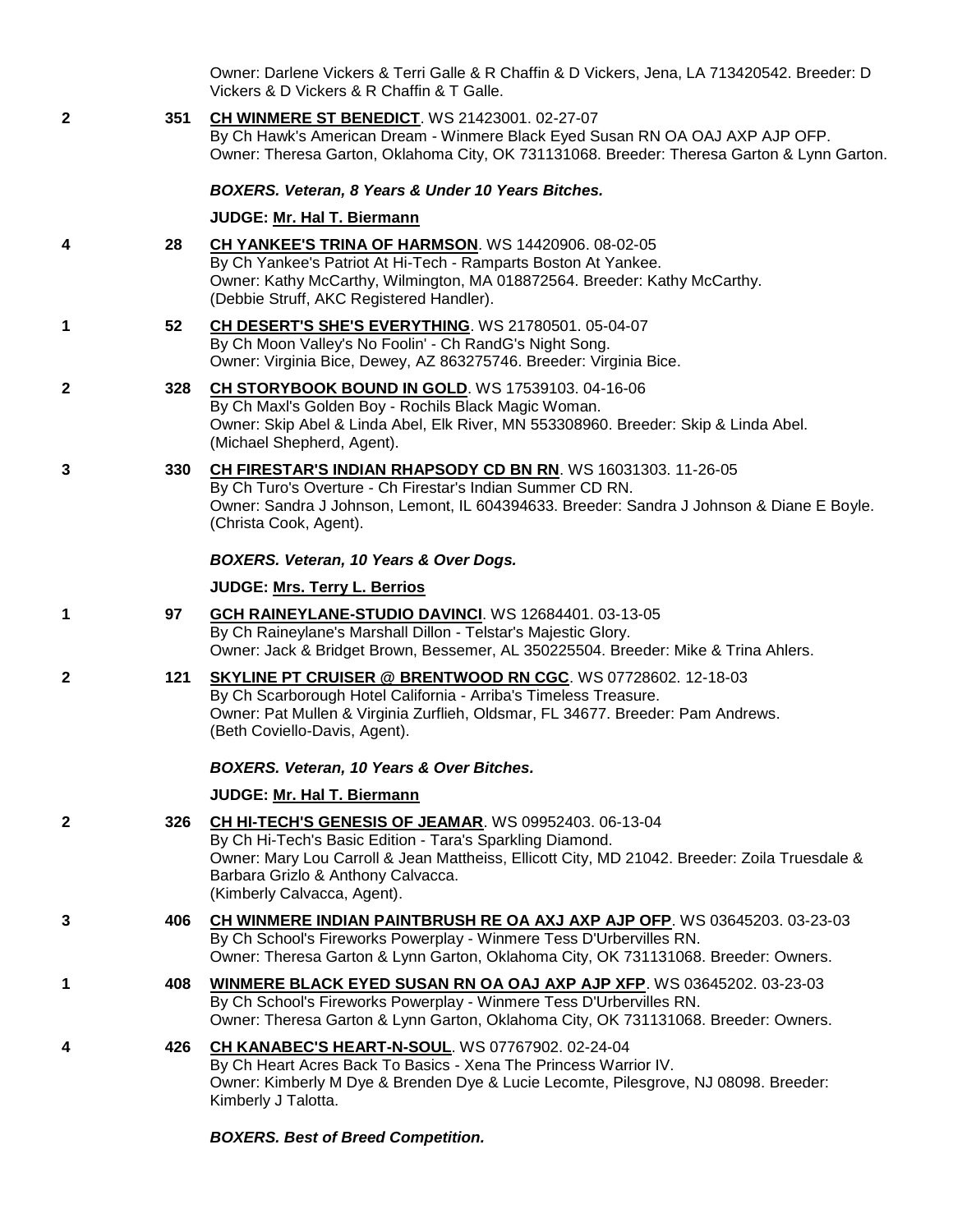**JUDGE: [Mrs. Terry L. Berrios](http://www.infodog.com/judges/7393/juddat.htm)**

## **A 93 [IRONDALE'S MOST WANTED](http://www.infodog.com/files/bdogrsl1.prg;makc=WS%2047146702;mdog=Irondale_s_Most_Wanted;wins=all)**. WS 47146702. 04-26-14

By GCH Duba Dae's Who's Your Daddy - Irondale N Rodela's Flash Forward. Dog. Owner: James & Wendy Bettis, Riverside, CA 92508. Breeder: Angela Bauman & James Bettis & Wendy Bettis.

## **108 [HISNHER'S SUPREME AMAZING IRONDALE](http://www.infodog.com/files/bdogrsl1.prg;makc=WS%2046442504;mdog=HisNHer_s_Supreme_Amazing_Irondale;wins=all)**. WS 46442504. 02-17-14

By GCH Irondale's Look At Me Now - Ch Symphony's Pussycat Doll. Bitch. Owner: Harold Y Go & Laura De Guzman & Wendy Bettis & Celda Teopaco Santos, Riverside, CA 92508. Breeder: MaryBeth Thompson & Wendy Bettis & Mollie Smith.

## **155 [CH LOGAN ELM-N-JEMS YOUR LATEST TRICK](http://www.infodog.com/files/bdogrsl1.prg;makc=WS%2045878301;mdog=Ch_Logan_Elm-N-JEMS_Your_Latest_Trick;wins=all)**. WS 45878301. 11-11-13

By GCH Berland N JEMS Just One Look - Logan Elm Ensign's Vanity Fair. Dog. Owner: Kari Hammer-Phillips & Jeff Phillips & Cheryl Jennings, Stoutsville, OH 43154. Breeder: Kari Hammer-Phillips & Jeff Phillips.

## **315 [LOGAN ELM'S BURN NOTICE](http://www.infodog.com/files/bdogrsl1.prg;makc=WS%2043353504;mdog=Logan_Elm_s_Burn_Notice;wins=all)**. WS 43353504. 01-20-13

By Ch Silverlane's Excalibur - Logan Elm Ensign's Vanity Fair. Dog. Owner: Kari Hammer-Phillips & Jeff Phillips & Kelly & Phil Harris, Stoutsville, OH 43154. Breeder: Jeff Phillips & Kari Hammer-Phillips.

## *BOXERS. Best of Breed Competition, Brindle.*

## **JUDGE: [Mr. Hal T. Biermann](http://www.infodog.com/judges/3643/juddat.htm)**

- **11 [GCH VALLEY'S HONOR THE BLACKHAWK OF DASSIN](http://www.infodog.com/files/bdogrsl1.prg;makc=WS%2039354601;mdog=GCH_Valley_s_Honor_The_Blackhawk_Of_Dassin;wins=all)**. WS 39354601. 10-23-11 By Ch Suncrests Im The Man - Ch Rnb N Valley Honor Vimy Ridge NA NAJ OA. Dog. Owner: Ellen Charles & Joseph Vergnetti & Rosemarie Right & Glen Lajeski, Medina, OH 44256. Breeder: Rosemarie Right.
- **15 [CH WHOLEHEARTED SIPPIN' SMOOTH BOURBON OF CAMELIARD](http://www.infodog.com/files/bdogrsl1.prg;makc=WS%2036925102;mdog=Ch_Wholehearted_Sippin__Smooth_Bourbon_Of_Cameliard;wins=all)**. WS 36925102. 12-22-10 By Ch Weston's Cry For Freedom - Ch Wish N Wells Izabeila Of Cameliard. Dog. Owner: Susan Arafat, Lake Orion, MI 48360. Breeder: Elizabeth Bistline.

## **22 [BESTEN'S HEART MELTER AT ABERDEEN](http://www.infodog.com/files/bdogrsl1.prg;makc=WS%2046006601;mdog=Besten_s_Heart_Melter_At_Aberdeen;wins=all)**. WS 46006601. 12-29-13 By Ch Besten's I'm Jokin - Besten's Ain't She Sweet. Bitch. Owner: Shoshana Chapler, Chestnut Ridge, NY 10977. Breeder: William Dean Brenner. (Michael Shepherd, AKC Registered Handler AKC).

# **23 [GCH PAWPRINT'S BIT O' BLARNEY](http://www.infodog.com/files/bdogrsl1.prg;makc=WS%2041880805;mdog=GCH_Pawprint_s_Bit_O__Blarney;wins=all)**. WS 41880805. 09-16-12

By Ch Pawprint Show Must Go On - Hi Desert N PawPrint In Plain Sight. Dog. Owner: Dr Gary T & Sara E Ryan & C Ghimenti, Gettysburg, PA 17325. Breeder: Christina Ghimenti & Lauri Travis. (Debbie Struff, AKC Registered Handler).

## **25 [CH CHERKEI'S DICK TRACEY](http://www.infodog.com/files/bdogrsl1.prg;makc=WS%2040283403;mdog=Ch_Cherkei_s_Dick_Tracey;wins=all)**. WS 40283403. 07-05-11 By Ch Summer's Blackjack Of Shadigee - Reannon Cherkei Just Press Play. Dog. Owner: Cheryl & Keith Robbins, Newnan, GA 302635038. Breeder: Cheryl & Keith Robbins & Marjorie Ross.

(Michael Shepherd, AKC Registered Handler AKC).

#### **SEL (5 GC Points) 59 [GCH IRONDALE'S FORTY SHADES OF GREEN](http://www.infodog.com/files/bdogrsl1.prg;makc=WS%2045219701;mdog=GCH_Irondale_s_Forty_Shades_Of_Green;wins=all)**. WS 45219701. 09-30-13 By GCH Irodale's Look At Me Now - GCH Fantom's Power Play Goal. Dog. Owner: Pat & Tom O'Sullivan & Wendy & Jimmy Bettis, Wantage, NJ 07461. Breeder: Wendy & Jimmy Bettis & Suzanne & Matt Hemsath.

## **69 [CH TYBRUSHE'S SULTAN OF SWING](http://www.infodog.com/files/bdogrsl1.prg;makc=WS%2044350301;mdog=Ch_Tybrushe_s_Sultan_Of_Swing;wins=all)**. WS 44350301. 01-12-13 By GCH Rikar's Crime Of The Century - Ch Ensign's Futura Vita Of Tybrushe. Dog. Owner: Sheila McAvoy & Darren Lovely, Dewinton AB, CN T0L 0X0. Breeder: Sheila McAvoy & Darren Lovely & Annette Clark.

## **71 [CH JENBUR'S JUSTIFIED PREMIER STYLE](http://www.infodog.com/files/bdogrsl1.prg;makc=WS%2042888603;mdog=Ch_Jenbur_s_Justified_Premier_Style;wins=all)**. WS 42888603. 12-05-12

By GCH Ensign's Justified - GCH Winfall Jenburs Style An Grace. Dog. Owner: Lawrence Briscoe Sr & Jennifer Crane, Baltimore, MD 21223. Breeder: Jennifer Crane & Burt Weinstein.

(Christa Cook, Agent).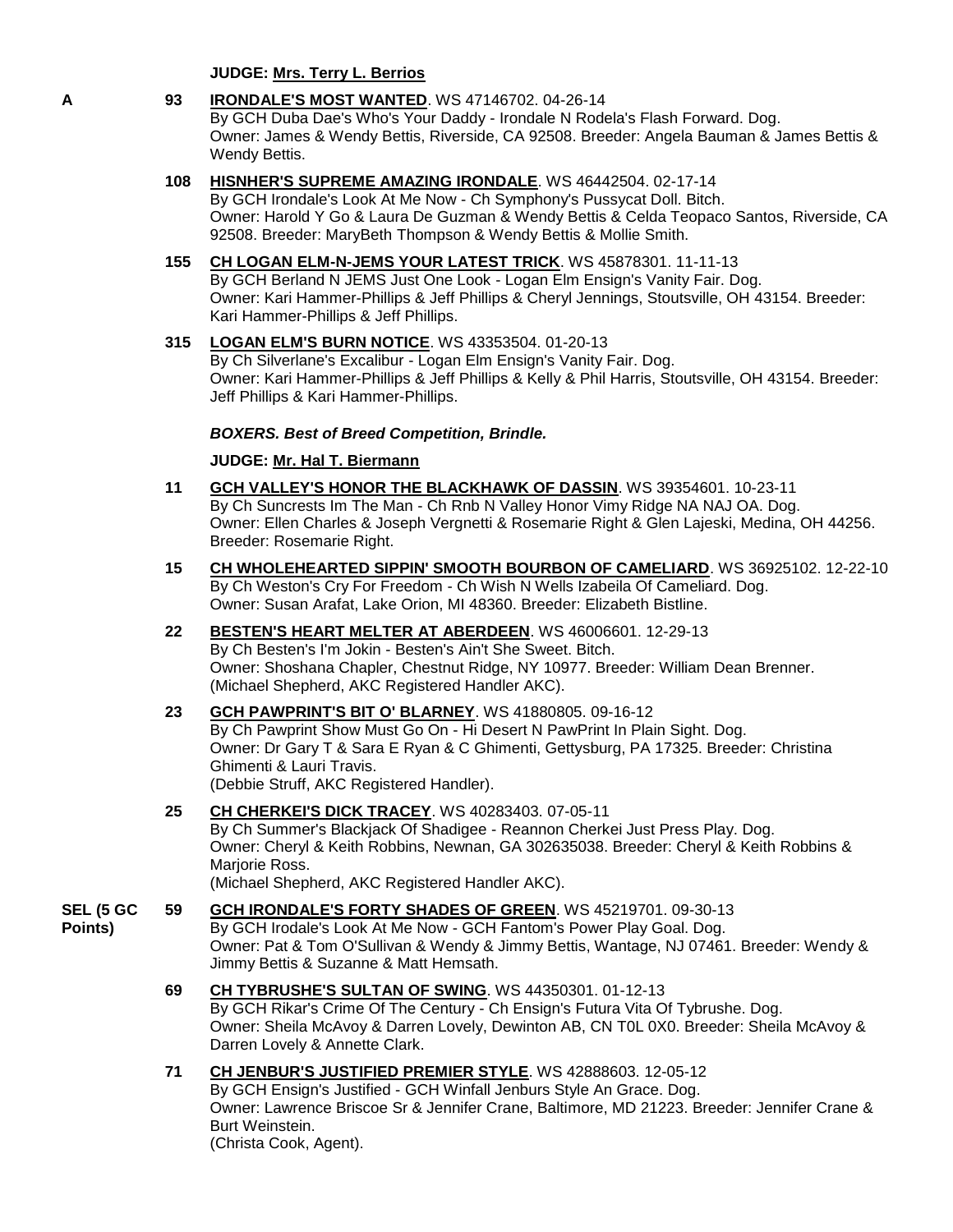|                             |     | By GCH Duba-Dae's Who's Your Daddy - GCH Gingerbread Christmas Cookies. Bitch.<br>Owner: Pam & Charlie Holzapfel & Lenore Ryan & Brooke Moyer, Neptune, NJ 07753. Breeder:<br>Lenore Ryan & Wendy Bettis.                                                                                                             |
|-----------------------------|-----|-----------------------------------------------------------------------------------------------------------------------------------------------------------------------------------------------------------------------------------------------------------------------------------------------------------------------|
| A                           | 79  | CH WHITE PINES LEGACY OF LEO OF HEART ACRE. WS 44492401. 07-02-13<br>By Ch Josha's Linebacker CD - Ch White Pines Booty Boppin. Dog.<br>Owner: Robert & Linda Gasper & James & Priscilla Kilman, Medina, OH 44256. Breeder: Robert &<br>Linda Gasper.                                                                 |
|                             | 83  | <b>CH SHIRALDA'S IT'S MAGIC. WS 45272604. 07-25-13</b><br>By GCH KG Halcyon Fire King - GCH Shiralda's Sweet Sophia. Dog.<br>Owner: David & Theresa Bedworth, Cadyville, NY 12918. Breeder: David & Theresa Bedworth.<br>(Debbie Struff, AKC Registered Handler).                                                     |
|                             | 89  | GCH IRONDALE'S LOOK AT ME NOW. WS 37185301. 03-13-11<br>By GCH Duba Dae's Who's Your Daddy - GCH Gingerbread's Christmas Cookie. Dog.<br>Owner: Wendy Bettis, Riverside, CA 92508. Breeder: Lenore Ryan & Wendy Bettis.                                                                                               |
|                             | 106 | CH JENBUR'S JUSTIFIED GRACE N GLORY. WS 42888601. 12-05-12<br>By GCH Ensign's Justified - GCH Winfall JenBurs Style An Grace. Bitch.<br>Owner: Jennifer Crane & Burt Weinstein, Wilmette, IL 60091. Breeder: Jennifer Crane & Burt<br>Weinstein.<br>(Christa Cook, Agent).                                            |
|                             | 115 | <b>GCH HAPPY TAIL'S KIT KAT SAVES THE DAY &amp; STEALSAHEART.</b> WS 39266101. 11-02-11<br>By Ch Happytail's Dart Impact - Happy Tail's Pillow Talk. Dog.<br>Owner: Lesley Brown & Howard Gussis, Kenosha, WI 53144. Breeder: Melayne Gropp & Amy<br>Bieri.<br>(Devon Kipp, Agent).                                   |
|                             | 117 | CH SHADIGEE'S CALCULATED RISK. WS 42774403. 12-08-12<br>By Ch Pearlisle N Standing O Risk Factor - Ch Shadigee's Lady Luck. Dog.<br>Owner: Keith Lawson & Lee & Mary Jane Nowak, London ON, CN N6H 5R8. Breeder: Lee & Mary<br>Jane Nowak.<br>(Amy Bieri, Agent).                                                     |
| <b>B</b> (5 GC<br>Points)   | 127 | GCH SHADIGEE'S SEQUEL TO LEGENDS. WS 40684901. 03-19-12<br>By Ch Pearlisle N Standing-O Risk Factor - Ch Shadigee's Lady Luck. Dog.<br>Owner: Dr Robert & Grace Hallock & Lee & Mary Jane Nowak, Cheshire, CT 06410. Breeder: Lee<br>& Mary Jane Nowak.<br>(Marianne Conti, AKC Registered Handler).                  |
|                             | 129 | CH PHEASANTHOLLOW'S 'N' MASUE'S MAN OF STEAL. WS 44661701. 07-09-13<br>By GCH Pheasanthollow's Kryptonite - Ch Masue's Crown Royal Limited Edition. Dog.<br>Owner: Kerry & Allison Jones & Sue & Doug Tolbert, Wallkill, NY 12589. Breeder: Sue & Doug<br>Tolbert.                                                    |
| <b>OS (5 GC)</b><br>Points) | 134 | CH MEPHISTO'S SPEAK OF THE DEVIL. WS 43121001. 06-23-12<br>By GCH Naja's Mi-T Alliance - Mephisto's Bada Bing. Bitch.<br>Owner: Mrs Jack Billhardt & Sergio Tenenbaum, New Canaan, CT 06840. Breeder: Michelle<br>Yeadon & Peter Yeadon & Monika Pinsker.<br>(Diego Fernando Garcia, Agent).                          |
|                             | 145 | SCARBOROUGH ONE FOR THE ROAD. WS 42970001. 11-01-12<br>By Ch Belco Champagne Keep On Truck'n - Scarborough Petrie Nonpareil. Dog.<br>Owner: Virginia Zurflieh & Karen Fesler & Linda Lauer, Plant City, FL 33565. Breeder: Virginia<br>Zurflieh & Jane Edenfield & Claudia Tremblay.<br>(Beth Coviello-Davis, Agent). |
|                             | 159 | GCH SHARLEDAR'S STEALIN' AWAY. WS 31395604. 07-21-09<br>By Ch Raklyns Stealing The Show - Ch Sharledar's Simply Divine. Dog.<br>Owner: Ann Campbell, Brandon, FL 33511. Breeder: Sharon L Darby.<br>(Debbie Struff, AKC Registered Handler).                                                                          |
|                             | 181 | <b>CH ENCORE'S ULTIMATUM. WS 39936801. 11-04-11</b>                                                                                                                                                                                                                                                                   |

**78 [CH GINGERBREAD COOKIES FOR DADDY](http://www.infodog.com/files/bdogrsl1.prg;makc=WS%2043019201;mdog=Ch_Gingerbread_Cookies_For_Daddy;wins=all)**. WS 43019201. 01-13-13

By Ch Pheasant Hollow's Macho Camacho - Ch Encore's Xanadu. Dog.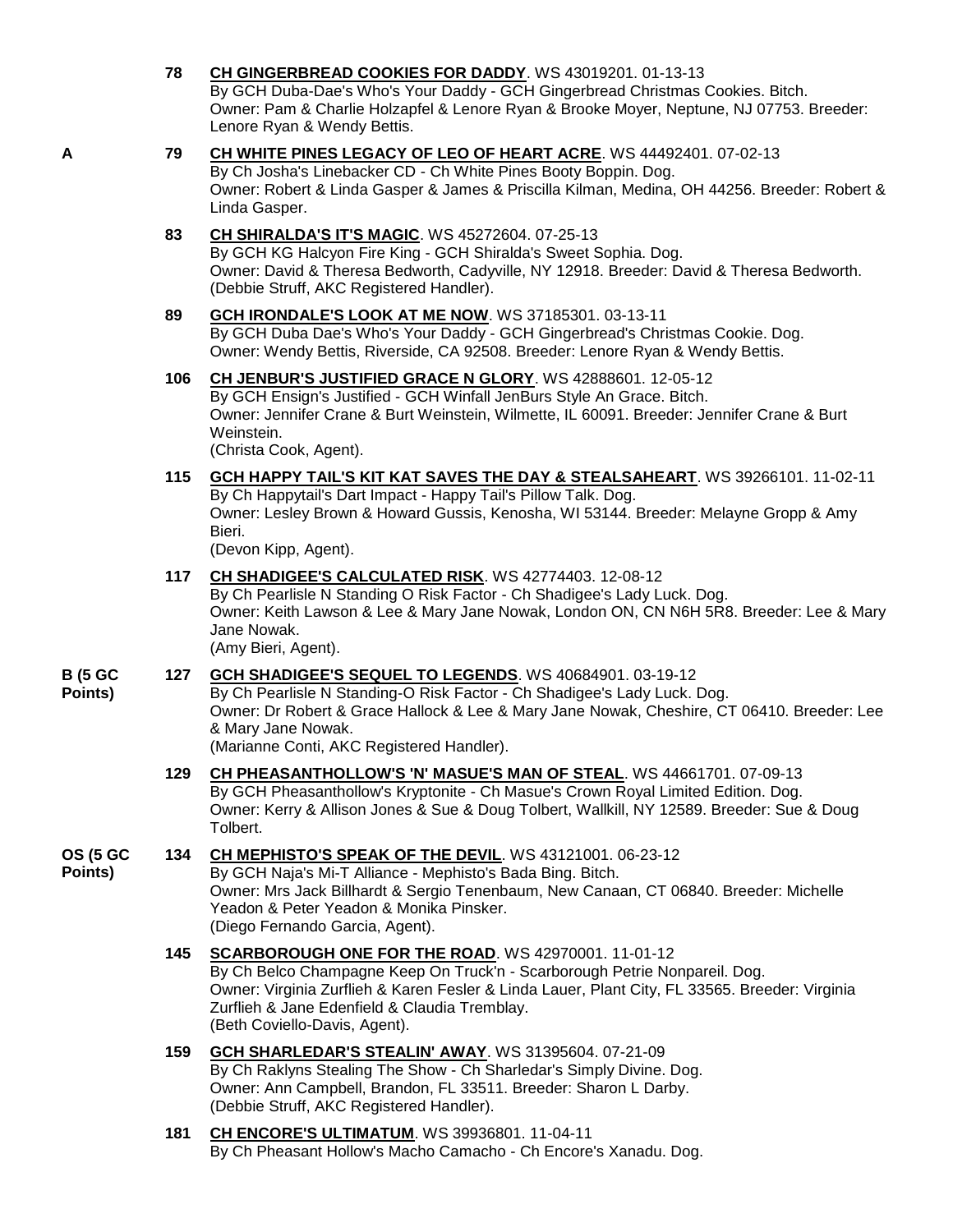Owner: Eudaldo Medina, Tucson, AZ 85748. Breeder: Daniel Gates & Amber Gates & Cheryl Cates.

(Alejandro Hernandez, Agent).

- **193 [CH NANTESS TOP NOTCH SOLO TANGO DANCER](http://www.infodog.com/files/bdogrsl1.prg;makc=WS%2041399301;mdog=Ch_Nantess_Top_Notch_Solo_Tango_Dancer;wins=all)**. WS 41399301. 07-14-12 By Ch Nantess Royal Hot Rod - Ch Nantess Top Notch Tango Dancer. Dog. Owner: Gladys & Don O'Brien & Beth McClory, Beaumont, TX 77706. Breeder: Nancy Savage & Tessie Savage. (Tina Starr, Agent).
- **241 [CH DONOWAY THE SPIRIT SOARS](http://www.infodog.com/files/bdogrsl1.prg;makc=WS%2042059601;mdog=Ch_Donoway_The_Spirit_Soars;wins=all)**. WS 42059601. 07-28-11 By Ch Bentbrooks Image Of Highnoon - Ch Donoway Wild Rose Of Mephisto. Dog. Owner: Barbara Carroll & Donald Gordon, Wisconsin Rapids, WI 54494. Breeder: Donald Gordon & Monika Pinsker. (Terri Galle, Agent).
- **252 [GCH FULLCIRCLE'S COUNTRYSIDE WEB OF INTRIGUE](http://www.infodog.com/files/bdogrsl1.prg;makc=WS%2038144305;mdog=GCH_Fullcircle_s_Countryside_Web_Of_Intrigue;wins=all)**. WS 38144305. 08-04-11 By Countryside's Black Mamba - Cr's Belle Of The Ball. Bitch. Owner: Rick Luckenbacher & Connie Thompson & Mary Lou Bumpus, Roseville, MI 48066. Breeder: Tashiba Ebersole & Cindy Walunas. (Jerry Ledford, Agent).
- **277 [CH PRAIRIE HILLS N HAPPY TAILS NO DOUBT ABOUT IT](http://www.infodog.com/files/bdogrsl1.prg;makc=WS%2040555802;mdog=Ch_Prairie_Hills_N_Happy_Tails_No_Doubt_About_It;wins=all)**. WS 40555802. 03-31-12 By Ch Interlude's Never A Doubt RN - Prairie Hill's Lil Miss Jade RN CD. Dog. Owner: Alyson L Essington & Amy C Bieri, Port Barrington, IL 60010. Breeder: Alyson L Essington & Amy C Bieri.
- **283 [CH FALMARK'S DIAMOND](http://www.infodog.com/files/bdogrsl1.prg;makc=WS%2042587401;mdog=Ch_Falmark_s_Diamond_Thief;wins=all) THIEF**. WS 42587401. 09-22-12 By Ch Falmark's Diamond Mine - Falmark's Samba. Dog. Owner: Dana Penney & Laura Cuthbert, Weston, MA 02493. Breeder: Dana L Penney & Laura Cuthbert.
- **321 [GCH ENSIGN'S JUSTIFIED](http://www.infodog.com/files/bdogrsl1.prg;makc=WS%2032788201;mdog=GCH_Ensign_s_Justified;wins=all)**. WS 32788201. 11-19-09 By GCH Rikar's Crime Of The Century - Ch Ensign's Bella Vita. Dog. Owner: Donald & Joleena Young & Gina Freer & Jennifer Crane & Annette Clark, Sullivan, IL 61951. Breeder: Cathe Nathman & Annette Clark. (Christa Cook, Agent).
- **A 331 [CH SHADIGEE'S TOP SHELF](http://www.infodog.com/files/bdogrsl1.prg;makc=WS%2038518106;mdog=Ch_Shadigee_s_Top_Shelf;wins=all)**. WS 38518106. 06-29-11 By Ch Storybook Page After Page - Ch Shadigee's Lady Luck. Dog. Owner: Lee & Mary Jane Nowak, Alvaton, KY 421227623. Breeder: Lee & Mary Jane Nowak.
- **AOM 337 [GCH MARBURL AND ILLYRIAN'S LONE RANGER](http://www.infodog.com/files/bdogrsl1.prg;makc=WS%2045301901;mdog=GCH_Marburl_And_Illyrian_s_Lone_Ranger;wins=all)**. WS 45301901. 05-26-13 By Ch Marburl's Hidalgo - GCH Illyrian's Charmed I'm Sure. Dog. Owner: Mary Frances Burleson & Lee Mitchell & Gail Kloecker, Sachse, TX 75048. Breeder: Gail Kloecker & Mary Frances Burleson. (Lori McClain Ferguson, Agent).
	- **347 [CH SIG'S STORM CHASER](http://www.infodog.com/files/bdogrsl1.prg;makc=WS%2033195101;mdog=Ch_Sig_s_Storm_Chaser;wins=all)**. WS 33195101. 02-06-10 By Ch Belco's Get Yomota Runnin - Ch Sig's Solar Eclipse. Dog. Owner: Drs Paul & Cynthia Starr, Sykesville, MD 217845520. Breeder: Drs Paul & Cynthia Idzik-Starr.
	- **382 [CH BREHO EMERSON VOODOO DOLL](http://www.infodog.com/files/bdogrsl1.prg;makc=WS%2039643601;mdog=Ch_Breho_Emerson_Voodoo_Doll;wins=all)**. WS 39643601. 11-29-11 By Ch Storybook Page After Page - Ch Breho Emerson Shock'n Y'all. Bitch. Owner: Jim & Karen Emerson & Brenda Stuckey & Theresa Galle, Chanute, KS 66720. Breeder: Brenda Stuckey & Jim & Karen Emerson & Theresa Galle.
- **A 394 [CH MARBURL'S ECLAIR](http://www.infodog.com/files/bdogrsl1.prg;makc=WS%2041318001;mdog=Ch_Marburl_s_Eclair;wins=all)**. WS 41318001. 04-24-12 By Ch Marburl's Hidalgo - Marburl's Zia. Bitch. Owner: Mary Frances Burleson, Sachse, TX 75048. Breeder: Owner. (Lori McClain Ferguson, Agent).
	- **472 [GCH RUMMER RUN'S BLACK MAGIC](http://www.infodog.com/files/bdogrsl1.prg;makc=WS%2041757302;mdog=GCH_Rummer_Run_s_Black_Magic;wins=all)**. WS 41757302. 06-16-12 By Ch Ho-Pa's Grand Slam - Ch Countrytime's Sweet Home Alabama. Bitch. Owner: Ann & Steve Anderson, Atlanta, GA 30327. Breeder: Ann & Steve Anderson & Claudine Raymo.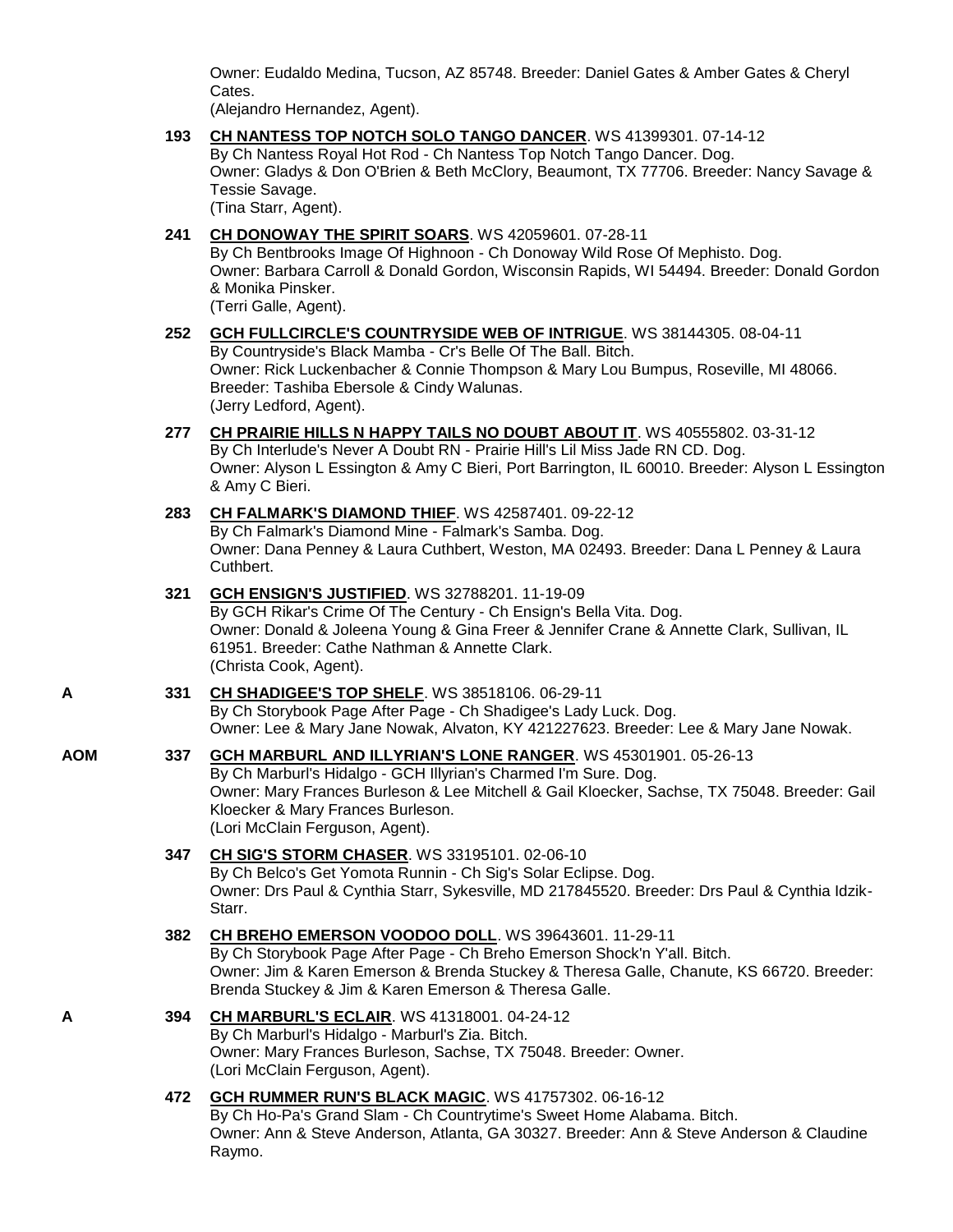(Rick Justice, Agent).

Haywood & A Friesen.

## *BOXERS. Best of Breed Competition, Fawn.*

## **JUDGE: [Mr. Hal T. Biermann](http://www.infodog.com/judges/3643/juddat.htm)**

- **AOM 7 [GCH HIJINX THIS IS HOW I ROLL](http://www.infodog.com/files/bdogrsl1.prg;makc=WS%2040490503;mdog=GCH_HiJinx_This_Is_How_I_Roll;wins=all)**. WS 40490503. 04-12-12 By Ch Bridgewood's Chasin' The Starz - Ch Sapphire's High Heels In Vegas. Dog. Owner: Bette Jo Nunn, Fallbrook, CA 92028. Breeder: Bette Jo Nunn & Bridget Reinhold. (Wendy Bettis, Agent). **A 10 [CH LISTONS LUCKY CHARMS](http://www.infodog.com/files/bdogrsl1.prg;makc=WS%2040341302;mdog=Ch_Listons_Lucky_Charms;wins=all)**. WS 40341302. 12-08-11 By Liston's Ritchie Valens - Liston's Ivy League. Bitch. Owner: Lisa & Tony Spohn, Summerfield, FL 34491. Breeder: Lisa Spohn. **17 [GCH HALLMARKS MYSTICAL MARVEL](http://www.infodog.com/files/bdogrsl1.prg;makc=WS%2038654902;mdog=GCH_Hallmarks_Mystical_Marvel;wins=all)**. WS 38654902. 08-12-11 By GCH R And G's Mystical Dancer - Ch Renno's TKO's Izzy My Daddy. Dog. Owner: Jonathan & Norah Bonwit, Huntington Beach, CA 92649. Breeder: Margo Bliss. (Rick Justice, Agent). **26 [CH HARMSON'S N STANDING-O CRAZY IN LOVE](http://www.infodog.com/files/bdogrsl1.prg;makc=WS%2039951302;mdog=Ch_Harmson_s_N_Standing-O_Crazy_In_Love;wins=all)**. WS 39951302. 11-27-11 By GCH Harmson N Standing-O Be Good To Me - Harmson's N Standing-O Daydreams. Bitch. Owner: Kathy McCarthy & Pamela Shaw George, Wilmington, MA 01887. Breeder: Kathy McCarthy & Pamela Shaw George. (Debbie Struff, AKC Registered Handler). **35 [GCH RAKLYNS ELYTES ALEX IN PINSTRIPES V SHILO](http://www.infodog.com/files/bdogrsl1.prg;makc=WS%2037568707;mdog=GCH_Raklyns_Elytes_Alex_In_Pinstripes_V_Shilo;wins=all)**. WS 37568707. 05-18-11 By Ch Raklyns The Bronx MVP At Third - Ch Shilos Tequilla Sunrise At JJN'S. Dog. Owner: Elaine Mangiafico & Debbie & Erin Struff & K Quagliana & G Karwoski, New Britain, CT 060532427. Breeder: Cynthia Deamicis & Jo Lacagnins. (Debbie Struff, AKC Registered Handler). **55 [GCH ROSEHILL'S PRIME TIME CRUSADER](http://www.infodog.com/files/bdogrsl1.prg;makc=WS%2038533208;mdog=GCH_Rosehill_s_Prime_Time_Crusader;wins=all)**. WS 38533208. 09-03-11 By Ch Telstar's Dixie Land Band - Sadie My Lady Of Rosehill. Dog. Owner: David & Lori & Madison Rose, Temecula, CA 92592. Breeder: David & Lori Rose. **61 [GCH VIXAYO'S GOLDEN HAMMER](http://www.infodog.com/files/bdogrsl1.prg;makc=WS%2042437501;mdog=GCH_Vixayo_s_Golden_Hammer;wins=all)**. WS 42437501. 08-15-12 By Draco's Sikander - Haberl's Golden Child. Dog. Owner: Kham Vixayo & BJ Barnhart, Dover, FL 33527. Breeder: Kham Vixayo & Peggy Otto. **62 [GCH JOKAR'S N HAPPY TAIL'S BLONDE MOMENTS NA AX AXJ](http://www.infodog.com/files/bdogrsl1.prg;makc=WS%2041571902;mdog=GCH_JoKar_s_N_Happy_Tail_s_Blonde_Moments_NA_AX_AXJ;wins=all)**. WS 41571902. 06-22-12 By Ch Illyrian's Trilogy - GCH JoKar's Blonde Ambition's Of Happy Tails. Bitch. Owner: Eugenia Koshiol & Amy Bieri, Monee, IL 60449. Breeder: Carrie Cole & Amy Bieri. **81 [GCH TYBRUSHE'S AIN'T NO SAINT](http://www.infodog.com/files/bdogrsl1.prg;makc=WS%2038066702;mdog=GCH_Tybrushe_s_Ain_t_No_Saint;wins=all)**. WS 38066702. 01-19-11 By GCH Duba-Dae's Who's Your Daddy - Ch Ensign's Futura Vita Of Tybrushe. Dog. Owner: James A Riggi & Sheila McAvoy, Bear, DE 19701. Breeder: Sheila McAvoy & Annette Clark & Darren Lovely. **A 86 [GCH VIXAYO'S GOLDEN TICKET](http://www.infodog.com/files/bdogrsl1.prg;makc=WS%2042437504;mdog=GCH_Vixayo_s_Golden_Ticket;wins=all)**. WS 42437504. 08-15-12 By Draco's Sikander - Haberl's Golden Child. Bitch. Owner: Kham Vixayo & BJ Barnhart & Giuseppe Renzulli, Dover, FL 33527. Breeder: Kham Vixayo & Peggy Otto. **91 [CH IRONDALE N MIRCOA'S CHISELED IN STONE](http://www.infodog.com/files/bdogrsl1.prg;makc=WS%2046442701;mdog=Ch_Irondale_N_Mircoa_s_Chiseled_In_Stone;wins=all)**. WS 46442701. 02-06-14 By GCH Duba Dae's Who's Your Daddy - Ch Mircoa's Glitters With Attitude For Skyview. Dog. Owner: Wendy & James Bettis, Riverside, CA 92508. Breeder: Zelma Goodman & Diana Greenhow. **98 [CH ASUNCION 'N HARLYN'S SECRET TALISMAN](http://www.infodog.com/files/bdogrsl1.prg;makc=WS%2042935802;mdog=Ch_Asuncion__N_Harlyn_s_Secret_Talisman;wins=all)**. WS 42935802. 08-24-12 By Ch Samson N Asuncion New Start - Wit's End Total Eclipse. Bitch. Owner: Carol McGuire & Angie Friesen & Virginia Shames, Nokesville, VA 20181. Breeder: C
	- **100 [GCH INSPIRATION'S BREATH OF HEAVEN](http://www.infodog.com/files/bdogrsl1.prg;makc=WS%2036942601;mdog=GCH_Inspiration_s_Breath_Of_Heaven;wins=all)**. WS 36942601. 12-23-10 By Ch Hi-Tech's Arbitrage - Ch Hydepark Reflected Inspiration. Bitch. Owner: Gina Freer & William & Tina Trusdale & Mack & Joleena Young, Auburn, IN 46706. Breeder: Gina Freer.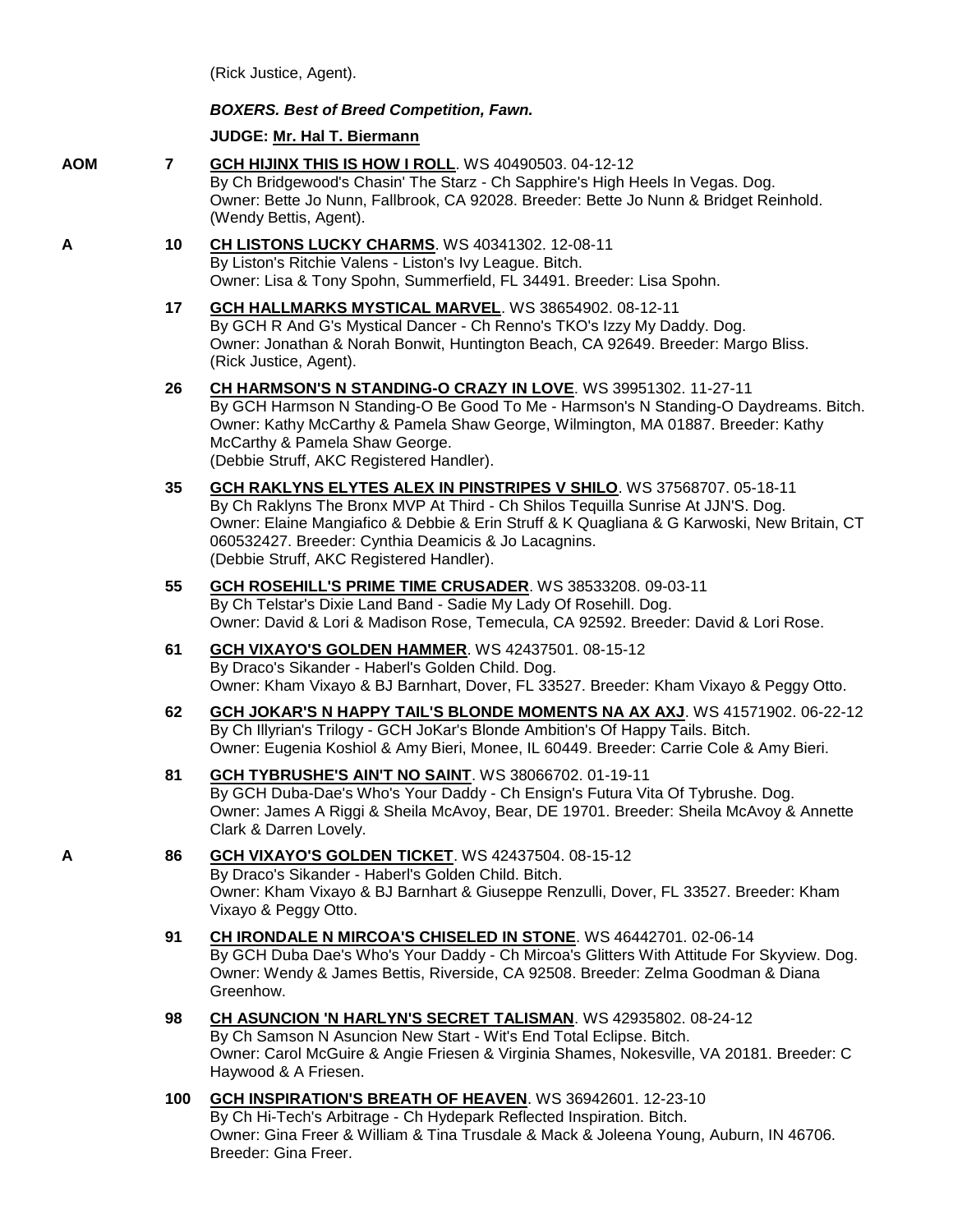|                      |     | (Christa Cook, Agent).                                                                                                                                                                                                                                                                                                        |
|----------------------|-----|-------------------------------------------------------------------------------------------------------------------------------------------------------------------------------------------------------------------------------------------------------------------------------------------------------------------------------|
|                      | 109 | CH SCHMIDT ACRES HEADN FOR HOME CINNRHEE RE CD. WS 41517103. 08-13-12<br>By Cinnrhee Hiriveroler Heartacre - Schmidt Acre's Breakfast At Tiffanies CD RE AXJ OAJ. Dog.<br>Owner: Linda & Roy Schmidt & Medley Small, McHenry, IL 60051. Breeder: Linda Schmidt.<br>(Tess Savage, Agent).                                      |
|                      |     | 112 CH BRITLYN'S AIN'T PLAYIN GAMES AT JESTER. WS 46878801. 03-22-14<br>By GCH Tybrushe's Ain't No Saint - Britlyn's Steel Magnolia. Bitch.<br>Owner: Raynetta Buchholz & James A Riggi & Brooke Moyer, Bear, DE 19701. Breeder: Raynetta<br>Buchholz.                                                                        |
| Α                    | 122 | SOUTH WILLOW N FIREFLY'S MADE YOU LOOK!. WS 38688202. 10-05-11<br>By Ch Pearlsisle Standing-O For Bix-L - GCH Fanfare Spice It Up At South Willow. Bitch.<br>Owner: Allison Hadaway, McLean SK, CN S0G 4E0. Breeder: Stephanie Melton.                                                                                        |
|                      | 136 | CH CINNIBON N 4M'S SHAMELESS. WS 44845402. 08-18-13<br>By GCH Irondale's Look At Me Now - Cinnibon's O Mighty Isis. Bitch.<br>Owner: Suzanne Rodriguez & Alfred Rodriguez & Bonnie Wagaman, Richmond, TX 77469.<br>Breeder: William Hopkins & Bonnie Wagaman.                                                                 |
| SEL (5 GC<br>Points) |     | 172 CH R AND G N HUNTER CREEKS MYSTICAL ATTRACTION. WS 37934303. 06-11-11<br>By Ch Rand G Mystical Dancer - Ch R And G Dash Of Class. Bitch.<br>Owner: Albert Chan & Rhonald Ang, Riverside, CA 92506. Breeder: Gayann Jones & Debra Rowe.<br>(Kimberlie Steele-Gamero, Agent).                                               |
|                      | 185 | CH MCCOY'S COMMANDER OF THE HEART. WS 45457903. 08-01-13<br>By Ch Silverlane's Excalibur - Ch McCoy's Melt Your Heart. Dog.<br>Owner: Ellen Ellerman & Larry McCoy, Greencastle, IN 46135. Breeder: Larry McCoy.<br>(Bryan Briley, Agent).                                                                                    |
|                      | 190 | GCH IMPERIAL'S DESERT GOLD. WS 44743204. 06-09-13<br>By Ch Marlburl's Hidalgo - Ch Imperial's Texoma Tilley. Bitch.<br>Owner: JoAnn Reinolds & AE Reinolds & Sarah Reinolds, Royse City, TX 75189. Breeder: JoAnn<br>Reinods & AE Reinolds & Sarah Reinolds.<br>(Terri Galle, Agent).                                         |
|                      | 191 | <b>GCH ARCHANGEL'S RING KEEPER OF VINCENZA. WS 44065402. 05-01-13</b><br>By GCH Archangel's Hear Me Roar - Country Time's Archangel Og Ardor. Dog.<br>Owner: Mary Dooley Crider & Amber Norton, Friendswood, TX 77546. Breeder: Amber Norton.<br>(Ike Liottio, Agent).                                                        |
| Α                    | 194 | CH CACHET'N CZAR KAISER HIT 1 OUTTA THE PARK @ RAKLYN. WS 44298302. 05-16-13<br>By GCH Raklyns The Bronx MVP At Third - GCH Cachet's On Parade For Czar Kaiser's Band.<br>Bitch.<br>Owner: Lou-Ann Tibbitts-Ridings & Leonard Magowitz & Donna Otero, Greensboro, NC 27406.<br>Breeder: Betty Kaiser.<br>(Vicki East, Agent). |
|                      | 199 | <b>GCH SURFDOMS SAILING WITH THE SEADOG. WS 44269406. 04-17-13</b><br>By GCH Bravo N Sunset Stealing Time - Ch Shiralda's A Wandering Nymph. Dog.<br>Owner: Gail Karwoski & Mal Karwoski, Monroe, CT 06488. Breeder: Gail S & Mal Karwoski.<br>(Debbie Struff, AKC Registered Handler).                                       |
| A                    | 201 | ATLAS RAMOS. WS 45297801. 12-30-11<br>By JR's Agni Lopez - Abby Ramos. Dog.<br>Owner: Francisco Ramos, Mexico 03820, . Breeder: Francisco Ramos.<br>(Martin Egozcue, Agent).                                                                                                                                                  |
|                      | 204 | GCH CARMA'S TREASURE AT SAPPHIRE. WS 43641207. 03-01-13<br>By Ch Tadd's Armed And Dangerous - Ch Sapphire's Magic Smoke Of Tj. Bitch.<br>Owner: Tina Halverson & Diane Pearson & Shelly Williams & Donna Doane, Watertown, WI<br>53098. Breeder: Tina Halverson & Shelly Williams.                                            |

(Amy Bieri, Agent).

**AOM 216 [GCH BRISBANE "N" BLUE MONDAY'S DIAMONDS ARE DECADENT](http://www.infodog.com/files/bdogrsl1.prg;makc=WS%2039809002;mdog=GCH_Brisbane__N__Blue_Monday_s_Diamonds_Are_Decadent;wins=all)**. WS 39809002. 01-24-12 By GCH Sharledar's Simply Decadent - Ch She Shines Like Black Diamonds. Bitch.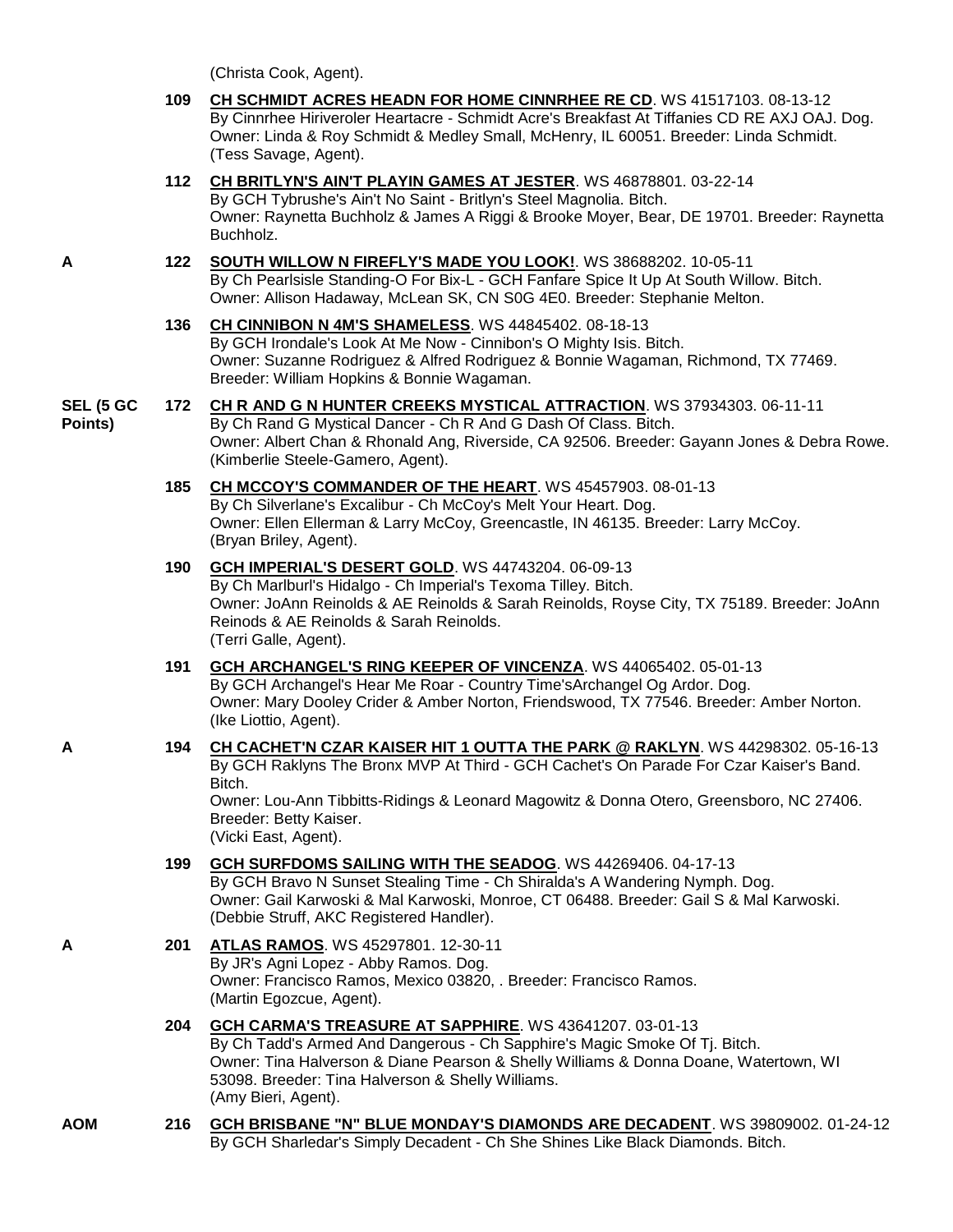Owner: Misty McKamey & Elizabeth C McKamey, Ooltewah, TN 37363. Breeder: Misty Mckamey. (Kimberly Calvacca, Agent).

**218 [CH R AND G'S TATTLE TALE](http://www.infodog.com/files/bdogrsl1.prg;makc=WS%2042665504;mdog=Ch_R_And_G_s_Tattle_Tale;wins=all)**. WS 42665504. 12-20-12

By Ch Hallmarks Rumor Has It - Ch R And G's Diamond In The Skye. Bitch. Owner: Eudaldo Medina Cetina & Gayann Jones, Tucson, AZ 85748. Breeder: Gayann Jones. (Alejandro Hernandez, Agent).

- **231 [GCH TKO'S IZZY'S MR TWISTED OLIVER](http://www.infodog.com/files/bdogrsl1.prg;makc=WS%2038654904;mdog=GCH_TKO_s_Izzy_s_Mr_Twisted_Oliver;wins=all)**. WS 38654904. 08-12-11 By GCH R And G's Mystical Dancer - Ch Renno's Tko's Izzy My Daddy. Dog. Owner: Judy Kelly, Bakersfield, CA 93306. Breeder: Margo Bliss. (Dan Buchwald, Agent).
- **A 243 [CH ENVISION I WANNA TALK ABOUT ME](http://www.infodog.com/files/bdogrsl1.prg;makc=WS%2046485801;mdog=Ch_Envision_I_Wanna_Talk_About_Me;wins=all)**. WS 46485801. 01-17-14 By GCH Duba-Dae's Who's Your Daddy - Ch Envision Talk Is Cheap. Dog. Owner: Julie Higgins, Lee's Summit, MO 64063. Breeder: Julie Higgins & Jeramy Higgins.
	- **248 [CH TYBRUSHE'S PS I LOVE YOU](http://www.infodog.com/files/bdogrsl1.prg;makc=WS%2044350302;mdog=Ch_Tybrushe_s_PS_I_Love_You;wins=all)**. WS 44350302. 01-12-13 By GCH Rikar's Crime Of The Century - Ch Ensign's Futura Vita Of Tybrushe. Bitch. Owner: Tom Davis & Cherron Davis & Sheila McAvoy & Darren Lovely, New Chuch, VA 23415. Breeder: Sheila McAvoy & Darren Lovely & Annette Clark.
	- **255 [GCH WIT'S END NIGHT REVELER](http://www.infodog.com/files/bdogrsl1.prg;makc=WS%2042935801;mdog=GCH_Wit_s_End_Night_Reveler;wins=all)**. WS 42935801. 08-24-12 By Samson N Asuncion New Start - Wit's End Total Eclipse. Dog. Owner: Constance Haywood, Davidsonville, MD 21035. Breeder: Constance Haywood & Angie Friesen. (Gina Currier, Agent).

**270 [CH DRACO'S NEW HOLLAND AT JULIAN FARM](http://www.infodog.com/files/bdogrsl1.prg;makc=WS%2042561104;mdog=Ch_Draco_s_New_Holland_At_Julian_Farm;wins=all)**. WS 42561104. 07-24-12 By Draco's Sikander - Draco's Golden Marguerita At Haberls. Bitch. Owner: Cherish Foy & Julian & Donna Foy & Jorge Pinzon, Suffolk, VA 23437. Breeder: Jorge Pinzon.

(Gina Currier, Agent).

- **275 [CH C-ERA'S THE SMOOTH SOUND OF SOUL](http://www.infodog.com/files/bdogrsl1.prg;makc=WS%2041020801;mdog=Ch_C-Era_s_The_Smooth_Sound_Of_Soul;wins=all)**. WS 41020801. 02-20-12 By Ch Keil's Frozen Assets - C-Era's Soul Serenade. Dog. Owner: Carolyn R S Pressley, Verona, PA 151473047. Breeder: Carolyn R S Pressley.
- **319 [CH STREAMLINE N INSPIRATION'S CRIME BOSS](http://www.infodog.com/files/bdogrsl1.prg;makc=WS%2045323001;mdog=Ch_Streamline_N_Inspiration_s_Crime_Boss;wins=all)**. WS 45323001. 09-09-13 By GCH Rikar's Crime Of The Century - GCH Sapphire's Violet Sky In Vegas Of Streamline. Dog. Owner: Donald & Joleena Young & Gina Freer, Sullivan, IL 61951. Breeder: Donald & Joleena Young & Gina & Charles Freer. (Christa Cook, Agent).
- **339 [GCH ILLYRIAN AND MARBURLS HAIL TO THE CHIEF](http://www.infodog.com/files/bdogrsl1.prg;makc=WS%2038390502;mdog=GCH_Illyrian_And_Marburls_Hail_To_The_Chief;wins=all)**. WS 38390502. 05-23-11 By GCH Marburl's Chisum - Illyrian's Ready To Charm. Dog. Owner: Gail Kloecker & Mary Frances Burleson, Sachse, TX 75048. Breeder: Gail Jean Kloecker & Pamela A Rohr. (Lori McClain Ferguson, Agent).
- **344 [GCH PIGEONWOODS STARSTRUCK](http://www.infodog.com/files/bdogrsl1.prg;makc=WS%2045675102;mdog=GCH_Pigeonwoods_Starstruck;wins=all)**. WS 45675102. 10-26-13 By Ch Avalon's Code Red - Ch Liberti's Bangin The Bell. Bitch. Owner: Kathrina C Gatz, Hampshire, IL 60140. Breeder: Nancy Ann Teubner & Katharina C Gatz. (Sherry Canciamille, Agent).
- **357 [GCH DRACO'S BONFIRE](http://www.infodog.com/files/bdogrsl1.prg;makc=WS%2033251501;mdog=GCH_Draco_s_Bonfire;wins=all)**. WS 33251501. 07-27-09 By Draco N Asuncion's Think Of Me - Dragona Aphrika. Dog. Owner: Roberto Bezerra, Columbus, NC 28722. Breeder: Michael Todd & Jorge Pinzon.
- **358 [GCH SASSY LANE'S FANCY DON'T LET ME DOWN](http://www.infodog.com/files/bdogrsl1.prg;makc=WS%2039495102;mdog=GCH_Sassy_Lane_s_Fancy_Don_t_Let_Me_Down;wins=all)**. WS 39495102. 11-10-11 By Ch CR-Newcastle's Bird In The Hand - Cameliard's Radiant Crystal Of Sassy Lane. Bitch. Owner: Susan Stevens-Schultz & Virginia Johnson & Jennifer Walker & Liz Bistline, Milford, MI 48380. Breeder: Susan Stevens-Schultz.
- **377 [GCH NANTESS FOOLIN AROUND](http://www.infodog.com/files/bdogrsl1.prg;makc=WS%2043757602;mdog=GCH_NANTESS_Foolin_Around;wins=all)**. WS 43757602. 03-29-13 By Ch Nantess Just Try It - Ch Sarkel's Set Um Up Again At Nantess. Dog. Owner: Linda Davi & Tammy Lodien & Nancy & Tessie Savage, Princeton, MN 55371. Breeder: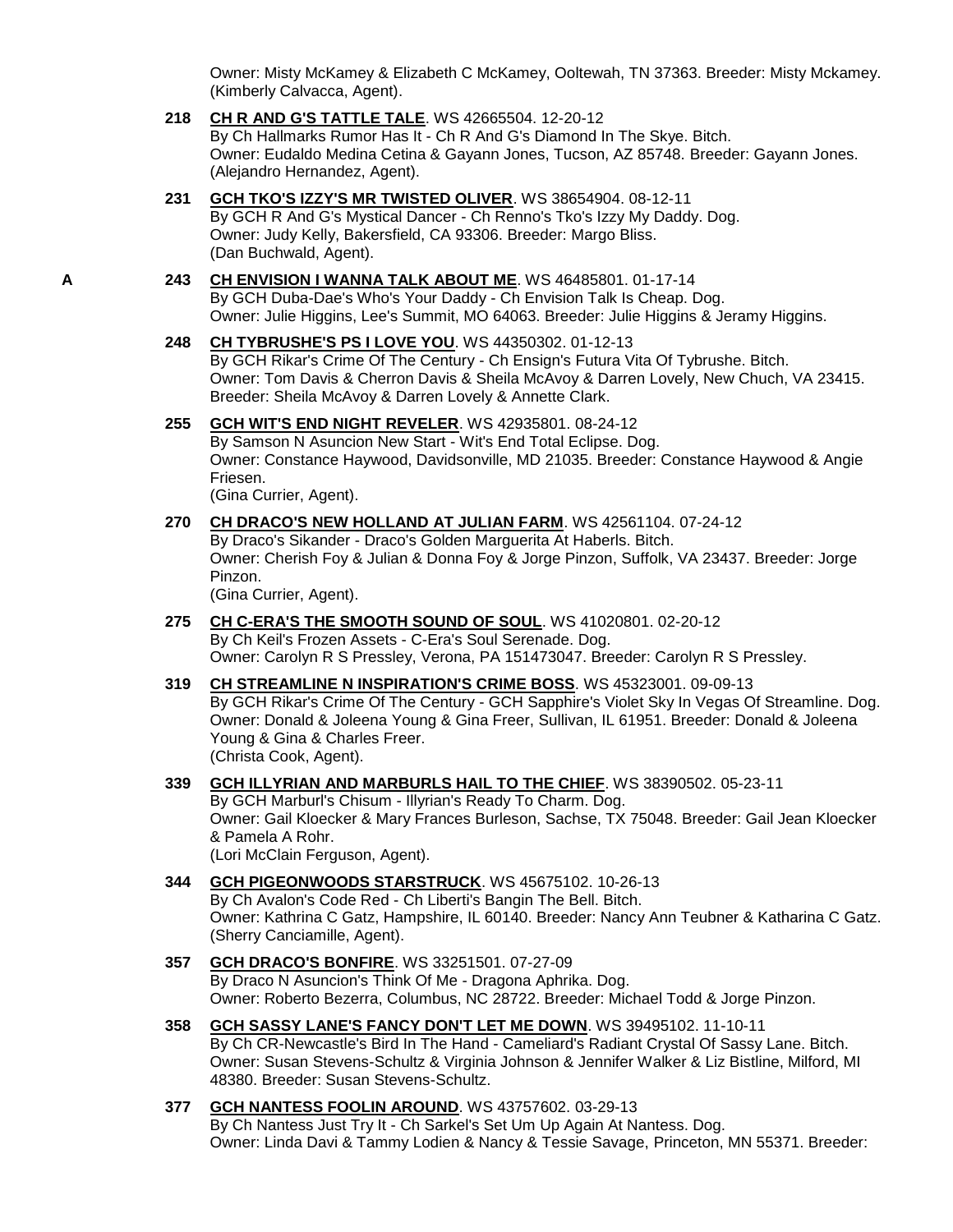- Nancy & Tessie Savage. **381 [CH NANTESS N CALENO SIMPLY IRRESISTIBLE](http://www.infodog.com/files/bdogrsl1.prg;makc=WS%2045078101;mdog=Ch_Nantess_N_Caleno_Simply_Irresistible;wins=all)**. WS 45078101. 09-04-13 By Ch Mel-o-D's Living By The Word - Ch Nantes Simply The Best. Dog. Owner: Guido & Sue Tafur & Nancy & Tessie Savage, Table Grove, IL 61482. Breeder: Nancy & Tessie Savage. **383 [GCH CALENO CONQUISTADOR](http://www.infodog.com/files/bdogrsl1.prg;makc=WS%2038650001;mdog=GCH_Caleno_Conquistador;wins=all)**. WS 38650001. 07-23-11 By GCH Duba-Dae's Who's Your Daddy - GCH Mahogany's It's About Time. Dog. Owner: Guido Tafur & Susan Tafur, Midlothian, VA 231143160. Breeder: Guido Tafur & Susan Tafur. (Tessie Savage, Agent). **422 CH JOKAR'S N HAPPY [TAILS LEGALLY BLONDE](http://www.infodog.com/files/bdogrsl1.prg;makc=WS%2041571901;mdog=Ch_Jokar_s_N_Happy_Tails_Legally_Blonde;wins=all)**. WS 41571901. 06-22-12 By Ch Illyrian's Trilogy - Ch Jokar's Blonde Ambition's Of Happy Tails. Bitch. Owner: Michael Shepherd, Flowermound, TX 75028. Breeder: Carrie Cole & May C Bieri. (Michael Shepherd, AKC Registered Handler AKC). **A 450 [CH OLYMPIC'S HEALING A HEART ACHE](http://www.infodog.com/files/bdogrsl1.prg;makc=WS%2033595202;mdog=Ch_Olympic_s_Healing_A_Heart_Ache;wins=all)**. WS 33595202. 01-19-10 By Ch Robinson's Humdinger - Country Time's Archangel Of Ardor. Bitch. Owner: Julie Wilmore & Claudia Parsons, Toledo, OH 43615. Breeder: Amber Norton. (Rick Justice, Agent). **454 [CH PURE PRIDE'S HOTT](http://www.infodog.com/files/bdogrsl1.prg;makc=WS%2040862108;mdog=Ch_Pure_Pride_s_Hott_Damm;wins=all) DAMM**. WS 40862108. 04-15-12 By GCH Pure Pride N Rion's Witches Brew - Pure Prides Cassiopia From Greenfield. Bitch. Owner: Steve Stewart & Gina Currier, Liberty, SC 29657. Breeder: Steve Stewart. *BOXERS. Stud Dog.* **JUDGE: [Mrs. Terry L. Berrios](http://www.infodog.com/judges/7393/juddat.htm) A 55 [GCH ROSEHILL'S PRIME TIME CRUSADER](http://www.infodog.com/files/bdogrsl1.prg;makc=WS%2038533208;mdog=GCH_Rosehill_s_Prime_Time_Crusader;wins=all)**. WS 38533208. 09-03-11 By Ch Telstar's Dixie Land Band - Sadie My Lady Of Rosehill. Owner: David & Lori & Madison Rose, Temecula, CA 92592. Breeder: David & Lori Rose. **81 [GCH TYBRUSHE'S AIN'T NO SAINT](http://www.infodog.com/files/bdogrsl1.prg;makc=WS%2038066702;mdog=GCH_Tybrushe_s_Ain_t_No_Saint;wins=all)**. WS 38066702. 01-19-11 By GCH Duba-Dae's Who's Your Daddy - Ch Ensign's Futura Vita Of Tybrushe. Owner: James A Riggi & Sheila McAvoy, Bear, DE 19701. Breeder: Sheila McAvoy & Annette Clark & Darren Lovely. **4 89 [GCH IRONDALE'S LOOK AT ME NOW](http://www.infodog.com/files/bdogrsl1.prg;makc=WS%2037185301;mdog=GCH_Irondale_s_Look_At_Me_Now;wins=all)**. WS 37185301. 03-13-11 By GCH Duba Dae's Who's Your Daddy - GCH Gingerbread's Christmas Cookie. Owner: Wendy Bettis, Riverside, CA 92508. Breeder: Lenore Ryan & Wendy Bettis. **1 133 [CH PHEASANT HOLLOW'S KRYPTONITE](http://www.infodog.com/files/bdogrsl1.prg;makc=WS%2027077001;mdog=Ch_Pheasant_Hollow_s_Kryptonite;wins=all)**. WS 27077001. 05-19-08 By Ch Pheasant Hollow's A Sure Bet - Pheasant Hollow's Josette. Owner: Kerry Jones, Wallkill, NY 12589. Breeder: Kerry Jones. **135 [GCH RAKLYNS THE BRONX MVP AT THIRD](http://www.infodog.com/files/bdogrsl1.prg;makc=WS%2018268303;mdog=GCH_Raklyns_The_Bronx_MVP_At_Third;wins=all)**. WS 18268303. 06-12-06 By Ch KG Halcyon Fire King - Ch Raklyns Showin' Off. Owner: Debbie & Erin Struff & Karen & Pat Quagliana, Oakland, NJ 07436. Breeder: Debbie & Erin Struff & Karen & Pat Quagliana. (Debbie Struff, AKC Registered Handler). **3 143 [CH BELCO CHAMPAGNE KEEP ON TRUCK'N](http://www.infodog.com/files/bdogrsl1.prg;makc=WS%2039018101;mdog=Ch_Belco_Champagne_Keep_On_Truck_n;wins=all)**. WS 39018101. 08-02-11 By Ch Belco's Get Yomota Runnin - Ch Belco's Copper Moon. Owner: Virginia Zurflieh & Patti Gelinas & Beth Coviello-Davis & Rick Scherer, Plant City, FL 335655247. Breeder: Patricia Gelinas & Jennifer Gelinas & Logan Davis. **A 205 [CH AVALON'S CODE RED](http://www.infodog.com/files/bdogrsl1.prg;makc=WS%2031686402;mdog=Ch_Avalon_s_Code_Red;wins=all)**. WS 31686402. 06-17-09 By Ch Avalon's Windwalker - Ch Avalon's Lalique. Owner: Janice Boess & Solas Hansen, Las Vegas, NV 89139. Breeder: Dr Daniel Buchwald &
- **A 321 [GCH ENSIGN'S JUSTIFIED](http://www.infodog.com/files/bdogrsl1.prg;makc=WS%2032788201;mdog=GCH_Ensign_s_Justified;wins=all)**. WS 32788201. 11-19-09 By GCH Rikar's Crime Of The Century - Ch Ensign's Bella Vita. Owner: Donald & Joleena Young & Gina Freer & Jennifer Crane & Annette Clark, Sullivan, IL

Janice Boess & Norma Hanson.

(Dan Buckwald, Agent).